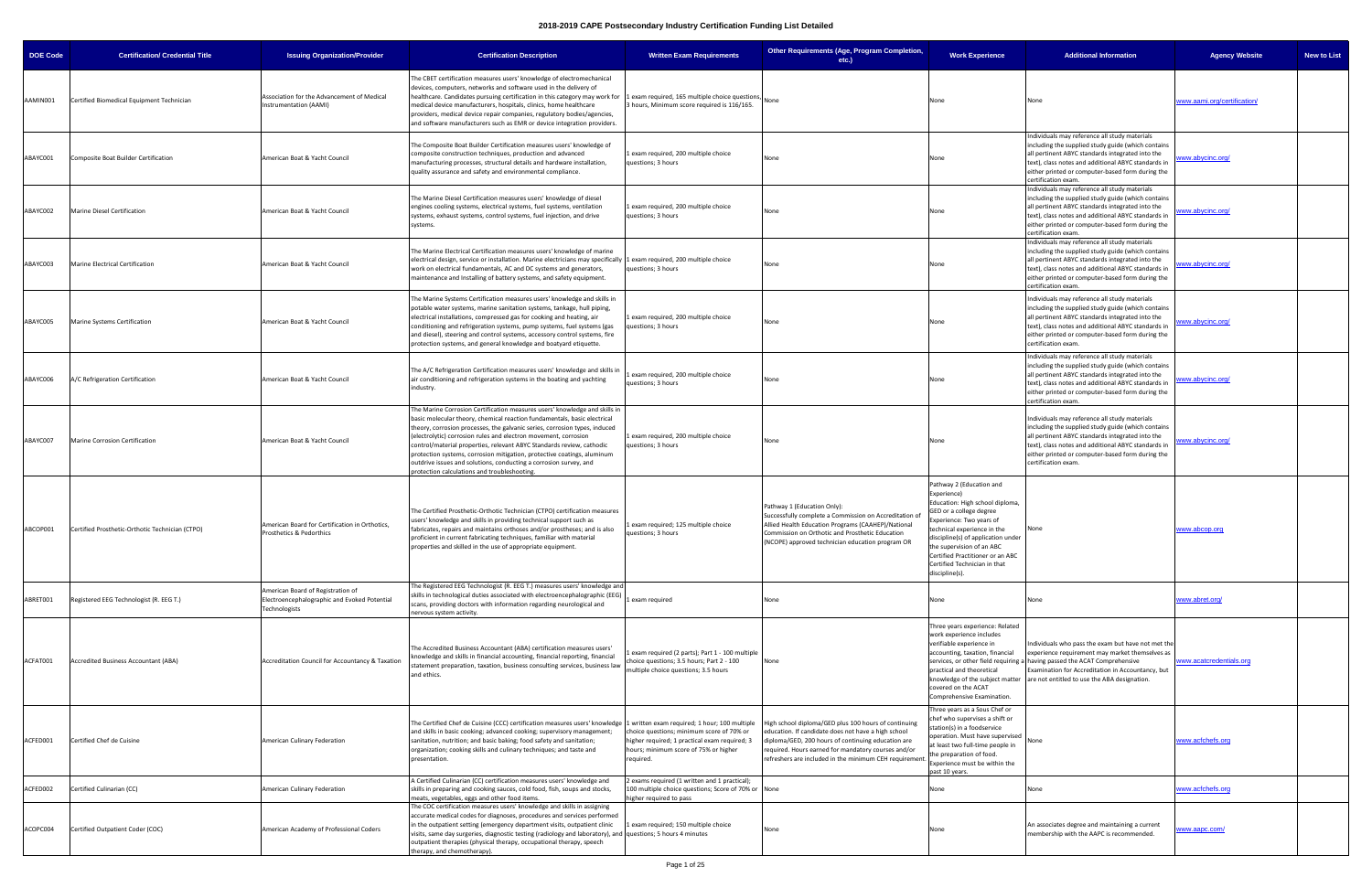| <b>DOE Code</b> | <b>Certification/ Credential Title</b>                | <b>Issuing Organization/Provider</b>                                           | <b>Certification Description</b>                                                                                                                                                                                                                                                                                                                                                                                                                                                              | <b>Written Exam Requirements</b>                                                                                                                                                                                                                         | Other Requirements (Age, Program Completion,<br>etc.)                                                                                                                                                                                                       | <b>Work Experience</b>                                                                                                                                                                                                                                 | <b>Additional Information</b>                                                                                                                                                                                                                                                                                                 | <b>Agency Website</b>          | <b>New to List</b> |
|-----------------|-------------------------------------------------------|--------------------------------------------------------------------------------|-----------------------------------------------------------------------------------------------------------------------------------------------------------------------------------------------------------------------------------------------------------------------------------------------------------------------------------------------------------------------------------------------------------------------------------------------------------------------------------------------|----------------------------------------------------------------------------------------------------------------------------------------------------------------------------------------------------------------------------------------------------------|-------------------------------------------------------------------------------------------------------------------------------------------------------------------------------------------------------------------------------------------------------------|--------------------------------------------------------------------------------------------------------------------------------------------------------------------------------------------------------------------------------------------------------|-------------------------------------------------------------------------------------------------------------------------------------------------------------------------------------------------------------------------------------------------------------------------------------------------------------------------------|--------------------------------|--------------------|
| ACOPC005        | Certified Professional Coder - Payer (CPC-P)          | American Academy of Professional Coders                                        | The CPC-P® certification demonstrates a coder's aptitude, proficiency and<br>knowledge of coding guidelines and reimbursement methodologies for all<br>types of services from the payer's perspective. Claims reviewers, utilization 1 exam required; 150 multiple choice<br>management, auditors, benefits administrators, billing service, provider<br>relations, contracting and customer service staff can use a CPC-P®<br>credential.                                                    | questions; 5 hours 4 minutes                                                                                                                                                                                                                             | None                                                                                                                                                                                                                                                        | None                                                                                                                                                                                                                                                   | An associates degree and maintaining a current<br>membership with the AAPC is recommended.                                                                                                                                                                                                                                    | ww.aapc.com/                   |                    |
| ACOPC006        | Certified Professional Coder (CPC)                    | American Academy of Professional Coders                                        | The CPC certification measures users' knowledge and skills in Health and<br>information documentation; ICD-9-CM diagnosis coding; CPT and HCPCS II<br>coding; reimbursement; data quality and analysis; information and<br>communication technologies; and compliance and regulatory issues.                                                                                                                                                                                                  | 1 exam required; 150 multiple choice<br>questions; 5 hours 4 minutes                                                                                                                                                                                     | None                                                                                                                                                                                                                                                        | None                                                                                                                                                                                                                                                   | An associates degree and maintaining a current<br>membership with the AAPC is recommended.                                                                                                                                                                                                                                    | ww.aapc.com/                   |                    |
| ACOPC007        | Certified Professional Biller (CPB)                   | American Academy of Professional Coders                                        | The CPB certification measures users' knowledge and skills in government<br>regulations and private payer policies, follow-up on claim statuses,<br>resolution of claim denials, appeals submission, posting of payments and<br>adjustments, and collections management.                                                                                                                                                                                                                      | exam required; 150 multiple choice<br>uestions; 5 hours 4 minutes                                                                                                                                                                                        | None                                                                                                                                                                                                                                                        | None                                                                                                                                                                                                                                                   | An associates degree and maintaining a current<br>membership with the AAPC is recommended.                                                                                                                                                                                                                                    | ww.aapc.com/                   |                    |
| ACSMD002        | Certified Personal Trainer                            | American College of Sports Medicine                                            | The ACSM Certified Personal Trainer certification measures knowledge and<br>skills in demonstrating safe and effective methods of exercise by applying<br>the fundamental principles of exercise science and in writing appropriate<br>exercise recommendations.                                                                                                                                                                                                                              | exam required                                                                                                                                                                                                                                            | Individuals must have a high school diploma or<br>equivalent; Must be 18 years of age; have a current Adult<br>CPR certification that has a practical skills examination<br>component (such as the American Heart Association or<br>the American Red Cross) | None                                                                                                                                                                                                                                                   | None                                                                                                                                                                                                                                                                                                                          | http://certification.acsm.org/ |                    |
| ADESK021        | Autodesk Certified Professional - AutoCAD             | Autodesk                                                                       | The Autodesk Certified Professional - AutoCAD certification measures<br>professional users' knowledge of the tools, features, and common tasks of<br>the AutoCAD product, which is a 2D and 3D CAD application that allows<br>isers to design, visualize, and document ideas.<br>The Autodesk Certified Professional - AutoCAD Civil 3D certification                                                                                                                                         | exam required; 120-minute performance<br>ased test with 35 questions.                                                                                                                                                                                    | None                                                                                                                                                                                                                                                        | None                                                                                                                                                                                                                                                   | It is recommended that an individual complete an<br>Autodesk Official Training Courseware (AOTC) or<br>equivalent plus 400 hours of hands-on application<br>before sitting for the exam.                                                                                                                                      | ww.autodesk.com                |                    |
| ADESK023        | Autodesk Certified Professional - AutoCAD Civil 3D    | Autodesk                                                                       | measures professional users' knowledge of the AutoCAD Civil 3D product,<br>which provides project teams with a comprehensive surveying, design,<br>analysis and documentation solution to deliver land development,<br>transportation, and environmental projects.                                                                                                                                                                                                                            | exam required; 120-minute performance<br>based test with 35 questions.                                                                                                                                                                                   | None                                                                                                                                                                                                                                                        | None                                                                                                                                                                                                                                                   | None                                                                                                                                                                                                                                                                                                                          | www.autodesk.com               |                    |
| ADESK024        | Autodesk Certified Professional - Inventor            | Autodesk                                                                       | The Autodesk Certified Professional - Inventor certification measures<br>professional users' provides a comprehensive set of 3D modeling and<br>mechanical design tools for producing, validating, and documenting<br>complete digital prototypes.                                                                                                                                                                                                                                            | 1 exam required; 120-minute performance<br>based test with 35 questions.                                                                                                                                                                                 | None                                                                                                                                                                                                                                                        | Vone                                                                                                                                                                                                                                                   | It is recommended that an individual complete an<br>Autodesk Official Training Courseware (AOTC) or<br>equivalent plus 400 hours of hands-on application<br>before sitting for the exam.                                                                                                                                      | ww.autodesk.com                |                    |
| ADESK025        | Autodesk Certified Professional - Revit Architecture  | Autodesk                                                                       | The Autodesk Certified Professional - Revit Architecture certification<br>measures professional users' knowledge of the Revit Architecture product,<br>which provides building information modeling software and allows<br>architects to focus on designing buildings, work in any view, iterate<br>throughout the different design phases, and make changes to major<br>ompositional elements.                                                                                               | exam required; 120-minute performance<br>based test with 35 questions.                                                                                                                                                                                   | None                                                                                                                                                                                                                                                        | Vone                                                                                                                                                                                                                                                   | It is recommended that an individual complete an<br>Autodesk Official Training Courseware (AOTC) or<br>equivalent plus 400 hours of hands-on application<br>before sitting for the exam.                                                                                                                                      | ww.autodesk.com                |                    |
| ADOBE003        | Adobe Certified Expert (ACE) - Illustrator            | Adobe Systems                                                                  | The Adobe Certified Expert (Illustrator) certification measures users'<br>knowledge of creating and editing vector graphics in the Illustrator<br>application for graphic designers and arts. This includes preparing graphics passing score of 63%.<br>for print, Web, and mobile platforms.                                                                                                                                                                                                 | 1 exam required; 60 questions with a minimum                                                                                                                                                                                                             |                                                                                                                                                                                                                                                             | None                                                                                                                                                                                                                                                   | None                                                                                                                                                                                                                                                                                                                          | www.adobe.com                  |                    |
| ADOBE005        | Adobe Certified Expert (ACE) - Photoshop              | <b>Adobe Systems</b>                                                           | The Adobe Certified Expert (ACE) - Photoshop certification measures users'<br>knowledge of correcting, painting, and retouching images using the<br>Photoshop application. This includes knowledge in Photoshop UI, painting 1 exam required; 57 questions with a minimum<br>and retouching, creating and using layers, supporting video; working with passing score of 63%.<br>vector tools, automation, and filters; using camera RAW; managing color,<br>and preparing images for the web. |                                                                                                                                                                                                                                                          | None                                                                                                                                                                                                                                                        | None                                                                                                                                                                                                                                                   | None                                                                                                                                                                                                                                                                                                                          | www.adobe.com                  |                    |
| ADOBE019        | Adobe Certified Expert (ACE) - Dreamweaver            | <b>Adobe Systems</b>                                                           | The Adobe Certified Expert (ACE) in Dreamweaver certification measures<br>users' knowledge and skills of site architecture, designing page layouts,<br>oding pages, and formatting page elements.                                                                                                                                                                                                                                                                                             | exam required; 60 multiple choice questions,<br>55 minutes, minimum passing score of 75%<br>required.                                                                                                                                                    |                                                                                                                                                                                                                                                             | Vone                                                                                                                                                                                                                                                   | None                                                                                                                                                                                                                                                                                                                          | www.adobe.com                  |                    |
| AFHDI001        | Certified Healthcare Documentation Specialist (CHDS)  | Association for Healthcare Documentation Integrity<br>(AHDI)                   | The CHDS certification measures users' knowledge and skills needed to<br>practice medical transcription effectively in a multispecialty acute-care<br>facility, where variable specialties, document types, and difficulty of<br>dictation necessitate an advanced level of clinical knowledge and<br>nterpretive ability.                                                                                                                                                                    | 1 exam required                                                                                                                                                                                                                                          | None                                                                                                                                                                                                                                                        | Vone                                                                                                                                                                                                                                                   | None                                                                                                                                                                                                                                                                                                                          | www.ahdionline.org             |                    |
| AFHDI002        | Registered Healthcare Documentation Specialist (RHDS) | (AHDI)                                                                         | The Registered Healthcare Documentation Specialist (RHDS) certification<br>Association for Healthcare Documentation Integrity  measures users' knowledge and skills in medical terminology; anatomy;<br>physiology; disease processes; diagnostics - laboratory medicine, imaging,<br>classification systems; and treatment - pharmacology, surgery.                                                                                                                                          | exam required; 130 multiple choice questions<br>and fill-in-the-blank transcription against audio.                                                                                                                                                       |                                                                                                                                                                                                                                                             | Vone                                                                                                                                                                                                                                                   | None                                                                                                                                                                                                                                                                                                                          | www.ahdionline.org             |                    |
| AHCSM001        | Certified Registered Central Service Technician       | International Association of Healthcare Central<br>Service Material Management | The CRCST Certification measures users' knowledge and skills in<br>decontaminating, inspecting, assembling, disassembling, packaging, and<br>sterilizing reusable surgical instruments or devices in a health care facility<br>that are essential for patient safety.                                                                                                                                                                                                                         | exam required                                                                                                                                                                                                                                            | 400 hours of hands-on experience                                                                                                                                                                                                                            | None                                                                                                                                                                                                                                                   | None                                                                                                                                                                                                                                                                                                                          | www.iahcsmm.org/               |                    |
| AHIMA001        | Certified Coding Associate (CCA)                      | American Health Information Management<br>Association                          | The CCA certification measures users' knowledge and skills in health<br>records and data content; health information requirements and standards;<br>clinical classification systems; reimbursement methodologies; information<br>and communication technologies; and privacy, confidentiality, legal and<br>ethical issues.                                                                                                                                                                   | exam required; 100 multiple choice, 2 hours None                                                                                                                                                                                                         |                                                                                                                                                                                                                                                             | None                                                                                                                                                                                                                                                   | Recommended: 6 months coding experience<br>directly applying codes; OR Completion of an<br>AHIMA approved coding program (PCAP Program);<br>OR Completion of other coding training program to www.ahima.org<br>include anatomy & physiology, medical<br>terminology, Basic ICD diagnostic/procedural and<br>Basic CPT coding. |                                |                    |
| AHIMA002        | Certified Coding Specialist (CCS)                     | American Health Information Management<br>Association                          | The Certified Coding Specialists (CCS) certification measures users'<br>knowledge and skills in classifying medical data from patient records,<br>usually in a hospital setting. CCS review patients' records and assign<br>numeric codes for each diagnosis and procedure. They possess expertise in<br>the ICD-9-CM and CPT coding systems as well as knowledge of medical<br>terminology, disease processes, and pharmacology.                                                             | 1 exam required (2 parts); Part 1 - 60 multiple<br>choice questions; Part 2 (Medical Record<br>containing seven outpatient records and six<br>npatient records                                                                                           | Completed coursework in anatomy and physiology,<br>Coding) - requires coding of 13 medical records   pathophysiology, and pharmacology, or demonstrated<br>proficiency in these areas.                                                                      | At least 3 years of on-the-job<br>experience in hospital-based<br>npatient coding and<br>Ambulatory/Outpatient Car<br>coding for multiple case types.                                                                                                  | None                                                                                                                                                                                                                                                                                                                          | www.ahima.org                  |                    |
| AHIMA003        | Certified Coding Specialist - Physician-based (CCS-P) | American Health Information Management<br>Association                          | The Certified Coding Specialist - Physician-based (CCS-P) certification<br>measures users' knowledge and skills in physician-based settings and in-<br>depth knowledge of the CPT coding system and familiarity with the ICD-9-<br>CM and HCPCS Level II coding systems.                                                                                                                                                                                                                      | exam required (2 parts); Part 1 - 60 multiple<br>hoice questions; Part 2 (Medical Record<br>Coding) - requires performance of diagnostic<br>(ICD-9) and procedural (CPT and HCPCS Level II) proficiency in these areas.<br>coding for physician services | Completed coursework in anatomy and physiology,<br>pathophysiology, and pharmacology, or demonstrated                                                                                                                                                       | At least three years of on-the-job<br>experience in coding for<br>physician services in multiple<br>ettings utilizing codes in the<br>:/M, surgery, medicine and/or<br>anesthesia, radiology and<br>laboratory chapters of CPT and<br><b>ICPCS II.</b> |                                                                                                                                                                                                                                                                                                                               | www.ahima.org                  |                    |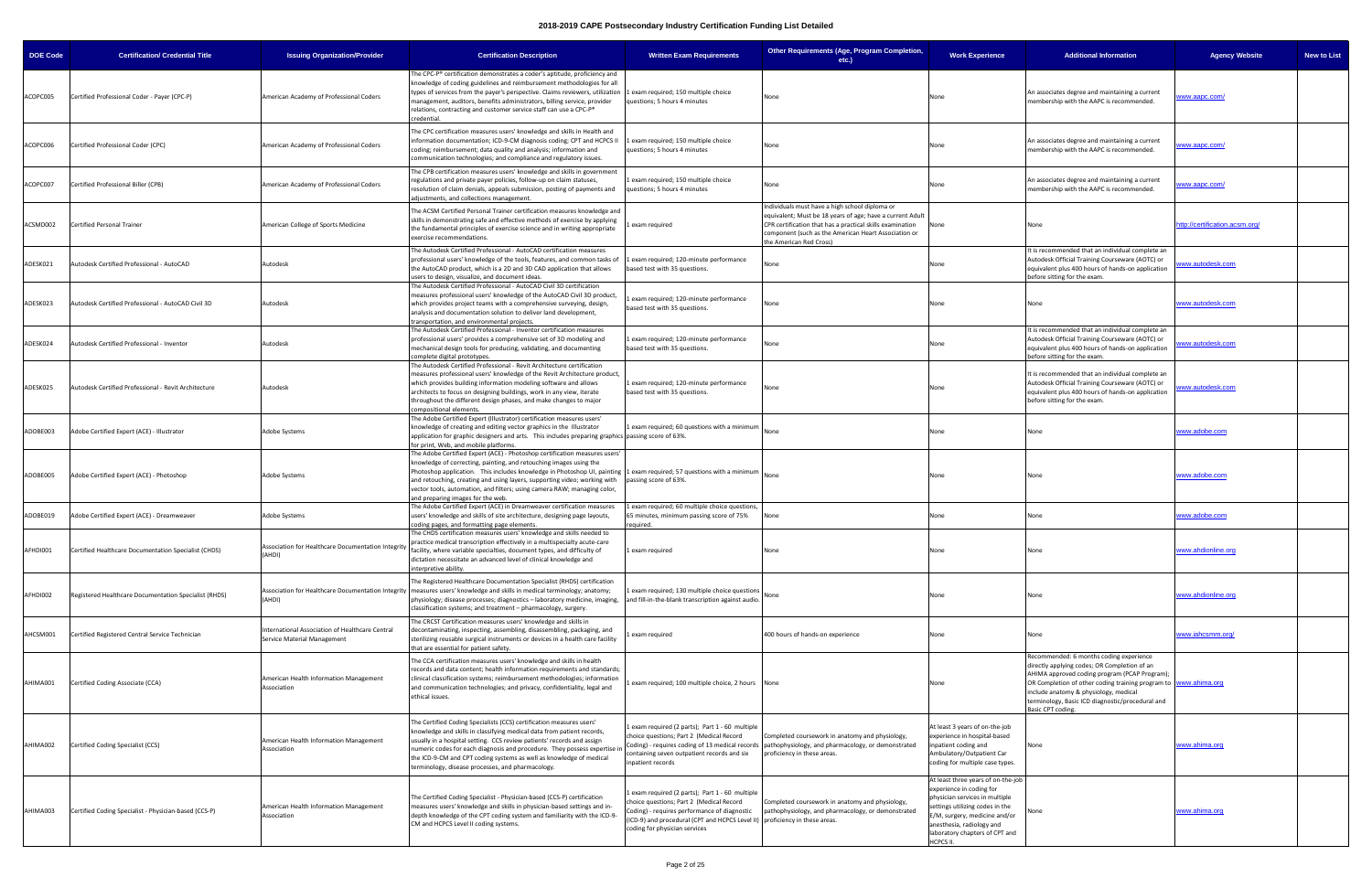| <b>DOE Code</b> | <b>Certification/ Credential Title</b>                                                                                  | <b>Issuing Organization/Provider</b>                  | <b>Certification Description</b>                                                                                                                                                                                                                                                                                                                                                                                                                                                                                                                                                                                                                                                                                                                                                                   | <b>Written Exam Requirements</b>                                                                                                | Other Requirements (Age, Program Completion,<br>$etc.$ )                                                                                                                                                                                                                                                                                        | <b>Work Experience</b>                                                                                            | <b>Additional Information</b> | <b>Agency Website</b>   | <b>New to List</b> |
|-----------------|-------------------------------------------------------------------------------------------------------------------------|-------------------------------------------------------|----------------------------------------------------------------------------------------------------------------------------------------------------------------------------------------------------------------------------------------------------------------------------------------------------------------------------------------------------------------------------------------------------------------------------------------------------------------------------------------------------------------------------------------------------------------------------------------------------------------------------------------------------------------------------------------------------------------------------------------------------------------------------------------------------|---------------------------------------------------------------------------------------------------------------------------------|-------------------------------------------------------------------------------------------------------------------------------------------------------------------------------------------------------------------------------------------------------------------------------------------------------------------------------------------------|-------------------------------------------------------------------------------------------------------------------|-------------------------------|-------------------------|--------------------|
| AHIMA007        | Registered Health Information Administrator (RHIA)                                                                      | American Health Information Management<br>Association | The RHIA certification measures users' knowledge and skills in managing<br>patient health information and medical records, administering computer<br>information systems, collecting and analyzing patient data, and using<br>classification systems and medical terminologies; possessing<br>comprehensive knowledge of medical, administrative, ethical and legal<br>requirements and standards related to healthcare delivery and the privacy<br>of protected patient information; managing people and operational units,<br>participates in administrative committees, and prepares budgets; and<br>interacting with all levels of an organization - clinical, financial,<br>administrative, and information systems - that employ patient data in<br>decision-making and everyday operations. | exam required; 180 four-option, multiple<br>choice questions (160 scored questions and 20 None<br>pretest questions); 4 hours   |                                                                                                                                                                                                                                                                                                                                                 | None                                                                                                              | None                          | www.ahima.org           |                    |
| AHIMA009        | Registered Health Information Technician (RHIT)                                                                         | American Health Information Management<br>Association | The RHITs certification measures users' knowledge and skills in ensuring the<br>quality of medical records by verifying their completeness, accuracy, and<br>proper entry into computer systems; and using computer applications to<br>assemble and analyze patient data for the purpose of improving patient<br>care or controlling costs.                                                                                                                                                                                                                                                                                                                                                                                                                                                        | exam required; 150 four-option, multiple<br>choice questions (130 scored questions and 20 None<br>pretest questions); 3.5 hours |                                                                                                                                                                                                                                                                                                                                                 | None                                                                                                              | None                          | www.ahima.org           |                    |
| AHIMA010        | Certified in Health Care Privacy & Security (CHPS)                                                                      | American Health Information Management<br>Association | The CHPS certification measures users' knowledge and skills in management<br>and administration; regulatory requirements, investigation and compliance; 1 exam required; 150 four-option, multiple<br>information technology; physical safeguards; and health information<br>management.                                                                                                                                                                                                                                                                                                                                                                                                                                                                                                           | choice questions (125 scored questions and 25 None<br>pretest questions); 3.5 hours                                             |                                                                                                                                                                                                                                                                                                                                                 | None                                                                                                              | None                          | <u>www.ahima.org</u>    |                    |
| AHIMA011        | Certified Healthcare Technology Specialist - Clinician/Practitioner<br>Consultant (CHTS-CP)                             | American Health Information Management<br>Association | The CHTS-CP certification measures users' knowledge and skills in solutions<br>for health IT implementation problems in clinical and public health settings;<br>workflow and data collection issues from a clinical perspective, including<br>quality measurement and improvement; selection of vendors and software;<br>and users' needs, acting as a liaison between users, IT staff, and vendors.                                                                                                                                                                                                                                                                                                                                                                                               | exam required; 125 multiple choice<br>questions; 3 hours                                                                        | None                                                                                                                                                                                                                                                                                                                                            | None                                                                                                              | None                          | www.ahima.org           |                    |
| AHIMA012        | Certified Healthcare Technology Specialist - Implementation<br>Manager (CHTS-IM)                                        | American Health Information Management<br>Association | The CHTS-IM certification measures users' knowledge and skills in project<br>management and change management principles to create implementation<br>project plans to achieve the project goals; interaction with office/hospital<br>personnel to ensure open communication with the support team; and<br>managing vendor relations, providing feedback to health IT vendors for<br>product improvement.                                                                                                                                                                                                                                                                                                                                                                                           | exam required; 125 multiple choice<br>questions; 3 hours                                                                        | None                                                                                                                                                                                                                                                                                                                                            | None                                                                                                              | None                          | www.ahima.org           |                    |
| AHIMA013        | Certified Healthcare Technology Specialist - Implementation<br>Support Specialist (CHTS-IS)                             | American Health Information Management<br>Association | The CHTS-IS certification measures users' knowledge and skills in<br>implementation project plans, by installing hardware (as needed) and<br>configuring software to meet practice needs; usability principles into design 1 exam required; 125 multiple choice<br>and implementation; testing the software against performance<br>specifications; and interacting with the vendors as needed to rectify<br>problems that occur during the deployment process.                                                                                                                                                                                                                                                                                                                                     | questions; 3 hours                                                                                                              | None                                                                                                                                                                                                                                                                                                                                            | None                                                                                                              | None                          | www.ahima.org           |                    |
| AHIMA014        | Certified Healthcare Technology Specialist - Practice Workflow &<br>nformation Management Redesign Specialist (CHTS-PW) | American Health Information Management<br>Association | The CHTS-PW certification measures users' knowledge and skills in<br>conducting user requirements analysis to facilitate workflow design;<br>integrating information technology functions into workflow; documenting<br>health information exchange needs; designing processes and information<br>flows that accommodate quality improvement and reporting; working with<br>provider personnel to implement revised workflows; and evaluating process<br>workflows to validate or improve practice's systems                                                                                                                                                                                                                                                                                       | exam required; 125 multiple choice<br>questions; 3 hours                                                                        | None                                                                                                                                                                                                                                                                                                                                            | None                                                                                                              | None                          | www.ahima.org           |                    |
| AHIMA015        | Certified Healthcare Technology Specialist - Technical/Software<br>Support Staff (CHTS-TS)                              | American Health Information Management<br>Association | The CHTS-TS certification measures users' knowledge and skills in<br>interacting with end users to diagnose IT problems and implement<br>solutions; documenting IT problems and evaluate the effectiveness of<br>problem resolution; and supporting systems security and standards.                                                                                                                                                                                                                                                                                                                                                                                                                                                                                                                | exam required; 125 multiple choice<br>questions; 3 hours                                                                        | None                                                                                                                                                                                                                                                                                                                                            | None                                                                                                              | None                          | www.ahima.org           |                    |
| AHIMA016        | Certified Healthcare Technology Specialist - Trainer (CHTS-TR)                                                          | American Health Information Management<br>Association | The CHTS-TR certification measures users' knowledge and skills in using a<br>range of health IT applications, preferably at an expert level; assessing<br>training needs and competencies of learners; and designing lesson plans,<br>structuring active learning experiences for users.                                                                                                                                                                                                                                                                                                                                                                                                                                                                                                           | Lexam required; 125 multiple choice<br>questions; 3 hours                                                                       | None                                                                                                                                                                                                                                                                                                                                            | None                                                                                                              | None                          | www.ahima.org           |                    |
| AHIMA017        | Certified Documentation Improvement Practitioner (CDIP)                                                                 | American Health Information Management<br>Association | The CDIP certification measures users' knowledge and skills in clinical<br>documentation in patient health records; health informatics and<br>information management community; and capturing documentation<br>necessary to fully communicate patients' health status and conditions.                                                                                                                                                                                                                                                                                                                                                                                                                                                                                                              | exam required                                                                                                                   | An RHIA®, RHIT®, CCS®, CCS-P®, RN, MD or DO and two<br>(2) years experience in clinical documentation<br>improvement OR<br>An Associate's degree or higher and three (3) years of<br>experience in clinical documentation improvement<br>(Individuals must also have completed coursework in<br>Medical Terminology and Anatomy and Physiology) | None                                                                                                              | None                          | www.ahima.org           |                    |
| AHIMA018        | Certified Health Data Analyst (CHDA)                                                                                    | American Health Information Management<br>Association | The CHDA designation certification measures users' knowledge to acquire,<br>manage, analyze, interpret, and transform data into accurate, consistent,<br>and timely information. CHDA-credentialed professionals exhibit broad<br>organizational knowledge and the ability to communicate with individuals<br>and groups at multiple levels, both internal and external.                                                                                                                                                                                                                                                                                                                                                                                                                           | exam required                                                                                                                   | Associate's degree and minimum of five (5) years of<br>healthcare data experience<br>•Healthcare information management credential (RHIT®) None<br>and minimum of three (3) years of healthcare data<br>experience.                                                                                                                             |                                                                                                                   | None                          | www.ahima.org           |                    |
| AIOPB001        | Certified Bookkeeper                                                                                                    | American Institute of Professional Bookkeepers        | The Certified Bookkeeper certification measures knowledge in the skills to<br>achieve recognition of bookkeepers as accounting professionals.                                                                                                                                                                                                                                                                                                                                                                                                                                                                                                                                                                                                                                                      | exams required; passing score for each exam<br>is 75%.                                                                          | None                                                                                                                                                                                                                                                                                                                                            | ndividuals are required to<br>complete at least two years<br>experience or the part time<br>freelance equivalent. |                               | www.aipb.org            |                    |
| AMAMA001        | Certified Medical Assistant (CMA)                                                                                       | American Association of Medical Assistants            | The Certified Medical Assistant (CMA) certification measures knowledge<br>and skills in ambulatory settings (clinics and medical offices) under the<br>supervision of physicians. CMAs are capable of doing both clinical and<br>administrative procedures and are tested in such procedures.                                                                                                                                                                                                                                                                                                                                                                                                                                                                                                      | exam required; 200 multiple choice questions                                                                                    | Individuals must be a graduate of CAAHEP or ABHES<br>accredited medical assisting program.                                                                                                                                                                                                                                                      | None                                                                                                              | None                          | <u>www.aama-ntl.org</u> |                    |
| AMAOB001        | Medical Laboratory Technician (MLT)                                                                                     | American Association of Bioanalysts (AAB)             | The Medical Laboratory Technician (MLT) certification measures users'<br>knowledge and skills in chemistry; hematology; immunology;<br>immunohematology, microbiology or molecular diagnostics.                                                                                                                                                                                                                                                                                                                                                                                                                                                                                                                                                                                                    | l exam required                                                                                                                 | Individuals must complete a clinical laboratory training<br>program approved or accredited by an organization<br>approved by the U.S. Department of Health and Human<br>Services (HHS) OR Earn an associate degree (or the<br>equivalent) in a laboratory science, or medical laboratory<br>technology, from an accredited institution          | None                                                                                                              | None                          | <u>www.aab.org</u>      |                    |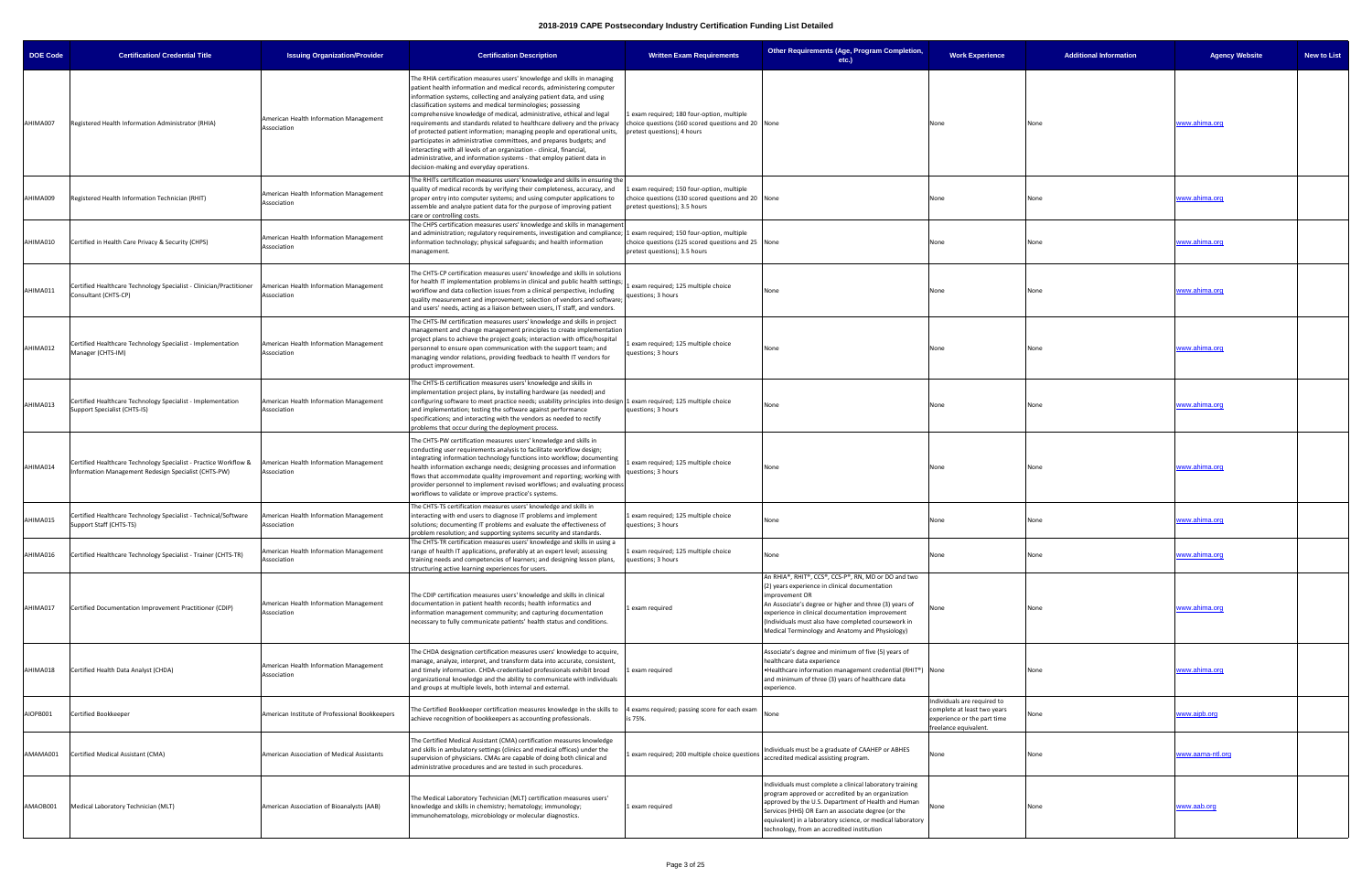| <b>DOE Code</b> | <b>Certification/ Credential Title</b>        | <b>Issuing Organization/Provider</b>          | <b>Certification Description</b>                                                                                                                                                                                                                                                                                                                                                                                                                                                                                                                                                                                                                                                                                                   | <b>Written Exam Requirements</b>                                                                        | Other Requirements (Age, Program Completion,<br>etc.)                                                                                                                                                                                                                                                                                                                                                                                                                                                                                                                                                                                                                                                  | <b>Work Experience</b>                                                                                                                                                                                                                             | <b>Additional Information</b>                                                                                                                                                                                                                                                                      | <b>Agency Website</b><br><b>New to List</b>                                      |
|-----------------|-----------------------------------------------|-----------------------------------------------|------------------------------------------------------------------------------------------------------------------------------------------------------------------------------------------------------------------------------------------------------------------------------------------------------------------------------------------------------------------------------------------------------------------------------------------------------------------------------------------------------------------------------------------------------------------------------------------------------------------------------------------------------------------------------------------------------------------------------------|---------------------------------------------------------------------------------------------------------|--------------------------------------------------------------------------------------------------------------------------------------------------------------------------------------------------------------------------------------------------------------------------------------------------------------------------------------------------------------------------------------------------------------------------------------------------------------------------------------------------------------------------------------------------------------------------------------------------------------------------------------------------------------------------------------------------------|----------------------------------------------------------------------------------------------------------------------------------------------------------------------------------------------------------------------------------------------------|----------------------------------------------------------------------------------------------------------------------------------------------------------------------------------------------------------------------------------------------------------------------------------------------------|----------------------------------------------------------------------------------|
| AMAOB002        | Medical Technologist (MT(AAB))                | American Association of Bioanalysts (AAB)     | The MT(AAB) Generalist Certification measures users' knowledge and skills<br>in chemistry (clinical chemistry, endocrinology, toxicology, urinalysis,<br>radioimmunoassay); hematology (hemostasis, coagulation, hematologic<br>elements, cell identification and parameters, bone marrow, staining,<br>hematologic abnormalities and disease); immunology (serology, general<br>immunology, antibody and antigen identification and measurement);<br>immunohematology (abo grouping and rh typing, unexpected antibody<br>detection and identification, compatibility testing); and microbiology<br>(bacteriology, mycology, parasitology, and virology).                                                                         | Lexam required                                                                                          | Individuals must earn an associate degree or an associate<br>of applied science degree, or the equivalent, from an<br>accredited institution with a major in a laboratory science<br>or medical technology.                                                                                                                                                                                                                                                                                                                                                                                                                                                                                            | None                                                                                                                                                                                                                                               | None                                                                                                                                                                                                                                                                                               | www.aab.org                                                                      |
| AMAZN001        | AWS Certified Solutions Architect - Associate | Amazon                                        | The AWS Certified Solutions Architect - Associate certification measures<br>users' knowledge and skills in designing and deploying scalable, highly<br>available, and fault tolerant systems on AWS; lifting and shifting of an<br>existing on-premises application to AWS; ingressing and egressing of data<br>to and from AWS; selecting the appropriate AWS service based on data,<br>compute, database, or security requirements; identifying appropriate use<br>of AWS architectural best practices; and estimating AWS costs and<br>identifying cost control mechanisms.                                                                                                                                                     | exam required; multiple choice and multiple<br>nswer questions; 80 minutes                              | Individuals must have one or more years of hands-on<br>experience designing available, cost efficient, fault<br>tolerant, and scalable distributed systems on AWS; In-<br>depth knowledge of at least one high-level programming<br>language; Ability to identify and define requirements for<br>an AWS-based application; Experience with deploying<br>hybrid systems with on-premises and AWS components;<br>Capability to provide best practices for building secure<br>and reliable applications on the AWS platform                                                                                                                                                                               | ndividuals must have one or<br>more years of hands-on<br>experience designing available,<br>ost efficient, fault tolerant, and<br>calable distributed systems on<br>AWS                                                                            | None                                                                                                                                                                                                                                                                                               | https://aws.amazon.com/certification/c<br>rtified-solutions-architect-associate/ |
| AMAZN002        | AWS Certified Cloud Practitioner              | Amazon                                        | The Amazon Web Services (AWS) Certified Cloud Practitioner enables<br>individuals with an overall understanding of the AWS Cloud to validate their<br>knowledge with an industry-recognized credential. The exam covers the<br>following domains: cloud concepts, security, technology, and billing and<br>pricing.                                                                                                                                                                                                                                                                                                                                                                                                                | exam required; 90 minutes; multiple choice<br>and multiple response; passing score of 65%.              |                                                                                                                                                                                                                                                                                                                                                                                                                                                                                                                                                                                                                                                                                                        | None                                                                                                                                                                                                                                               | t is recommend that candidates have at least six (6)<br>months of experience with the AWS Cloud in any<br>role, (e.g. technical, managerial, sales, purchasing,<br>or financial). Candidates should also have a basic<br>understanding of IT services and their uses in the<br>AWS Cloud platform. | Yes<br>ps://aws.amazon.com/certification/                                        |
| AMCMA001        | Certified Composites Technician               | American Composites Manufacturers Association | The Certified Composites Technician certification measures users'<br>knowledge and skills in History of fiberglass; general composites<br>knowledge; composites manufacturing processes; composite materials for<br>boat building; marine gel coat application; marine laminating techniques;<br>controlled spraying; and fluid handling equipment.                                                                                                                                                                                                                                                                                                                                                                                | exam required; 100 multiple choice<br>uestions; 2 hours; minimum passing score of None<br>80% or higher |                                                                                                                                                                                                                                                                                                                                                                                                                                                                                                                                                                                                                                                                                                        | None                                                                                                                                                                                                                                               | None                                                                                                                                                                                                                                                                                               | www.acmanet.org                                                                  |
| AMDDA003        | Certified Drafter - Architectural             | American Design Drafting Association          | The Certified Drafter - Architectural certification measures knowledge and<br>skills in abbreviations, terms and identification; drafting processes:<br>communication; details: notations; site drawings and topography; floor<br>plans and layouts; exterior views: elevations; building materials; roofs and<br>roof plans; building codes and ADA codes; general building systems; stairs<br>and steps; electrical; HVAC; schedules; plumbing; geometry, lines and<br>math; and foundations.                                                                                                                                                                                                                                    | exam required; 120 minutes; 410 questions;<br>assing score of 75% or greater.                           |                                                                                                                                                                                                                                                                                                                                                                                                                                                                                                                                                                                                                                                                                                        | None                                                                                                                                                                                                                                               | One year On-the-Job Training or 400 - 600 Contact<br>Hours of Practical Discipline Specific Education is<br>recommended prior to taking the Apprentice<br>Drafter "AD" certification exam.                                                                                                         | ww.adda.org                                                                      |
| AMDDA004        | Certified Drafter - Mechanical                | American Design Drafting Association          | The Certified Drafter - Mechanical certification measures knowledge and<br>skills in general terminology and identification; equipment, techniques, and<br>drawing rules and principles; dimensioning and layouts; descriptive<br>geometry; multi view drawing: identification and terminology; sectional<br>views: identification and terminology; pictorials: identification and<br>terminology; auxiliary views: identification and terminology; revolutions:<br>usage and applications; intersections: usage and applications; geometric<br>dimensioning & tolerancing; working drawings: identification and<br>numbering; threads, fasteners, connections and welding; drafting math and<br>geometry; and drawing management. | exam required; 180 minutes; 400 questions;<br>passing score of 75% or greater.                          | None                                                                                                                                                                                                                                                                                                                                                                                                                                                                                                                                                                                                                                                                                                   | None                                                                                                                                                                                                                                               | Two years On-the-Job Training or 800 - 1200<br>Contact Hours of Practical Discipline Specific<br>Education is recommended prior to taking the<br>Certified Drafter "CD" certification exam.                                                                                                        | ww.adda.org                                                                      |
| AMEDT002        | Medical Laboratory Technician                 | American Medical Technologists (AMT)          | The Medical Laboratory Technician certification measures users' knowledge<br>to interpret graphic illustrations, interpret information presented in case<br>studies, analyze situations, and solve problems. The examination covers:<br>general laboratory; chemistry; hematology;<br>immunology/immunohematology; microbiology; and urinalysis.                                                                                                                                                                                                                                                                                                                                                                                   | Lexam required; 3 hours                                                                                 | Individuals must graduate from an accredited college or<br>iversity with an associate's degree in medical lab<br>differently find the direction of the teast two years vertical technology or equivalent; OR Complete at least two years<br>(60 semester hours) of courses in any accredited college,<br>including 25 semester hours in clinical laboratory science<br>disciplines AND six months of approved lab experience.                                                                                                                                                                                                                                                                          |                                                                                                                                                                                                                                                    |                                                                                                                                                                                                                                                                                                    | www.amt1.com                                                                     |
| AMEDT004        | Registered Medical Assistant (RMA)            | American Medical Technologists (AMT)          | The Registered Medical Assistant (RMA) certification measures knowledge<br>and skills to direct patient care and preparation, ECG, phlebotomy, and<br>pharmacology while maintaining patient safety and confidentiality. Medical 1 exam required; 210 multiple choice<br>assistants also perform administrative duties such as scheduling<br>appointments, maintaining patient records, bookkeeping, and billing and<br>insurance processing.                                                                                                                                                                                                                                                                                      | questions; 2 hours                                                                                      | Applicants must be a graduate of, or scheduled to<br>graduate from: a medical assistant program that holds<br>programmatic accreditation by the Accrediting Bureau of<br>Health Education Schools (ABHES) or the Commission on<br>Accreditation of Allied Health Education Programs<br>(CAAHEP); a medical assistant program in a post-<br>secondary school or college that has institutional<br>accreditation by a Regional Accrediting Commission or by<br>a national accrediting organization approved by the U.S.<br>Department of Education, which program includes a<br>minimum of 720 clock-hours (or equivalent) of training in<br>Medical Assisting skills (including a clinical externship). | None                                                                                                                                                                                                                                               | None                                                                                                                                                                                                                                                                                               | www.amt1.com                                                                     |
| AMEDT005        | Registered Phlebotomy Technician (RPT)        | American Medical Technologists (AMT)          | The Registered Phlebotomy Technician (RPT) certification measures<br>knowledge and skills in the collection of blood samples from patients by<br>venipuncture and microtechniques. This certification assures quality and<br>patient safety mandates, strict professional behavior and standards of<br>practice for all Phlebotomists.                                                                                                                                                                                                                                                                                                                                                                                             | exam required; 200 questions                                                                            | Successful completion of a phlebotomy training program<br>which includes at least 120 hours of didactic instruction<br>and 120 hours of clinical practicum.                                                                                                                                                                                                                                                                                                                                                                                                                                                                                                                                            | Completed at least 1,040 hours of<br>work experience as a phlebotomy<br>technician within the past three<br>3) years; this is to include<br>venipunctures, skin punctures,<br>specimen processing,<br>communication skills, and clerical<br>duties |                                                                                                                                                                                                                                                                                                    | www.americanmedtech.org                                                          |
| AMOPT001        | Certified Paraoptometric Assistant (CPOA)     | American Optometric Association               | The CPOA™ certification measures users' knowledge and skills in taking<br>detailed patient histories, measuring visual acuity, measuring the curvature<br>of the cornea (Keratometry), glaucoma screening, blood pressure testing,<br>and measuring the distance between the pupils of the eye.                                                                                                                                                                                                                                                                                                                                                                                                                                    | exam required; 200 multiple choice questions None                                                       |                                                                                                                                                                                                                                                                                                                                                                                                                                                                                                                                                                                                                                                                                                        | None                                                                                                                                                                                                                                               | None                                                                                                                                                                                                                                                                                               | www.aoa.org                                                                      |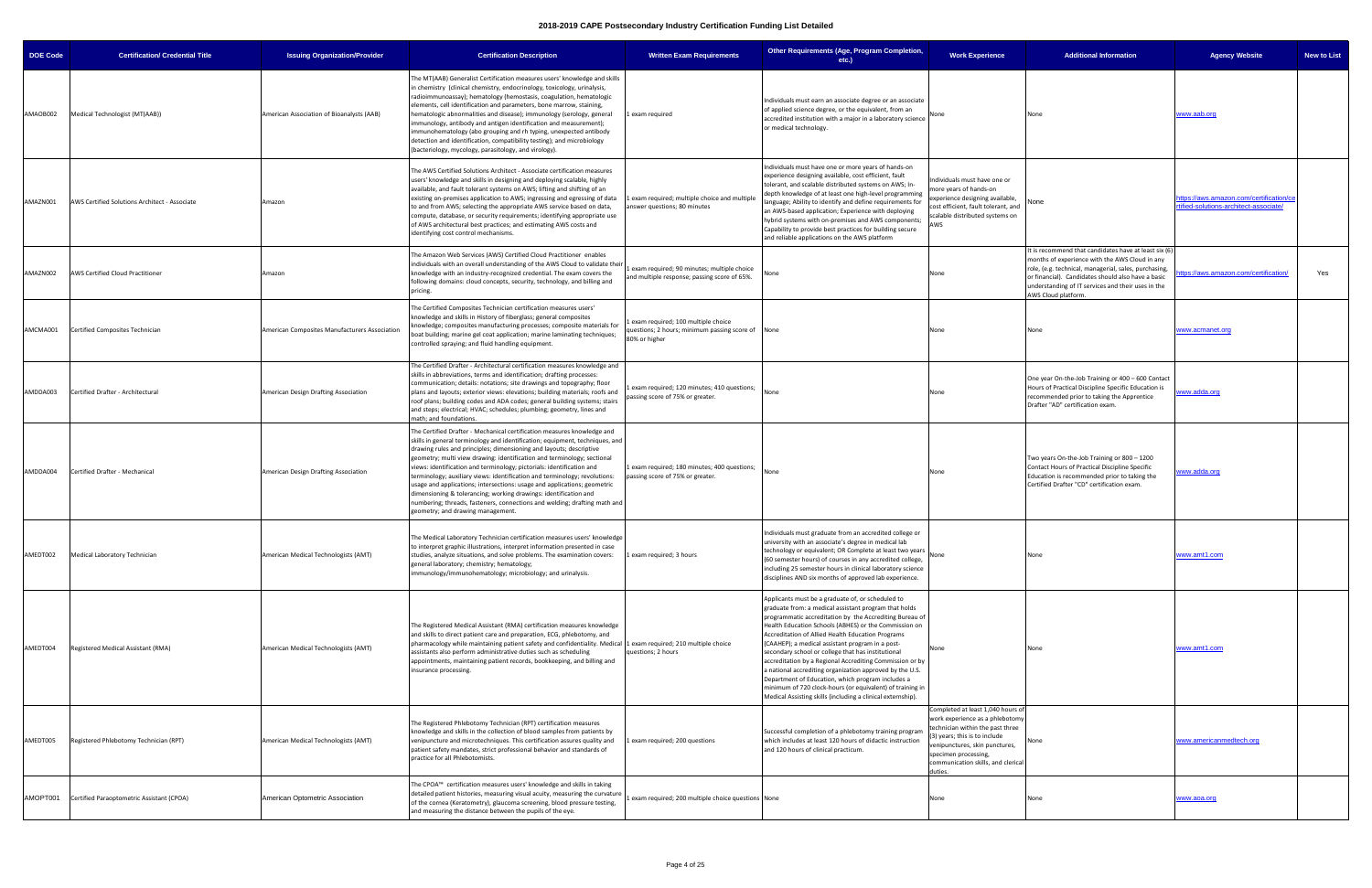| <b>DOE Code</b> | <b>Certification/ Credential Title</b>              | <b>Issuing Organization/Provider</b>          | <b>Certification Description</b>                                                                                                                                                                                                                                                                                                                                                                                                                                                                                  | <b>Written Exam Requirements</b>                                                                                | Other Requirements (Age, Program Completion,<br>etc.)                                                                                                                                                                                                                                                                                                                                                                                                                                                                                                                  | <b>Work Experience</b>                                                                                                                                                                                                                                                                                                                                                                                                                                     | <b>Additional Information</b> | <b>New to List</b><br><b>Agency Website</b> |
|-----------------|-----------------------------------------------------|-----------------------------------------------|-------------------------------------------------------------------------------------------------------------------------------------------------------------------------------------------------------------------------------------------------------------------------------------------------------------------------------------------------------------------------------------------------------------------------------------------------------------------------------------------------------------------|-----------------------------------------------------------------------------------------------------------------|------------------------------------------------------------------------------------------------------------------------------------------------------------------------------------------------------------------------------------------------------------------------------------------------------------------------------------------------------------------------------------------------------------------------------------------------------------------------------------------------------------------------------------------------------------------------|------------------------------------------------------------------------------------------------------------------------------------------------------------------------------------------------------------------------------------------------------------------------------------------------------------------------------------------------------------------------------------------------------------------------------------------------------------|-------------------------------|---------------------------------------------|
| AMRRT002        | Registered Technologist (Radiography)               | American Registry of Radiologic Technologists | The Registered Technologist (Radiography) certification measures<br>knowledge and skills in radiation protection; equipment operation and<br>quality control; image acquisition and evaluation; imaging procedures; and<br>patient care and education.                                                                                                                                                                                                                                                            | exam required; 200 questions; 3.5 hours                                                                         | Within the past five years, individuals must have<br>successfully completed an educational program that is<br>accredited by a mechanism acceptable to the ARRT. All<br>Individuals for primary pathway certification must have<br>earned an academic degree before becoming certified. As<br>part of their education, individuals must also demonstrate<br>competency in didactic coursework and an ARRT-<br>specified list of clinical procedures by completing<br>competency requirements established for the discipline in<br>which they are seeking certification. | None                                                                                                                                                                                                                                                                                                                                                                                                                                                       | None                          | www.arrt.org                                |
| AMRRT003        | Radiologic Technologist (Sonography)                | American Registry of Radiologic Technologists | The Radiologic Technologist (Sonography) certification measures knowledge<br>and skills in patient care; physical principles of ultrasound; abdominal<br>procedures; obsterical and gynecological procedures; and superficial<br>structures and other sonographic procedures.                                                                                                                                                                                                                                     | 1 exam required; 360 questions; 6.5 hours                                                                       | Within the past five years, individuals must have<br>successfully completed an educational program that is<br>accredited by a mechanism acceptable to the ARRT. All<br>Individuals for primary pathway certification must have<br>earned an academic degree before becoming certified. As<br>part of their education, individuals must also demonstrate<br>competency in didactic coursework and an ARRT-<br>specified list of clinical procedures by completing<br>competency requirements established for the discipline in<br>which they are seeking certification. | None                                                                                                                                                                                                                                                                                                                                                                                                                                                       | None                          | www.arrt.org                                |
| AMRRT005        | Registered Technologist - Quality Management (R.T.) | American Registry of Radiologic Technologists | The Registered Technologist - Quality Management (R.T.) certification<br>measures knowledge and skills in equipment quality control; quality<br>improvement management and administration; and laws, regulations,<br>standards and guidelines.                                                                                                                                                                                                                                                                    | 1 exam required; 165 questions; 3.5 hours                                                                       | Within the past five years, individuals must have<br>successfully completed an educational program that is<br>accredited by a mechanism acceptable to the ARRT. All<br>Individuals for primary pathway certification must have<br>earned an academic degree before becoming certified. As<br>part of their education, individuals must also demonstrate<br>competency in didactic coursework and an ARRT-<br>specified list of clinical procedures by completing<br>competency requirements established for the discipline in<br>which they are seeking certification. | None                                                                                                                                                                                                                                                                                                                                                                                                                                                       |                               | www.arrt.org                                |
| AMRRT006        | Registered Technologist (Nuclear Medicine)          | American Registry of Radiologic Technologists | The Registered Technologist (Nuclear Medicine) certification measures<br>knowledge and skills in radiation protection; radionuclides and<br>radiopharmaceuticals; instrumentation and quality control; diagnostic and<br>therapeutic procedures; and patient care and education.                                                                                                                                                                                                                                  | exam required; 200 questions; 3.5 hours                                                                         | Within the past five years, individuals must have<br>successfully completed an educational program that is<br>accredited by a mechanism acceptable to the ARRT. All<br>Individuals for primary pathway certification must have<br>earned an academic degree before becoming certified. As<br>part of their education, individuals must also demonstrate<br>competency in didactic coursework and an ARRT-<br>specified list of clinical procedures by completing<br>competency requirements established for the discipline in<br>which they are seeking certification. | None                                                                                                                                                                                                                                                                                                                                                                                                                                                       | None                          | www.arrt.org                                |
| AMRRT007        | Registered Technologist (Radiation Therapy)         | American Registry of Radiologic Technologists | The Registered Technologist (Radiation Therapy) certification measures<br>knowledge and skills in radiation protection and quality assurance; clinical<br>concepts in radiation oncology; treatment planning; treatment delivery;<br>and patient care and education.                                                                                                                                                                                                                                              | exam required; 200 questions; 3.5 hours                                                                         | Within the past five years, individuals must have<br>successfully completed an educational program that is<br>accredited by a mechanism acceptable to the ARRT. All<br>Individuals for primary pathway certification must have<br>earned an academic degree before becoming certified. As<br>part of their education, individuals must also demonstrate<br>competency in didactic coursework and an ARRT-<br>specified list of clinical procedures by completing<br>competency requirements established for the discipline in<br>which they are seeking certification. | None                                                                                                                                                                                                                                                                                                                                                                                                                                                       | None                          | www.arrt.org                                |
| AMRRT008        | Computed Tomography (CT)                            | American Registry of Radiologic Technologists | The Computed Tomography (CT) certification measures knowledge and<br>skills in CT scans, a specialized X-ray procedure sometimes referred to as a<br>CAT scan. Working under the supervision of a radiologist, CT scan<br>technologists prepare patients for a CT scan by positioning them on the<br>table and following safety measures to protect them from unnecessary or<br>excess radiation. During the scan, technologists sit in a shielded room and<br>monitor the CT scan images on the computer screen. | exam required; 200 questions; 3.5 hours                                                                         | Within the past five years, individuals must have<br>successfully completed an educational program that is<br>accredited by a mechanism acceptable to the ARRT. All<br>dividuals for primary pathway certification must have<br>earned an academic degree before becoming certified. As<br>part of their education, individuals must also demonstrate<br>competency in didactic coursework and an ARRT-<br>specified list of clinical procedures by completing<br>competency requirements established for the discipline in<br>which they are seeking certification.   |                                                                                                                                                                                                                                                                                                                                                                                                                                                            |                               | www.arrt.org                                |
| AMSCP001        | Histotechnologist, HTL(ASCP)                        | American Society of Clinical Pathology        | The Histotechnologist, HTL(ASCP) certification measures users' knowledge<br>and skills in histotechnology: fixation, processing, embedding/microtomy,<br>staining, and laboratory operations.                                                                                                                                                                                                                                                                                                                     | exam; 100 multiple choice questions; 2.5<br>ours                                                                | None                                                                                                                                                                                                                                                                                                                                                                                                                                                                                                                                                                   | None                                                                                                                                                                                                                                                                                                                                                                                                                                                       | None                          | www.ascp.org                                |
| AMSCP002        | Medical Laboratory Technician (MLT(ASCP))           | American Society of Clinical Pathology        | The Medical Laboratory Technician (MLT(ASCP)) certification measures<br>users' knowledge and skills in assisting doctors and specialists in performing 1 exam required; 100 multiple choice<br>a wide range of tests on blood, tissue and other bodily fluids, the results of questions; 2 hours and 30 minutes<br>which can then be used to diagnose and treat patients.                                                                                                                                         |                                                                                                                 | There are four different routes to eligibility for this<br>certification. All routes require an associate degree or at<br>least 60 semester hours. Refer to the industry<br>certification agency website for specific details.                                                                                                                                                                                                                                                                                                                                         | None                                                                                                                                                                                                                                                                                                                                                                                                                                                       |                               | https://www.ascp.org/                       |
| AMSFQ001        | Manager of Quality/Organizational Excellence        | American Society for Quality                  | The Certified Manager of Quality/Organizational Excellence certification<br>measures users' knowledge to facilitate and lead team efforts to establish<br>and monitor customer/supplier relations, support strategic planning and<br>deployment initiatives, and help develop measurement systems to<br>determine organizational improvement.                                                                                                                                                                     | 1 exam (2 parts); 150 multiple choice questions;<br>two constructed response (essay) questions; 4 None<br>hours |                                                                                                                                                                                                                                                                                                                                                                                                                                                                                                                                                                        | 10 years of on-the-job experience<br>in one or more of the areas of the<br>Certified Manager of Quality/<br>Organizational Excellence Body of<br>Knowledge. A minimum of five<br>years of this experience must be<br>in a decision-making position,<br>defined as the authority to<br>define, execute or control<br>projects/processes and to be<br>responsible for the outcome. This<br>may or may not include<br>management or supervisory<br>positions. | None                          | www.asq.org                                 |
| AMSFQ006        | Quality Improvement Associate (CQIA)                | American Society for Quality                  | The Certified Quality Improvement Associate certification measures users'<br>knowledge of quality concepts, team basics, continuous improvement<br>techniques, and customer-supplier relations.                                                                                                                                                                                                                                                                                                                   | exam required; 100 multiple choice<br>questions; 3 hours                                                        | None                                                                                                                                                                                                                                                                                                                                                                                                                                                                                                                                                                   | Two years of work experience or<br>an associate degree                                                                                                                                                                                                                                                                                                                                                                                                     | None                          | ww.asq.org                                  |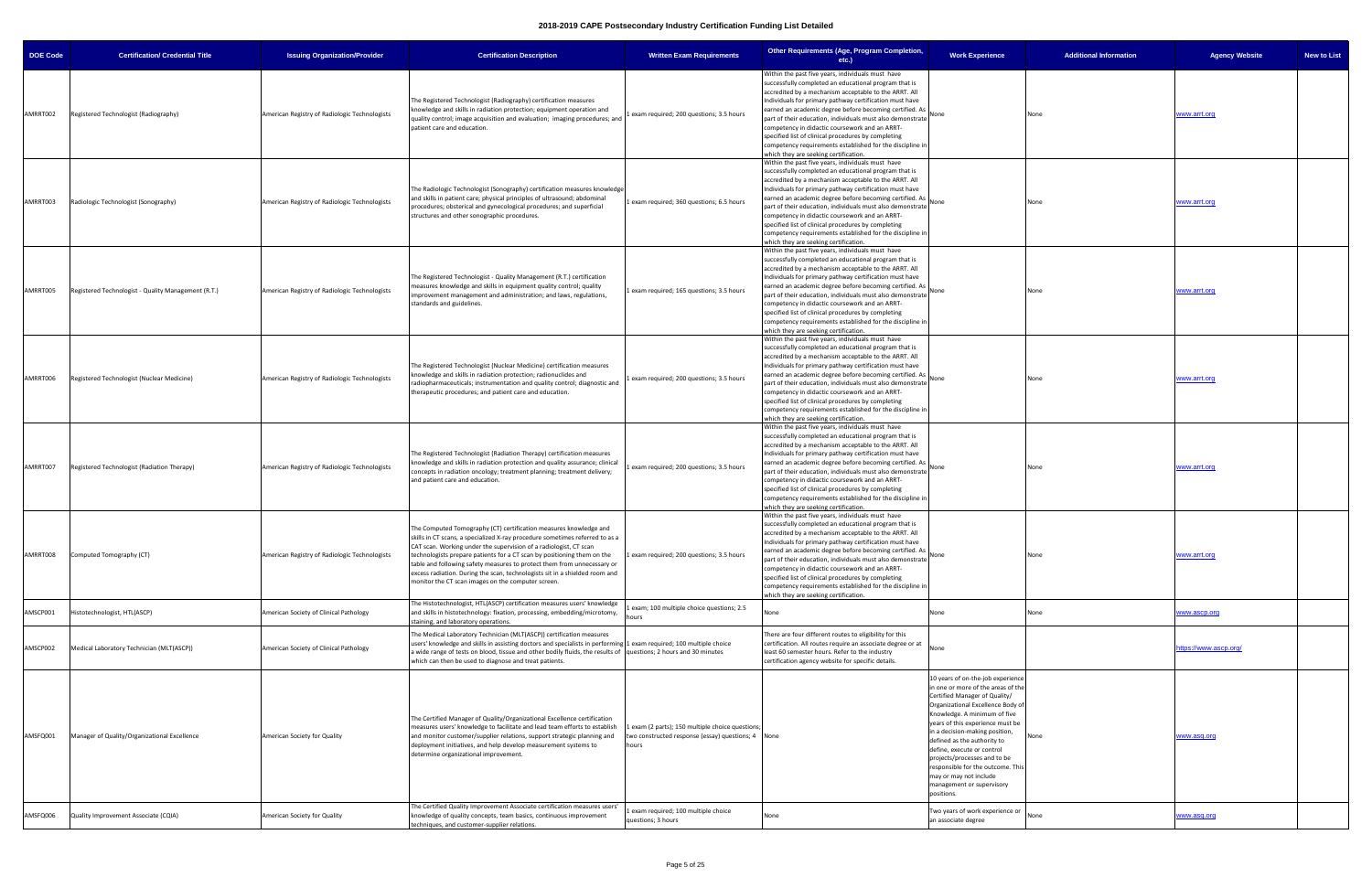| <b>DOE Code</b> | <b>Certification/ Credential Title</b>                          | <b>Issuing Organization/Provider</b>                        | <b>Certification Description</b>                                                                                                                                                                                                                                                                                                                                                                                                                                                                                                                                                                                                                                                                                                                                                                                                                                      | <b>Written Exam Requirements</b>                         | Other Requirements (Age, Program Completion,<br>$etc.$ )                                                                                                                                                                                                                                                                                                                                                                                                                                                                      | <b>Work Experience</b>                                                                                                                                                                                                | <b>Additional Information</b> | <b>Agency Website</b><br><b>New to List</b>                               |
|-----------------|-----------------------------------------------------------------|-------------------------------------------------------------|-----------------------------------------------------------------------------------------------------------------------------------------------------------------------------------------------------------------------------------------------------------------------------------------------------------------------------------------------------------------------------------------------------------------------------------------------------------------------------------------------------------------------------------------------------------------------------------------------------------------------------------------------------------------------------------------------------------------------------------------------------------------------------------------------------------------------------------------------------------------------|----------------------------------------------------------|-------------------------------------------------------------------------------------------------------------------------------------------------------------------------------------------------------------------------------------------------------------------------------------------------------------------------------------------------------------------------------------------------------------------------------------------------------------------------------------------------------------------------------|-----------------------------------------------------------------------------------------------------------------------------------------------------------------------------------------------------------------------|-------------------------------|---------------------------------------------------------------------------|
| AMSFQ011        | Six Sigma Black Belt (CSSBB)                                    | American Society for Quality                                | The Certified Six Sigma Black Belt certification measures users' knowledge<br>and skills in Six Sigma philosophies and principles, including supporting<br>systems and tools. A Black Belt should demonstrate team leadership,<br>understand team dynamics and assign team member roles and<br>responsibilities.                                                                                                                                                                                                                                                                                                                                                                                                                                                                                                                                                      | exam required; 150 multiple choice<br>questions; 4 hours | Requires two completed projects with signed affidavits or Requires three years of work<br>one completed project with signed affidavit                                                                                                                                                                                                                                                                                                                                                                                         | experience                                                                                                                                                                                                            | None                          | www.asq.org                                                               |
| AMSFQ012        | Six Sigma Green Belt (CSSGB)                                    | American Society for Quality                                | The Six Sigma Green Belt certification measures users' knowledge to<br>operate in support of or under the supervision of a Six Sigma Black Belt,<br>analyzes and solves quality problems and is involved in quality<br>improvement projects.                                                                                                                                                                                                                                                                                                                                                                                                                                                                                                                                                                                                                          | exam required; 100 multiple choice<br>questions; 4 hours | None                                                                                                                                                                                                                                                                                                                                                                                                                                                                                                                          | Requires three years of work<br>experience                                                                                                                                                                            |                               | ww.asq.org                                                                |
| AMSPT002        | Certified Phlebotomy Technician                                 | American Society of Phlebotomy Technicians                  | The Certified Phlebotomy Technician certification measures knowledge and<br>the skills in the collection of blood samples from patients by venipuncture<br>and microtechniques. This certification assures quality and patient safety<br>mandates, strict professional behavior and standards of practice for all<br>Phlebotomists.                                                                                                                                                                                                                                                                                                                                                                                                                                                                                                                                   | 1 exam required                                          | Successful completion of an accredited phlebotomy<br>training program; must have at least 100 documented<br>successful venipunctures and 5 documented skin<br>punctures and a current ASPT membership.                                                                                                                                                                                                                                                                                                                        | One full year as a part-time<br>hlebotomist, or six months as a<br>ull-time phlebotomist; or a letter<br>from a health care supervisor<br>attesting that part of the job is<br>procuring blood specimens<br>egularly. | None                          | www.aspt.org                                                              |
| AMSTL004        | Professional Designation in Supply Chain Management (PLS)       | (APICS)                                                     | The Professional Designation in Logistics and Supply Chain Management<br>American Production and Inventory Control Society (PLS) certification measures users' knowledge and skills in the<br>understanding of the key strategies for improving customer service and<br>increasing the efficiency of their logistics and supply chain operations.                                                                                                                                                                                                                                                                                                                                                                                                                                                                                                                     | exam; multiple choice questions                          | None                                                                                                                                                                                                                                                                                                                                                                                                                                                                                                                          | None                                                                                                                                                                                                                  | None                          | www.apics.org                                                             |
| APICS001        | Certified in Logistics, Transportation, and Distribution (CLTD) | American Production and Inventory Control Society<br>APICS) | The Certified in Logistics, Transportation, and Distribution (CLTD)<br>certification measures users' knowledge and skills in a broad range of<br>supply chain logistics topics.                                                                                                                                                                                                                                                                                                                                                                                                                                                                                                                                                                                                                                                                                       |                                                          | 3 years of related business experience or Bachelor's<br>degree or the international equivalent*, or CPIM, CLTD or<br>CSCP, CTL, CFPIM, CIRM, SCOR-P, C.P.M., CSM or CPSM<br>designations                                                                                                                                                                                                                                                                                                                                      | None                                                                                                                                                                                                                  | None                          | <u>https://www.apics.orq/</u>                                             |
| APPLE002        | Apple Certified Technical Coordinator                           | Apple, Inc.                                                 | Apple Certified Technical Coordinator (ACTC) certification verifies a<br>foundation in Mac OS X and Mac OS X Server core functionality and an<br>ability to configure key services and perform basic troubleshooting of the<br>essential Mac OS X and Mac OS X Server capabilities                                                                                                                                                                                                                                                                                                                                                                                                                                                                                                                                                                                    | 2 exams required; passing score of 75% or<br>greater     | None                                                                                                                                                                                                                                                                                                                                                                                                                                                                                                                          | None                                                                                                                                                                                                                  | None                          | training.apple.com/certification                                          |
| ARDMS001        | Registered Diagnostic Cardiac Sonographer (RDCS)                | American Registry for Diagnostic Medical<br>Sonography      | The RDCS certification measures users' knowledge and skills in sonography<br>principles and instrumentation (SPI); adult echocardiography (AE); fetal<br>echocardiography (FE); and pediatric echocardiography (PE).                                                                                                                                                                                                                                                                                                                                                                                                                                                                                                                                                                                                                                                  | exams required (Physics and Specialty)                   | None                                                                                                                                                                                                                                                                                                                                                                                                                                                                                                                          | None                                                                                                                                                                                                                  | None                          | <u>vww.ardms.org</u>                                                      |
| ARDMS002        | Registered Diagnostic Medical Sonographer (RDMS)                | American Registry for Diagnostic Medical<br>Sonography      | The RDMS certification measures users' knowledge and skills in using<br>special equipment to direct nonionizing, high frequency sound waves into<br>areas of the patient's body. This certification covers the following areas:<br>physics examination: sonography principles and instrumentation and five<br>specialty examinations: abdomen, breast, fetal echocardiography,<br>neurosonology, and obstetrics and gynecology.                                                                                                                                                                                                                                                                                                                                                                                                                                       | exam required                                            | First-time applicants must select a prerequisite under<br>which they want to apply for an ARDMS specialty<br>examination and/or the Sonography Principles &<br>Instrumentation (SPI) examination. Each prerequisite<br>requires (1) the appropriate educational background, (2) None<br>necessary clinical ultrasound or vascular experience and<br>(3) required documentation that must be submitted with<br>the application. All three components of the prerequisite<br>must be met before an application can be approved. |                                                                                                                                                                                                                       | None                          | www.ardms.org                                                             |
| ARDMS003        | Registered Vascular Technologist                                | American Registry for Diagnostic Medical<br>Sonography      | The RVT certification measures users' knowledge and skills in sonography<br>principles and instrumentation (SPI) and vascular technology (VT). The VT<br>examination assesses the knowledge, skills and abilities in the areas of<br>anatomy and hemodynamics (blood flow) of cerebrovascular, venous,<br>peripheral and abdominal blood vessels.                                                                                                                                                                                                                                                                                                                                                                                                                                                                                                                     | 2 exams required (Physics and Specialty)                 | None                                                                                                                                                                                                                                                                                                                                                                                                                                                                                                                          | None                                                                                                                                                                                                                  | None                          | <u>www.ardms.org</u>                                                      |
| AWELD003        | AWS Certified Welder - FCAW Plate                               | American Welding Society                                    | AWS Certified Welder - Flux Core Arc Welding (FCAW) Plate is a basic<br>structural practical hands-on guild-welding test certification. It measures a<br>welder's skill to deposit sound weld metal in multiple positions 2G<br>horizontal, 3G vertical, and 4G overhead on V-groove 3/8" plate with<br>backing plate using an E71T filler wire from the root, fill, to the cap passes.<br>AWS - D1.1 Structural codes and procedures governs the 3/8" plate test for<br>qualification and certification. This test shall-be inspected using both (NDT)<br>Non-Destructive testing (VT) Visual Testing, coupled with a guided bend<br>test to determine if the weld test meets the criteria of the governing codes<br>and procedures.                                                                                                                                 | 1 exam required                                          | An individual must deposit a sound weld that will be<br>inspected by an AWS Certified Welding Inspector (CWI) at None<br>an AWS Accredited Test Facility (ATF).                                                                                                                                                                                                                                                                                                                                                               |                                                                                                                                                                                                                       | None                          | https://www.aws.org/certification/page/<br>Yes<br>ertified-welder-program |
| AWELD004        | AWS Certified Welder - GMAW Plate                               | American Welding Society                                    | AWS Certified Welder - Gas Metal Arc Welding (GMAW) Plate is a basic<br>structural practical hands-on guild-welding test certification. It measures a<br>welder's skills to deposit sound weld metal in multiple positions 2G<br>horizontal, 3G vertical, and 4G overhead on open V-groove 3/8" plate using<br>ER70S-X filler metal from the root, fill, to the cap passes. Note: 3G vertical<br>root will be downhill with the remainder fill and cap up-hill. AWS - D1.1<br>Structural codes and procedures governs the 3/8" plate test for<br>qualification and certification. This test shall-be inspected using both (NDT)<br>Non-Destructive testing (VT) Visual Testing, coupled with a guided bend<br>test to determine if the weld test meets the criteria of the governing codes<br>and procedures.                                                         | 1 exam required                                          | An individual must deposit a sound weld that will be<br>inspected by an AWS Certified Welding Inspector (CWI) at None<br>an AWS Accredited Test Facility (ATF).                                                                                                                                                                                                                                                                                                                                                               |                                                                                                                                                                                                                       | None                          | https://www.aws.org/certification/page/<br>Yes<br>ertified-welder-program |
| AWELD005        | AWS Certified Welder - GTAW Pipe (Carbon Steel)                 | American Welding Society                                    | AWS Certified Welder - Gas Tungsten Arc Welding (GTAW) Pipe - Carbon<br>Steel is considered a Class A pipe welder certification. This is a hands-on<br>guild-welding test and it measures a welder's skill to deposit sound weld<br>metal in an all in one 6G position on 2" carbon steel Schedule 80 pipe. This<br>test will be welded-out using ER70S-X wire from the root pass, fill, to the<br>cap passes. (ASME) American Society of Mechanical Engineers - Section 1 X 1 exam required<br>Boiler and Pressure Vessel Codes and procedures, governs the 2"- pipe weld<br>test for qualification and certification. This test shall-be inspected by using<br>both (NDT) Non- Destructive testing (VT) Visual Testing, and or x-ray,<br>coupled with a guided bend test to determine if the weld test meets the<br>criteria of the governing codes and procedures. |                                                          | An individual must deposit a sound weld that will be<br>inspected by an AWS Certified Welding Inspector (CWI) at None<br>an AWS Accredited Test Facility (ATF).                                                                                                                                                                                                                                                                                                                                                               |                                                                                                                                                                                                                       |                               | https://www.aws.org/certification/page/<br>Yes<br>ertified-welder-program |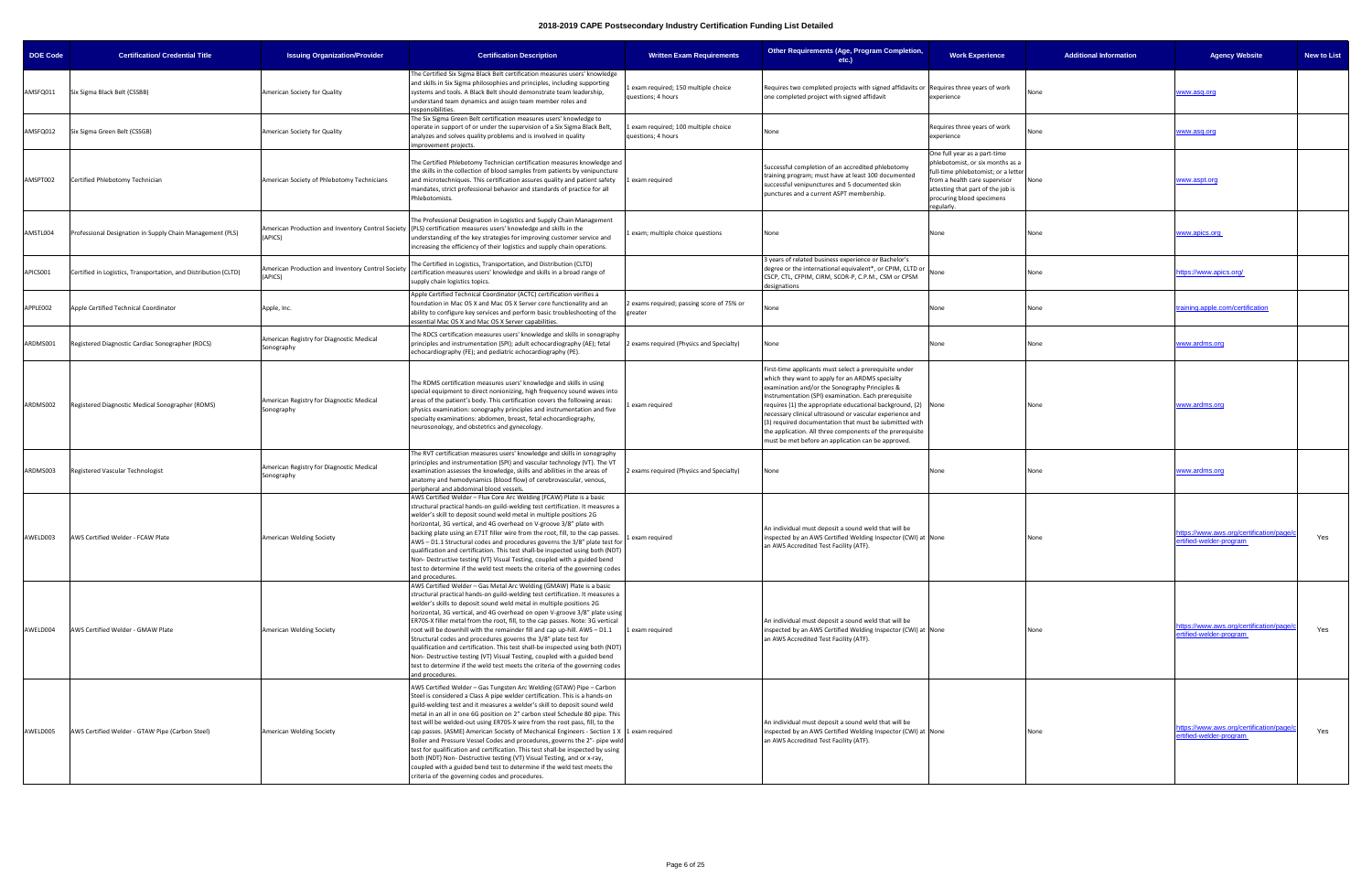| <b>DOE Code</b> | <b>Certification/ Credential Title</b>                                                        | <b>Issuing Organization/Provider</b> | <b>Certification Description</b>                                                                                                                                                                                                                                                                                                                                                                                                                                                                                                                                                                                                                                                                                                                                                                                                                                                                                                                                                                                                     | <b>Written Exam Requirements</b> | Other Requirements (Age, Program Completion,<br>$etc.$ )                                                                                                        | <b>Work Experience</b> | <b>Additional Information</b> | <b>Agency Website</b>                                               | <b>New to List</b> |
|-----------------|-----------------------------------------------------------------------------------------------|--------------------------------------|--------------------------------------------------------------------------------------------------------------------------------------------------------------------------------------------------------------------------------------------------------------------------------------------------------------------------------------------------------------------------------------------------------------------------------------------------------------------------------------------------------------------------------------------------------------------------------------------------------------------------------------------------------------------------------------------------------------------------------------------------------------------------------------------------------------------------------------------------------------------------------------------------------------------------------------------------------------------------------------------------------------------------------------|----------------------------------|-----------------------------------------------------------------------------------------------------------------------------------------------------------------|------------------------|-------------------------------|---------------------------------------------------------------------|--------------------|
| AWELD006        | AWS Certified Welder - GTAW Pipe (Stainless Steel to Carbon Steel)   American Welding Society |                                      | AWS Certified Welder - Gas Tungsten Arc Welding (GTAW) Pipe - Stainless<br>Steel to Carbon Steel is considered a Class A pipe welder certification on<br>dissimilar metals, stainless steel filler metal to carbon steel base metal. This<br>is a hands-on guild-welding test and it measures a welder's skill to deposit<br>sound weld metal in an all in one 6G position on 2" Schedule 80 carbon<br>steel pipe. This test will be welded-out using 309L filler metal from the root<br>pass, fill, to the cap passes, and purged with a backing gas argon. (ASME)<br>American Society of Mechanical Engineers - Section 1 X Boiler and Pressure<br>Vessel Codes and procedures, governs the 2"- pipe weld test for<br>qualification and certification. This test shall-be inspected by using both<br>(NDT) Non- Destructive testing (VT) Visual Testing, and or x-ray, coupled<br>with a guided bend test to determine if the weld test meets the criteria of<br>the governing codes and procedures.                               | Lexam required                   | An individual must deposit a sound weld that will be<br>inspected by an AWS Certified Welding Inspector (CWI) at None<br>an AWS Accredited Test Facility (ATF). |                        | None                          | https://www.aws.org/certification/page/<br>ertified-welder-program  | Yes                |
| AWELD007        | AWS Certified Welder - GTAW Pipe (Stainless Steel)                                            | <b>American Welding Society</b>      | AWS Certified Welder - Gas Tungsten Arc Welding (GTAW) Pipe - Stainless<br>Steel is considered a Class A pipe welder certification. This is a hands-on<br>guild-welding test and it measures a welder's skill to deposit sound weld<br>metal in an all in one 6G position on 2" Schedule 10 stainless steel alloy<br>pipe. This test will be welded-out using 316L filler metal from the root pass,<br>fill, to the cap passes, and purged with a backing gas argon. (ASME)<br>American Society of Mechanical Engineers - Section 1 X Boiler and Pressure<br>Vessel Codes and procedures, governs the 2"- pipe weld test for<br>qualification and certification. This test shall-be inspected using both (NDT)<br>Non-Destructive testing (VT) Visual Testing, coupled with a guided bend<br>test to determine if the weld test meets the criteria of the governing codes<br>and procedures.                                                                                                                                         | exam required                    | An individual must deposit a sound weld that will be<br>inspected by an AWS Certified Welding Inspector (CWI) at None<br>an AWS Accredited Test Facility (ATF). |                        | None                          | https://www.aws.org/certification/page/<br>ertified-welder-program  | Yes                |
| AWELD008        | AWS Certified Welder - GTAW Plate                                                             | American Welding Society             | AWS Certified Welder - Gas Tungsten Arc Welding (GTAW) Plate is a basic<br>structural practical hands-on guild-welding test certification. It measures a<br>welder's skill to deposit sound weld metal in multiple positions 2G<br>horizontal, 3G vertical, and 4G overhead on open V-groove 3/8" plate using<br>an ER70S-X filler metal from the root pass, fill, to the cap passes. AWS -<br>D1.1 Structural codes and procedures governs the 3/8" plate test for<br>qualification and certification. This test shall-be inspected using both (NDT)<br>Non-Destructive testing (VT) Visual Testing, coupled with a guided bend<br>test to determine if the weld test meets the criteria of the governing codes<br>and procedures.                                                                                                                                                                                                                                                                                                  | exam required                    | An individual must deposit a sound weld that will be<br>inspected by an AWS Certified Welding Inspector (CWI) at None<br>an AWS Accredited Test Facility (ATF). |                        | None                          | https://www.aws.org/certification/page/<br>ertified-welder-program  | Yes                |
| AWELD009        | AWS Certified Welder - GTAW/SMAW Pipe (Carbon Steel)                                          | American Welding Society             | AWS Certified Welder - Gas Tungsten Arc Welding (GTAW) Pipe - Carbon<br>Steel is considered a Class A pipe welder certification. This is a hands-on<br>guild-welding test and it measures a welder's skill to deposit sound weld<br>metal in an all in one 6G position on 2" carbon steel Schedule 80 pipe. This<br>test will be welded-out using ER70S-X wire from the root pass, fill, to the<br>cap passes. (ASME) American Society of Mechanical Engineers - Section 1 X 1 exam required<br>Boiler and Pressure Vessel Codes and procedures, governs the 2"- pipe weld<br>test for qualification and certification. This test shall-be inspected by using<br>both (NDT) Non- Destructive testing (VT) Visual Testing, and or x-ray,<br>coupled with a guided bend test to determine if the weld test meets the<br>criteria of the governing codes and procedures.                                                                                                                                                                |                                  | An individual must deposit a sound weld that will be<br>inspected by an AWS Certified Welding Inspector (CWI) at None<br>an AWS Accredited Test Facility (ATF). |                        | None                          | https://www.aws.org/certification/page/<br>ertified-welder-program  | Yes                |
| AWELD010        | AWS Certified Welder - GTAW/SMAW Pipe (Chrome PWHT)                                           | American Welding Society             | AWS Certified Welder - Gas Tungsten Arc Welding (GTAW)/Shielded Metal<br>Arc Welding (SMAW) Pipe - Chrome, Post Weld Heat Treatment (PWHT) is<br>considered a Class A pipe welder certification. This is a hands-on guild-<br>welding test and it measures a welder's skill to deposit sound weld metal in<br>an all in one 6G position on 2-3/4" OD 0.625 wall pipe. This test will be<br>elded-out using ER80S-B2 wire on the root and hot pass portion and<br>E8018-B2 on the remainder fill and cap. This test will also use the Post Weld<br>Heat Treatment (PWHT) for the duration of the entire test. (ASME)<br>American Society of Mechanical Engineers - Section 1 X Boiler and Pressure<br>Vessel Codes and procedures, governs the 2"- pipe weld test for<br>qualification and certification. This test shall-be inspected using both (NDT)<br>Non-Destructive testing (VT) Visual Testing, coupled with a guided bend<br>test to determine if the weld test meets the criteria of the governing codes<br>and procedures. | exam required                    | An individual must deposit a sound weld that will be<br>inspected by an AWS Certified Welding Inspector (CWI) at None<br>an AWS Accredited Test Facility (ATF). |                        |                               | https://www.aws.org/certification/page/<br>ertified-welder-program  | Yes                |
| AWELD011        | AWS Certified Welder - SMAW Pipe                                                              | American Welding Society             | AWS Certified Welder - Shielded Metal Arc Welding (SMAW) Pipe is<br>considered a Class B pipe welder certification. This is a hands-on guild-<br>welding test and it measures a welder's skill to deposit sound weld metal in<br>an all in one 6G position on 6" Schedule 40 pipe. On the root portion of the<br>test will be welded with E6010 and the remainder fill and cap will be<br>welded with E7018. (ASME) American Society of Mechanical Engineers -<br>Section 1 X Boiler and Pressure Vessel Codes and procedures, governs the<br>2"- pipe weld test for qualification and certification. This pipe test shall-be<br>inspected using both (NDT) Non- Destructive testing (VT) Visual Testing, and<br>or x-ray, coupled with a guided bend test to determine if the weld test<br>meets the criteria of the governing codes and procedures.                                                                                                                                                                                | Lexam required                   | An individual must deposit a sound weld that will be<br>inspected by an AWS Certified Welding Inspector (CWI) at None<br>an AWS Accredited Test Facility (ATF). |                        |                               | https://www.aws.org/certification/page/c<br>ertified-welder-program | Yes                |
| AWELD012        | AWS Certified Welder - SMAW Plate                                                             | American Welding Society             | AWS Certified Welder - Shielded Metal Arc Welding (SMAW) Plate is a basic<br>structural practical hands-on guild-welding test certification. It measures a<br>welder's skills to deposit sound weld metal in multiple positions 2G<br>horizontal, 3G vertical, and 4G overhead on open V-groove 3/8" plate using<br>an E6010 for the open root portion and an E7018 for the remainder passes<br>fill and cap. AWS - D1.1 Structural codes and procedures governs the 3/8"<br>plate test for qualification and certification. This test shall be inspected by<br>using both (NDT) Non- Destructive testing (VT) Visual Testing, coupled with<br>a guided bend test to determine if the weld test meets the criteria of the<br>governing codes and procedures.                                                                                                                                                                                                                                                                         | exam required                    | An individual must deposit a sound weld that will be<br>inspected by an AWS Certified Welding Inspector (CWI) at None<br>an AWS Accredited Test Facility (ATF). |                        | None                          | https://www.aws.org/certification/page/<br>ertified-welder-program  | Yes                |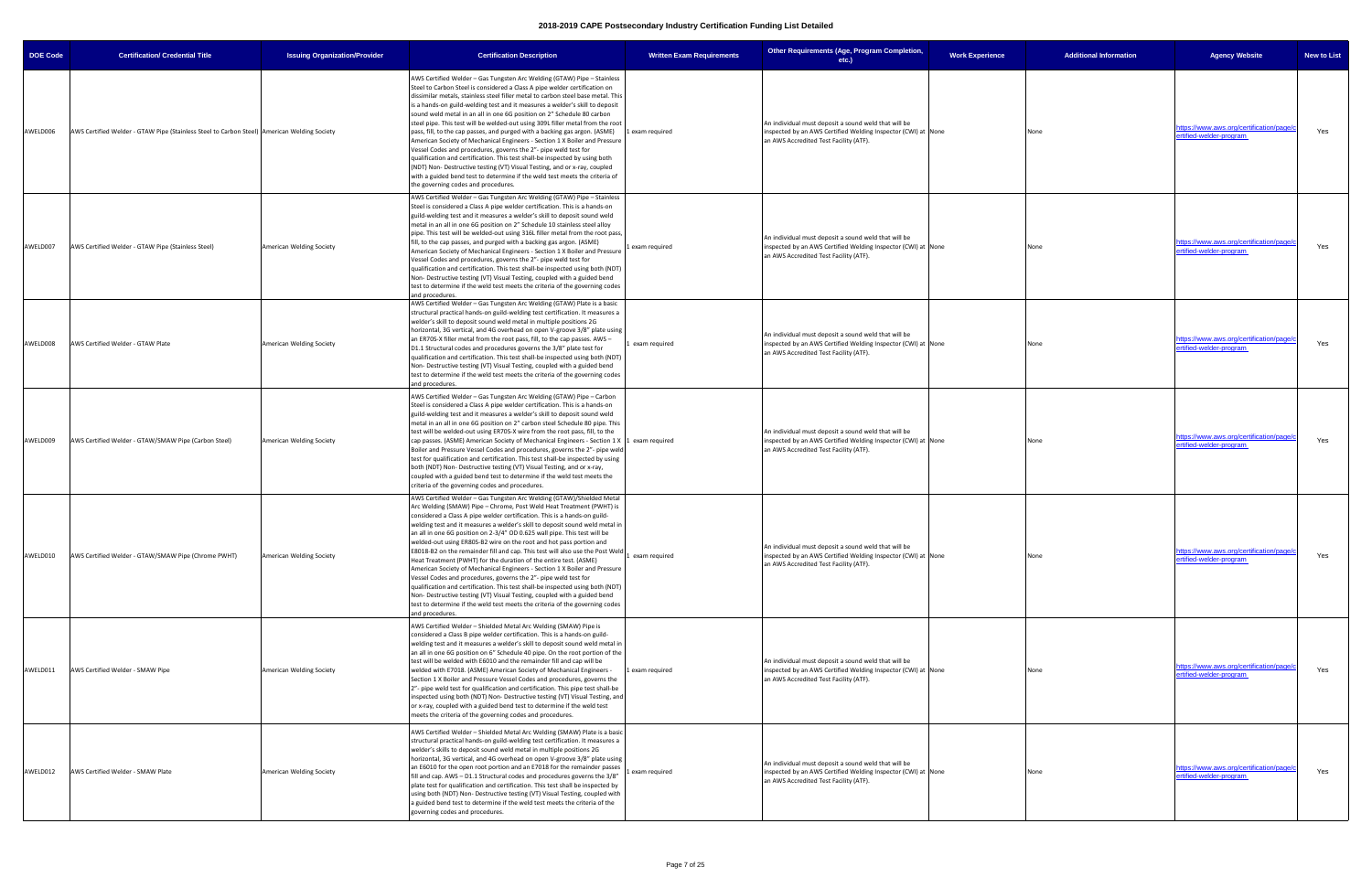| <b>DOE Code</b> | <b>Certification/ Credential Title</b>                     | <b>Issuing Organization/Provider</b>                         | <b>Certification Description</b>                                                                                                                                                                                                                                                                                                                                                                                                                                  | <b>Written Exam Requirements</b>                                             | Other Requirements (Age, Program Completion,<br>etc.)                                                                                                                                                                                                                                                                                                                                                                                                                                                                                                                                                                                                                                                                                                                          | <b>Work Experience</b> | <b>Additional Information</b> | <b>Agency Website</b><br><b>New to List</b> |
|-----------------|------------------------------------------------------------|--------------------------------------------------------------|-------------------------------------------------------------------------------------------------------------------------------------------------------------------------------------------------------------------------------------------------------------------------------------------------------------------------------------------------------------------------------------------------------------------------------------------------------------------|------------------------------------------------------------------------------|--------------------------------------------------------------------------------------------------------------------------------------------------------------------------------------------------------------------------------------------------------------------------------------------------------------------------------------------------------------------------------------------------------------------------------------------------------------------------------------------------------------------------------------------------------------------------------------------------------------------------------------------------------------------------------------------------------------------------------------------------------------------------------|------------------------|-------------------------------|---------------------------------------------|
| BNENT001        | Certified Hemodialysis Technologist/Technician             | Board of Nephrology Examiners Inc. Nursing and<br>Technology | The Certified Hemodialysis Technologist/Technician certification measures<br>users' knowledge and skills in patient care; machine technology; water<br>treatment; dialyzer reprocessing; and education/personal development.                                                                                                                                                                                                                                      | exam required; 150 multiple choice<br>questions; 3 hours                     | A copy of the candidate's high school diploma or official<br>transcript (with principal's signature and/or school seal), a<br>minimum of 12 months of experience in nephrology<br>patient care and current active participation in an ESRD<br>facility.<br>If the candidate has no experience as a patient care<br>technician/technologist, the candidate may apply to take<br>the BONENT exam within 2 years of successful completion<br>of a BONENT Approved Program.                                                                                                                                                                                                                                                                                                        | None                   | None                          | www.bonent.org/                             |
| CCINT002        | Registered Cardiac Sonographer (RCS)                       | Cardiovascular Credentialing International                   | The RCS certification measures users' knowledge and skills in general<br>policies, procedures and standards; performing echocardiographic<br>examinations; performing specialized echocardiographic techniques; and<br>pathophysiology of cardiovascular diseases/therapeutic measures.                                                                                                                                                                           | exam required; 170 multiple choice<br>questions; 3 hours                     | A high school diploma or general education diploma at<br>the time of application.                                                                                                                                                                                                                                                                                                                                                                                                                                                                                                                                                                                                                                                                                              | None                   |                               | www.cci-online.org                          |
| CCINT003        | Registered Cardiovascular Invasive Specialist              | Cardiovascular Credentialing International                   | The RCIS certification measures users' knowledge and skills in conducting<br>pre-procedural activities; conducting intra-procedural activities; performing<br>invasive procedures; and conducting post-procedural activities.                                                                                                                                                                                                                                     | exam required; 170 multiple choice<br>questions; 3 hours                     | A high school diploma or general education diploma at<br>the time of application.                                                                                                                                                                                                                                                                                                                                                                                                                                                                                                                                                                                                                                                                                              | None                   | None                          | www.cci-online.org                          |
| CCINT004        | Registered Vascular Specialist                             | Cardiovascular Credentialing International                   | The RVS certification measures users' knowledge and skills in maintaining<br>information, facility, and safety; applying physical principles; performing<br>abdominal/visceral examinations; performing extracranial/intracranial<br>examinations; performing peripheral arterial examinations; performing<br>peripheral venous examinations; and performing special procedures.                                                                                  | exam required; 170 multiple choice<br>questions; 3 hours                     | A high school diploma or general education diploma at<br>the time of application.                                                                                                                                                                                                                                                                                                                                                                                                                                                                                                                                                                                                                                                                                              | None                   | None                          | www.cci-online.org                          |
| CDREG001        | Dietetic Technician, Registered (DTR)                      | Commission on Dietetic Registration                          | The DTR certification measures users' knowledge and skills for the delivery<br>of safe, culturally competent, quality food and nutrition services. DTRs are<br>an integral part of healthcare and food service management teams.                                                                                                                                                                                                                                  | exam required; 110-130 multiple choice<br>questions                          | Completed a minimum of an Associate degree granted by<br>a U.S. regionally accredited college or university, or<br>foreign equivalent; a minimum of 450 supervised practice<br>hours through a Dietetic Technician Program as<br>accredited by the Accreditation Council for Education in<br>Nutrition and Dietetics (ACEND) of the Academy of<br>Nutrition and Dietetics; successfully completed the<br>Registration Examination for Dietetic Technicians; and<br>remitted the annual registration maintenance fee; and<br>complied with the Professional Development Portfolio<br>(PDP) recertification.                                                                                                                                                                     | None                   | None                          | www.cdrnet.org/                             |
| CDREG002        | Registered Dietician                                       | Commission on Dietetic Registration                          | The Registered Dietitian certification measures users' knowledge and skills<br>in the use of food and nutrition to promote health and manage disease<br>including advising people on what to eat in order to lead a healthy lifestyle<br>or achieve a specific health-related goal. Dietitians work in many settings,<br>including hospitals, nursing homes, clinics, and cafeterias; or for state and<br>local governments.                                      | exam required; 100-145 multiple choice<br>uestions; 2.5 hours                | Completed the minimum of a Baccalaureate degree<br>granted by a U.S. regionally accredited college or<br>university, or foreign equivalent; met current minimum<br>academic requirements (Didactic Program in Dietetics) as<br>approved by the Accreditation Council for Education in<br>Nutrition and Dietetics (ACEND) of the Academy of<br>Nutrition and Dietetics; completed a supervised practice<br>program accredited by the Accreditation Council for<br>Education in Nutrition and Dietetics (ACEND) of the<br>Academy of Nutrition and Dietetics; successfully<br>completed the Registration Examination for Dietitians;<br>remitted the annual registration fee; and complied with<br>the Professional Development Portfolio (PDP)<br>recertification requirements. | None                   | None                          | www.cdrnet.org/                             |
| CISCO001        | Cisco Certified Design Associate (CCDA)                    | Cisco Systems, Inc.                                          | The Cisco Certified Design Associate (CCDA) certification measures users'<br>knowledge required to design routed and switched network infrastructures 1 exam (640-863 DESGN) required; 65<br>and services involving LAN, WAN, and broadband access for business<br>organizations.                                                                                                                                                                                 | questions; 90 minutes                                                        | None                                                                                                                                                                                                                                                                                                                                                                                                                                                                                                                                                                                                                                                                                                                                                                           | None                   | None                          | www.cisco.com                               |
| <b>CISCO002</b> | Cisco Certified Design Professional (CCDP)                 | Cisco Systems, Inc.                                          | The CCDP certification measures users' knowledge of intelligent network<br>design concepts and principles. A CCDP credentialed network professional<br>can discuss, design, and create advanced addressing and routing, security,<br>network management, data center, and IP multicast complex multi-layered BCMSN; and 642-873 ARCH or 642-871 ARCH)<br>enterprise architectures that include virtual private networking and wireless<br>domains.                | 3 required exams (642-901 BSCI and 642-812                                   |                                                                                                                                                                                                                                                                                                                                                                                                                                                                                                                                                                                                                                                                                                                                                                                | None                   | None                          | <u>www.cisco.com</u>                        |
| <b>CISCO004</b> | Cisco Certified Network Associate (CCNA)                   | Cisco Systems, Inc.                                          | The Cisco Certified Network Associate (CCNA) Routing and Switching<br>validates the ability to install, configure, operate, and troubleshoot medium-<br>size routed and switched networks, including implementation and<br>verification of connections to remote sites.                                                                                                                                                                                           | exam required; 90 minutes                                                    | None                                                                                                                                                                                                                                                                                                                                                                                                                                                                                                                                                                                                                                                                                                                                                                           | None                   | None                          | ww.cisco.com                                |
| <b>CISCO005</b> | Cisco Certified Network Professional (CCNP)                | Cisco Systems, Inc.                                          | The Cisco Certified Network Professional (CCNP) Routing and Switching<br>certification validates the ability to plan, implement, verify and<br>troubleshoot local and wide-area enterprise networks and work<br>collaboratively with specialists on advanced security, voice, wireless and<br>video solutions.                                                                                                                                                    | 4 exams required (642-901 BSCI, 642-812<br>BCMSN, 642-825 ISCW, 642-845 ONT) | None                                                                                                                                                                                                                                                                                                                                                                                                                                                                                                                                                                                                                                                                                                                                                                           | None                   | None                          | www.cisco.com                               |
| <b>CISCO009</b> | <b>Cisco Certified Architect</b>                           | Cisco Systems, Inc.                                          | The Cisco Certified Architect certification measures users' knowledge and<br>skills in architectural expertise of network designers who can gather<br>business requirements and objectives necessary to produce a blueprint for<br>an integrate, large-scale, complex, global network.                                                                                                                                                                            | exam required                                                                | None                                                                                                                                                                                                                                                                                                                                                                                                                                                                                                                                                                                                                                                                                                                                                                           | None                   | None                          | www.cisco.com                               |
| CISCO010        | Cisco Certified Design Expert (CCDE)                       | Cisco Systems, Inc.                                          | The CCDE certification measures users' knowledge and skills in advanced<br>network infrastructure design principles and fundamentals for large<br>networks. It also allows a network professional to demonstrate an ability to 2 exams (1 written and 1 CCDE practical)<br>develop solutions which address planning, design, integration,<br>optimization, operations, security and ongoing support focused at the<br>infrastructure level for customer networks. | required; 2 hours (written)                                                  | None                                                                                                                                                                                                                                                                                                                                                                                                                                                                                                                                                                                                                                                                                                                                                                           | None                   | None                          | www.cisco.com                               |
| CISCO011        | Cisco Certified Network Associate Security (CCNA Security) | Cisco Systems, Inc.                                          | The Cisco Certified Network Associate Security (CCNA Security) validates<br>associate-level knowledge and skills required to secure Cisco networks.<br>With a CCNA Security certification, a network professional demonstrates<br>the skills required to develop a security infrastructure, recognize threats<br>and vulnerabilities to networks, and mitigate security threats.                                                                                  | exam required (640-553); 90 minutes; 60-70<br>questions                      |                                                                                                                                                                                                                                                                                                                                                                                                                                                                                                                                                                                                                                                                                                                                                                                | None                   | None                          | www.cisco.com                               |
| CISCO013        | Cisco Certified Network Associate Wireless (CCNA Wireless) | Cisco Systems, Inc.                                          | The CCNA Wireless Certification validates skills in the configuration,<br>implementation and support of wireless LANs, specifically those networks<br>using Cisco equipment.                                                                                                                                                                                                                                                                                      | exam required (640-721); 90 minutes; 75-85<br>questions                      | None                                                                                                                                                                                                                                                                                                                                                                                                                                                                                                                                                                                                                                                                                                                                                                           | None                   | None                          | <u>vww.cisco.com</u>                        |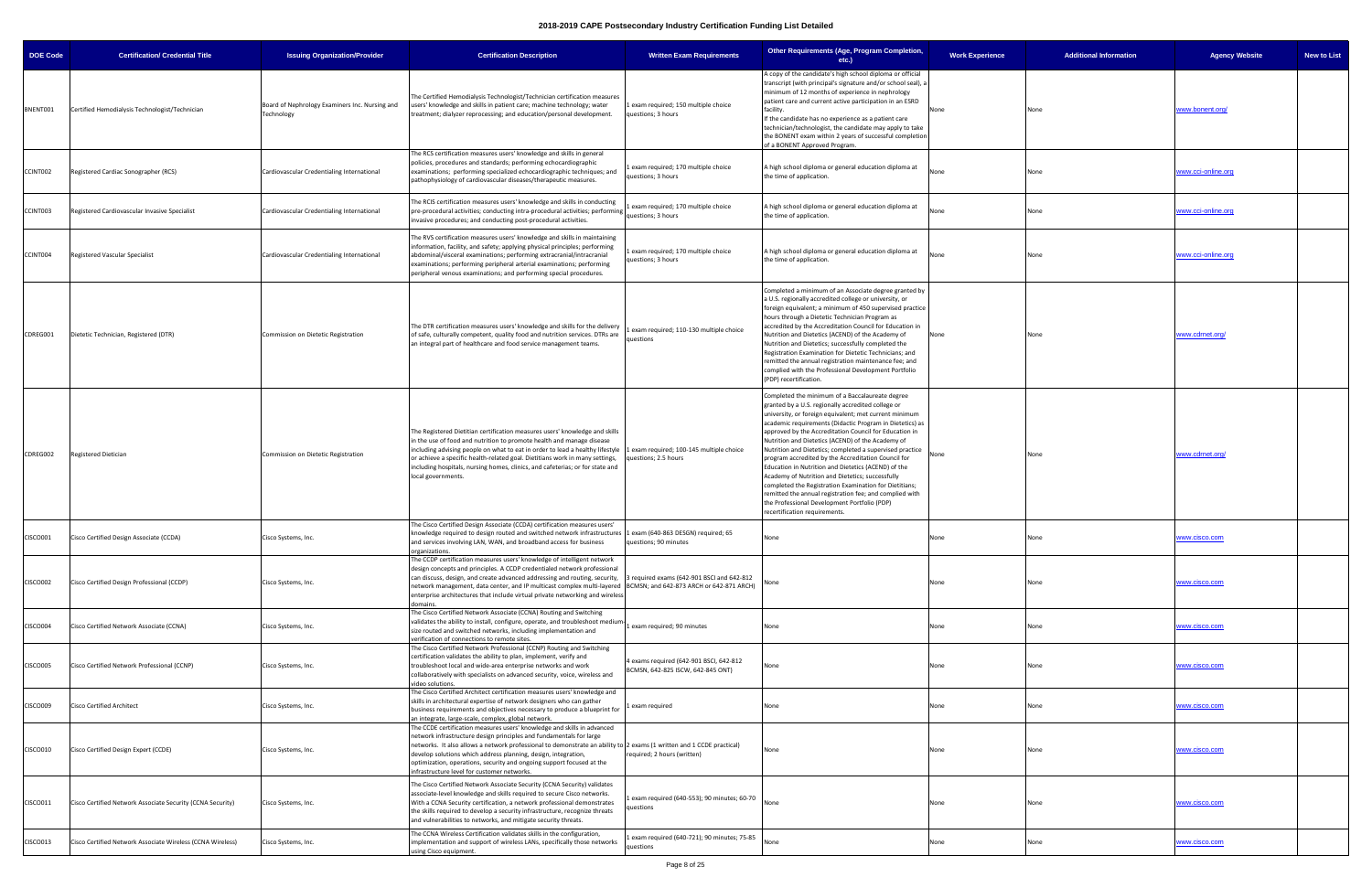| DOE Code        | <b>Certification/ Credential Title</b>                                                  | <b>Issuing Organization/Provider</b>                    | <b>Certification Description</b>                                                                                                                                                                                                                                                                                                                                                                                                                                       | <b>Written Exam Requirements</b>                                                                                                                                               | Other Requirements (Age, Program Completion,<br>$etc.$ )                                                                                     | <b>Work Experience</b>                                                                                                                                         | <b>Additional Information</b>                                                                                                                                                               | <b>New to List</b><br><b>Agency Website</b> |
|-----------------|-----------------------------------------------------------------------------------------|---------------------------------------------------------|------------------------------------------------------------------------------------------------------------------------------------------------------------------------------------------------------------------------------------------------------------------------------------------------------------------------------------------------------------------------------------------------------------------------------------------------------------------------|--------------------------------------------------------------------------------------------------------------------------------------------------------------------------------|----------------------------------------------------------------------------------------------------------------------------------------------|----------------------------------------------------------------------------------------------------------------------------------------------------------------|---------------------------------------------------------------------------------------------------------------------------------------------------------------------------------------------|---------------------------------------------|
| CISCO017        | Cisco Certified Network Professional Wireless (CCNP Wireless)                           | Cisco Systems, Inc.                                     | CCNP Wireless certification measures knowledge and skills in designing,<br>implementing, and securing Cisco Wireless networks for optimal<br>performance. CCNP Wireless certification emphasizes wireless networking 642-736).<br>principles and theory.                                                                                                                                                                                                               | exams required (642-731; 642-741; 642-746;                                                                                                                                     |                                                                                                                                              | None                                                                                                                                                           | None                                                                                                                                                                                        | <u>www.cisco.com</u>                        |
| <b>CISCO018</b> | Cisco Certified Internetwork Expert Routing and Switching (CCIE<br>Routing & Switching) | Cisco Systems, Inc.                                     | Cisco Certified Internetwork Expert Routing and Switching (CCIE Routing<br>and Switching) measures the skills required of expert-level network<br>engineers to plan, operate and troubleshoot complex, converged network<br>infrastructure.                                                                                                                                                                                                                            | exam required; 2 hours; 90-110 questions                                                                                                                                       | None                                                                                                                                         | None                                                                                                                                                           | None                                                                                                                                                                                        | www.cisco.com                               |
| CISCO019        | Cisco Certified Internetwork Expert Security (CCIE Security)                            | Cisco Systems, Inc.                                     | The CCIE Security certification measures users' knowledge and skills in<br>security protocols and components, as well as IP and IP routing.                                                                                                                                                                                                                                                                                                                            | (CCIE Security) exam required; 100 questions<br>hours                                                                                                                          | Individuals for CCIE Security certification must first pass a<br>written qualification exam and then the corresponding<br>hands-on lab exam. | None                                                                                                                                                           | None                                                                                                                                                                                        | www.cisco.com                               |
| <b>CISCO024</b> | Cisco Certified Network Associate Routing and Switching (CCNA<br>Routing and Switching) | Cisco Systems, Inc.                                     | The CCNA Routing and Switching Certification measures users' knowledge<br>and skills in installing, monitoring, and troubleshooting network<br>infrastructure products in IP networking.                                                                                                                                                                                                                                                                               | I (200-120 CCNA) exam required                                                                                                                                                 | None                                                                                                                                         | None                                                                                                                                                           | None                                                                                                                                                                                        | ww.cisco.com                                |
| CISCO025        | Cisco Certified Network Associate Cyber Ops (CCNA Cyber Ops)                            | Cisco Systems, Inc.                                     | The Cisco Certified Network Associate Cyber Ops (CCNA Cyber Ops)<br>certification prepares candidates to begin a career working with associate-<br>level cybersecurity analysts within security operations centers.                                                                                                                                                                                                                                                    | exams required (Exam 210-250<br><b>Jnderstanding Cisco Cybersecurity</b><br>Fundamentals (SECFND) and Exam 210-255<br>Implementing Cisco Cybersecurity Operations<br>(SECOPS); | None                                                                                                                                         | None                                                                                                                                                           | None                                                                                                                                                                                        | www.cisco.com                               |
| CITRX004        | Citrix Certified Administrator (CCA)- XenApp                                            | Citrix Systems Incorporated                             | The Citrix Certified Administrator (CCA)- XenApp certification measures<br>users' knowledge and skills in Understanding the Citrix Architecture;<br>Licensing and Installing XenApp; Configuring XenApp Sessions; Configuring<br>XenApp Policies; Publishing Applications and Content; Additional<br>Management; Managing Performance and Load Configuring Printing;<br>Enabling and Securing Web Access to Published Applications and Content;<br>and Troubleshooting | exam required; 68 questions; 90 minutes;<br>score of 61% or higher                                                                                                             | None                                                                                                                                         | None                                                                                                                                                           | None                                                                                                                                                                                        | www.citrixtraining.com                      |
| CNCSI001        | Mastercam Certified Programmer Mill Level 1 (CPgM1)                                     | CNC Software Inc.                                       | The Mastercam Certified Programmer Mill Level 1 (CPgM1) is a set of<br>practical tests that demonstrate a programmer's ability to work effectively<br>with CAM software, overcome common issues facing today's shops, and<br>produce high quality finished parts. Geared to 2D machining, it assesses the<br>user's CNC (Computer Numerical Control) knowledge.                                                                                                        | exam required; 120 multiple choice<br>questions; passing score of 70% or greater                                                                                               |                                                                                                                                              | None                                                                                                                                                           | None                                                                                                                                                                                        | www.mastercam.com                           |
| CNCSI002        | Mastercam Associate Certification - Mill Design and Toolpaths                           | CNC Software Inc.                                       | The Mastercam Associate Certification - Mill Design and Toolpaths<br>certification measures knowledge and skills in geometry; 2D high speed<br>toolpaths (HST) and feature based machining (FBM); solids; toolpath; and<br>operations manager                                                                                                                                                                                                                          | comprehensive online exam required after<br>very module, one final comprehensive online None<br>xam required; passing score of 80% or greater                                  |                                                                                                                                              | None                                                                                                                                                           | None                                                                                                                                                                                        | www.mastercam.com                           |
| COMPT001        | CompTIA A+                                                                              | Computing Technology Industry Association<br>(CompTIA ) | The CompTIA A+ certification measures knowledge and skills in<br>troubleshooting, networking and security in varied IT environments, from<br>mobile to traditional devices and operating systems                                                                                                                                                                                                                                                                       | exams required; 100 questions (each exam);<br>ime limit of 90 minutes (each exam)                                                                                              |                                                                                                                                              | None                                                                                                                                                           | None                                                                                                                                                                                        | <u>vww.comptia.org</u>                      |
| COMPT005        | CompTIA Linux+                                                                          | Computing Technology Industry Association<br>(CompTIA)  | The CompTIA Linux+ certification measures knowledge and skills in<br>fundamental open source resources/licenses, user administration, file<br>permissions/software configurations and local storage devices and network [1000]<br>protocols.                                                                                                                                                                                                                           | exam required; 90 minutes; 98 questions;<br>inimum passing score of 675 on a scale of 100-None                                                                                 |                                                                                                                                              | Individuals with a minimum of six<br>to 12 months of practical Linux<br>experience are eligible to take the<br>CompTIA Linux+ certification.                   | None                                                                                                                                                                                        | www.comptia.org                             |
| COMPT006        | CompTIA Network+                                                                        | Computing Technology Industry Association<br>(CompTIA ) | The CompTIA Network+ certification measures knowledge and skills in<br>networking components and the ability to install, configure and<br>troubleshoot basic networking hardware, protocols and services.                                                                                                                                                                                                                                                              | Lexam required; 90 minutes; 85 questions;<br>minimum passing score of 720 on a scale of 100-None<br>900                                                                        |                                                                                                                                              | None                                                                                                                                                           | Nine months networking experience recommended,<br>but not required.                                                                                                                         | ww.comptia.org                              |
| COMPT007        | CompTIA Project+                                                                        | Computing Technology Industry Association<br>(CompTIA)  | CompTIA Project+ certifies the knowledge and skills of professionals in<br>project management. Project+ validates the ability to initiate, manage and<br>support a project or business initiative. Project+ is designed for any<br>individual who wants to validate project management experience.                                                                                                                                                                     | exam required; 90 minutes; 100 questions;<br>ninimum passing score of 710 on a scale of 100-None<br>900                                                                        |                                                                                                                                              | None                                                                                                                                                           | None                                                                                                                                                                                        | vww.comptia.org                             |
|                 | COMPT008 CompTIA Security+                                                              | Computing Technology Industry Association<br>(CompTIA)  | The CompTIA Security+ certification demonstrates proof of knowledge and<br>expertise in security topics, such as communication security, infrastructure<br>security, cryptography, access control, authentication, external attack and<br>operational and organization security.                                                                                                                                                                                       | exam required; 90 minutes; 100 questions;<br>ninimum passing score of 750 on a scale of 100-None                                                                               |                                                                                                                                              | None                                                                                                                                                           | None                                                                                                                                                                                        | <u>www.comptia.org</u>                      |
| COMPT009        | CompTIA Server+                                                                         | Computing Technology Industry Association<br>(CompTIA ) | The CompTIA Server+ certification measures knowledge and skills in<br>virtualization, data centers, software-defined networking, security risks and 1 exam required; 80 questions; 90 minutes<br>network attached storage improvements.                                                                                                                                                                                                                                |                                                                                                                                                                                | None                                                                                                                                         | None                                                                                                                                                           | None                                                                                                                                                                                        | www.comptia.org                             |
| COMPT014        | CompTIA Cloud+                                                                          | Computing Technology Industry Association<br>(CompTIA ) | The CompTIA Cloud+ certification measures users' knowledge and skills<br>needed to implement and maintain cloud technologies as project managers<br>for cloud computing services, cloud engineers, data center mangers, and<br>business analysts specializing in cloud computing.                                                                                                                                                                                      | exam required (CV0-001); 120 multiple choice<br>uestions; 2 hours; minimum passing score of None<br>750 on a scale of 100-900                                                  |                                                                                                                                              | None                                                                                                                                                           | None                                                                                                                                                                                        | <u>www.comptia.org</u>                      |
| COMPT016        | Cybersecurity Analyst (CySA+)                                                           | Computing Technology Industry Association<br>(CompTIA)  | The CompTIA Cybersecurity Analyst (CySA+) certification measures users<br>knowledge and skills required to configure and use threat detection tools,<br>perform data analysis and interpret the results to identify vulnerabilities,<br>threats and risks to an organization, with the end goal of securing and<br>protecting applications and systems within an organization.                                                                                         | exam required (CS0-001); maximum of 85<br>nultiple choice questions; 165 minutes; passing None<br>score of 750 required (on a scale of 100-900).                               |                                                                                                                                              | A minimum of 3-4 years of hands-<br>on information security or related None<br>experience is recommended.                                                      |                                                                                                                                                                                             | <u>www.comptia.org</u>                      |
| COMPT017        | CompTIA Advanced Security Practitioner (CASP)                                           | Computing Technology Industry Association<br>(CompTIA)  | The CompTIA Advanced Security Practitioner (CASP) certification measures<br>users' technical knowledge and skills required to conceptualize, engineer,<br>integrate and implement secure solutions across complex environments to performance-based questions; 165 minutes;<br>support a resilient enterprise.                                                                                                                                                         | Lexam required (CAS-002 retires 10/2/2018;<br>CAS-003); maximum of 90 multiple choice &<br>Pass/Fail only (no scaled score).                                                   |                                                                                                                                              | A minimum of ten years of<br>experience in IT administration,<br>including at least five years of<br>hands-on technical security<br>experience is recommended. | None                                                                                                                                                                                        | <u>www.comptia.org</u>                      |
| COMPT019        | CompTIA PenTest+                                                                        | Computing Technology Industry Association<br>(CompTIA)  | The CompTIA PenTest+ certification verifies that successful candidates have<br>the knowledge and skills required to plan and scope an assessment,<br>understand legal and compliance requirements, perform vulnerability<br>scanning and penetration testing, analyze data, and effectively report and 750 (on a scale of 100-900).<br>communicate results.                                                                                                            | 85 questions, performance-based and multiple<br>choice questions, 165 minutes, passing score of None                                                                           |                                                                                                                                              | None                                                                                                                                                           | ntended to follow CompTIA Security+ or equivalent<br>experience. Recommended to be taken in<br>conjunction with CySA+, which focuses on defense<br>through incident detection and response. | Yes<br>ww.comptia.org                       |
| CPREC001        | Child Development Associate (CDA)                                                       | Council for Professional Recognition                    | The Child Development Associate (CDA) certification measures the<br>knowledge and skills required to meet the specific needs of children and<br>work with parents and other adults to nurture children's physical, social,<br>emotional, and intellectual growth in a child development framework.                                                                                                                                                                     | exam required; 2 hours; multiple choice<br>exam.                                                                                                                               | None                                                                                                                                         | None                                                                                                                                                           | None                                                                                                                                                                                        | www.cdacouncil.org/                         |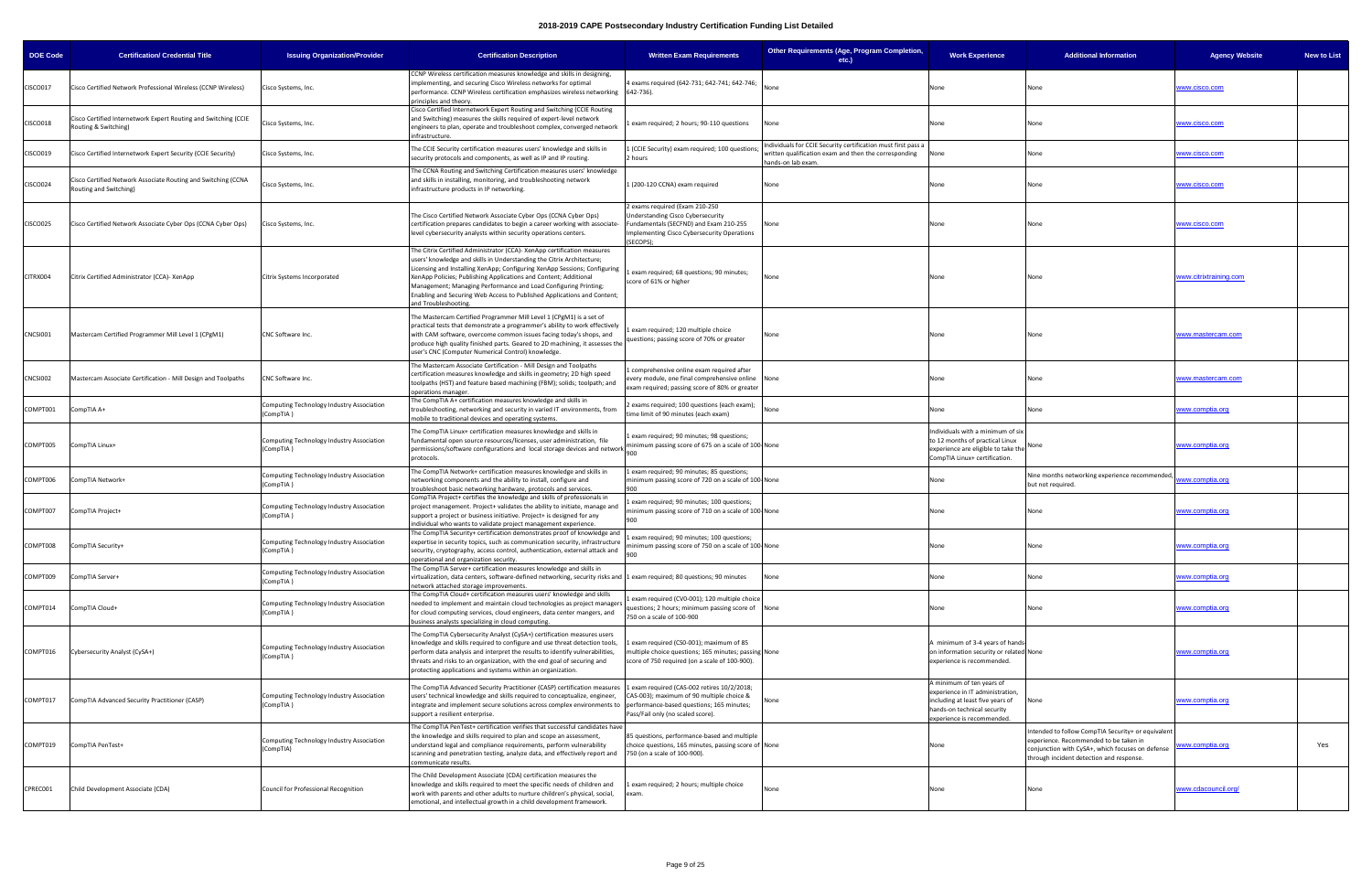| <b>DOE Code</b> | <b>Certification/ Credential Title</b>                | <b>Issuing Organization/Provider</b>                     | <b>Certification Description</b>                                                                                                                                                                                                                                                                                                                                                                                                                                                                                                                                                                                                                                                                                                                                   | <b>Written Exam Requirements</b>                                                                                                                                                                                                                                                                                                                                                 | Other Requirements (Age, Program Completion,<br>$etc.$ )                                                                                                                                                               | <b>Work Experience</b> | <b>Additional Information</b>                                             | <b>Agency Website</b>                            | <b>New to List</b> |
|-----------------|-------------------------------------------------------|----------------------------------------------------------|--------------------------------------------------------------------------------------------------------------------------------------------------------------------------------------------------------------------------------------------------------------------------------------------------------------------------------------------------------------------------------------------------------------------------------------------------------------------------------------------------------------------------------------------------------------------------------------------------------------------------------------------------------------------------------------------------------------------------------------------------------------------|----------------------------------------------------------------------------------------------------------------------------------------------------------------------------------------------------------------------------------------------------------------------------------------------------------------------------------------------------------------------------------|------------------------------------------------------------------------------------------------------------------------------------------------------------------------------------------------------------------------|------------------------|---------------------------------------------------------------------------|--------------------------------------------------|--------------------|
| CPSTL001        | Check Point Certified Security Administrator (CCSA)   | Check Point Software Technologies Ltd.                   | The Check Point Certified Security Administrator (CCSA) certification<br>measures knowledge and skills to install the security gateway in a<br>distributed environment; configure rules on web and gateway servers;<br>create a basic rule base in smart dashboard and assign permissions;<br>schedule backups and seamless upgrades with minimal downtime; and<br>monitor and troubleshoot IPs and common network traffic.                                                                                                                                                                                                                                                                                                                                        | 1 exam required (Exam #156-215.77 or #156-<br>215.80)                                                                                                                                                                                                                                                                                                                            | None                                                                                                                                                                                                                   | None                   | i months to 1 year of experience with Check Point<br>products recommended | tps://www.checkpoint.com                         |                    |
| CPSTL002        | Check Point Certified Security Expert (CCSE)          | Check Point Software Technologies Ltd.                   | The Check Point Certified Security Expert (CCSE) certification measures<br>knowledge and skills to backup a security gateway and management server;<br>build, test and troubleshoot a clustered security gateway; upgrade and<br>troubleshoot a management server; configure and maintain security<br>acceleration solutions; and manage, test and optimize corporate VPN<br>tunnels.                                                                                                                                                                                                                                                                                                                                                                              | exam required (Exam #156-215.77 or #156-<br>215.80)                                                                                                                                                                                                                                                                                                                              | None                                                                                                                                                                                                                   | None                   | 6 months to 1 year of experience with Check Point<br>products recommended | tps://www.checkpoint.com                         |                    |
| CSCMP001        | SCPro Fundamentals Bundle (8 exams)                   | Council of Supply Chain Management Professionals         | SCPro Fundamentals Bundle certification measures users' knowledge and<br>skills needed to assess and train supply chain team members in the eight<br>training certification tracks: Supply Chain Management Principles,<br>Customer Service Operations, Transportation Operations, Warehousing<br>Operations, Demand Planning, Inventory Management, Manufacturing &<br>Service Operations, and Supply Management & Procurement.                                                                                                                                                                                                                                                                                                                                   | 8 exams required; 60 questions per exam; 90<br>ninutes per exam                                                                                                                                                                                                                                                                                                                  | None                                                                                                                                                                                                                   | None                   | None                                                                      | www.cscmp.org                                    |                    |
| CWNPT001        | Certified Wireless Network Administrator (CWNA)       | WNP:                                                     | The CWNA is the foundation-level wireless LAN (Local Area Network)<br>certification measures users' knowledge and skills in a broad range of<br>wireless LAN topics focused on 802.11 wireless technology rather than<br>vendor-specific products.                                                                                                                                                                                                                                                                                                                                                                                                                                                                                                                 | exam (PW0-100) required; 60 multiple choice<br>questions; passing score of at least 70 percent                                                                                                                                                                                                                                                                                   | None                                                                                                                                                                                                                   | None                   | None                                                                      | www.cwnp.com                                     |                    |
| DANBD001        | Certified Dental Assistant (CDA)                      | Dental Assisting National Board                          | The CDA certification measures users' knowledge and skills in general<br>chairside (GC) assisting; radiation health and safety (RHS); and infection<br>control (ICE).                                                                                                                                                                                                                                                                                                                                                                                                                                                                                                                                                                                              | exam required; 320 questions; 4 hours                                                                                                                                                                                                                                                                                                                                            | A minimum of 3500 hours of work as a dental assistant<br>over a period of 2-4 years or be a current or former DANB None<br>CDA, a CODA DDS or DMD program.                                                             |                        | None                                                                      | www.dentalassisting.com                          |                    |
| EMCSQ001        | Information Storage and Management (EMCISA) Associate | EMC                                                      | The Information Storage and Management (EMCISA) Associate certification<br>measures users' knowledge and skills in storing, managing, and protecting<br>digital information in classic, virtualized, and cloud environments.                                                                                                                                                                                                                                                                                                                                                                                                                                                                                                                                       | 1 exam (E05-011 or E10-001) required                                                                                                                                                                                                                                                                                                                                             | None                                                                                                                                                                                                                   | None                   | None                                                                      | https://education.emc.com/default_que<br>st.aspx |                    |
| ENTCP001        | <b>ETCP Certified Entertainment Electrician</b>       | Entertainment Technician Certification Program<br>(ETCP) | The ETCP Certified Entertainment Electrician certification measures users'<br>knowledge and skills in electrician duties of the entertainment industry<br>including, but not limited to: theatres, film/ TV studios and on location,<br>arenas/stadiums/sporting events, carnivals/fairs/festivals, circuses, cruise<br>ships, industrial/corporate events, religious events/houses of worship,<br>theme parks, touring concerts/theatre, and other places of public assembly<br>throughout the United States and Canada.                                                                                                                                                                                                                                          | 1 exam, 150 questions                                                                                                                                                                                                                                                                                                                                                            | ETCP uses a point system to determine eligibility to sit for<br>examinations. An individual must have 30 points to apply None<br>for the ETCP Entertainment Electrician Examination                                    |                        | None                                                                      | etcp.plasa.org                                   |                    |
| ENTCP002        | ETCP Certified Rigger - Arena                         | Entertainment Technician Certification Program<br>(ETCP) | The ETCP Certified Rigger - Arena certification measures users' knowledge<br>and skills in rigging that employs chain hoists and truss systems to<br>temporarily suspend objects from overhead structures in any environment.<br>ETCP recognizes that these methods and hardware are used throughout the<br>entertainment industry in arenas, convention and trade show spaces and in<br>theatrical venues. However, the principles, practices, and components are<br>consistent and similar in all applications and are different from those used<br>in traditional theatrical spaces.                                                                                                                                                                            | exam, 150 questions                                                                                                                                                                                                                                                                                                                                                              | ETCP uses a point system to determine eligibility for<br>examinations. An individual must have 30 points to apply<br>for either or both of the Entertainment Technician<br>Certification Program rigging examinations. | None                   | None                                                                      | etcp.plasa.org                                   |                    |
| ENTCP003        | ETCP Certified Rigger - Theatre                       | ntertainment Technician Certification Program<br>(ETCP)  | The ETCP Certified Rigger - Theatre certification measures users' knowledge<br>and skills in rigging that employs the use of counterweighted systems,<br>mechanical systems and hydraulic systems, usually, but not always,<br>permanently installed in facilities for the use of theatre technicians in the<br>execution of their rigging responsibilities.                                                                                                                                                                                                                                                                                                                                                                                                       | exam, 150 questions                                                                                                                                                                                                                                                                                                                                                              | ETCP uses a point system to determine eligibility for<br>examinations. An individual must have 30 points to apply<br>for either or both of the Entertainment Technician<br>Certification Program rigging examinations. | None                   | None                                                                      | etcp.plasa.org                                   |                    |
| ETAIN002        | Fiber Optics Installer (FOI)                          | Electronics Technician Association International         | The Fiber Optic Installer (FOI) certification measures users' knowledge and<br>skills in optical fiber installation, connectorization, splicing, and testing,<br>optical fiber, connector, and splice performance characteristics.                                                                                                                                                                                                                                                                                                                                                                                                                                                                                                                                 | exams required (1 hands-on exam and 1<br>ten exam (FOI113); 75 multiple choice<br>questions; 2 hours; minimum passing score of<br>75% or higher                                                                                                                                                                                                                                  | None                                                                                                                                                                                                                   | None                   | None                                                                      | www.eta-i.org                                    |                    |
| ETAIN008        | Associate Certified Electronics Technician (CETa)     | Electronics Technician Association International         | The Associate Certified Electronics Technician (CETa) certification measures<br>users' knowledge and skills in the four basic electronics modules: DC, AC,<br>Analog, and Digital including electrical theory, electronic components,<br>soldering and de-soldering tools, block diagrams/schematics /wiring<br>diagrams, cabling, power supplies, test equipment and measurements,<br>safety precautions, mathematics and formulas, radio communications<br>technology, electronic circuits: series and parallel, amplifiers, interfacing of<br>electronics products, digital concepts and circuitry, computer electronics,<br>computer applications, audio and video systems, optical electronics,<br>telecommunications basics, and technician work procedures. | single comprehensive exam required or 5<br>individual module exams (DC, AC, Analog,<br>Digital and Comprehensive) required;<br>Comprehensive (100 multiple choice questions<br>2 hours); 5 Individual module exams (all five<br>exams must be completed within a two-year<br>period); Module exams (75 multiple choice<br>questions; 2 hours; passing score of 75% or<br>higher) | None                                                                                                                                                                                                                   | None                   | None                                                                      | www.eta-i.org                                    |                    |
| ETAIN009        | Data Cabling Installer Certification (DCIC)           | Electronics Technician Association International         | The Data Cabling Installer (DCIC) certification measures users' knowledge<br>and skills in copper cabling installation and service, which are then<br>applicable to all the functions required to safely and competently install<br>communications cabling.                                                                                                                                                                                                                                                                                                                                                                                                                                                                                                        | exams required (1 hands-on and 1 written<br>(DCI113); 75 questions; 2 hours                                                                                                                                                                                                                                                                                                      | None                                                                                                                                                                                                                   | None                   | None                                                                      | www.eta-i.org                                    |                    |
| ETAIN010        | Fiber Optics Technician (FOT)                         | Electronics Technician Association International         | The Fiber Optic Technician (FOT) certification measures users' knowledge<br>and skills of inside plant optical fiber, connector, and splice performance<br>characteristics and use of these performance characteristics to create a<br>worst case power budget for a fiber optic cable plant. An FOT can<br>proficiently perform optical loss testing and perform connector endface<br>evaluation.                                                                                                                                                                                                                                                                                                                                                                 | exams required (1 hands-on exam and 1<br>written exam (FOT113); 75 multiple choice<br>questions; 2 hours; minimum passing score of<br>75% or higher                                                                                                                                                                                                                              |                                                                                                                                                                                                                        | None                   |                                                                           | www.eta-i.org                                    |                    |
| ETAIN011        | Fiber Optics Technician-Outside Plant (FOT-OSP)       | Electronics Technician Association International         | The Fiber Optic Technician - Outside Plant (OSP) certification measures<br>users' knowledge to properly terminate, test and troubleshoot singlemode 2 exams required (1 hands-on exam and 1<br>fiber optic communication systems. This includes various types of<br>termination techniques applicable to high speed laser based systems.<br>Disciplines include mechanical and fusion splicing and the preparation of<br>fiber optical cables and cable management products.                                                                                                                                                                                                                                                                                       | written exam (FOT-OSP113); 75 multiple choice<br>questions; 2 hours; minimum passing score of<br>75% or higher                                                                                                                                                                                                                                                                   | None                                                                                                                                                                                                                   | None                   | None                                                                      | www.eta-i.org                                    |                    |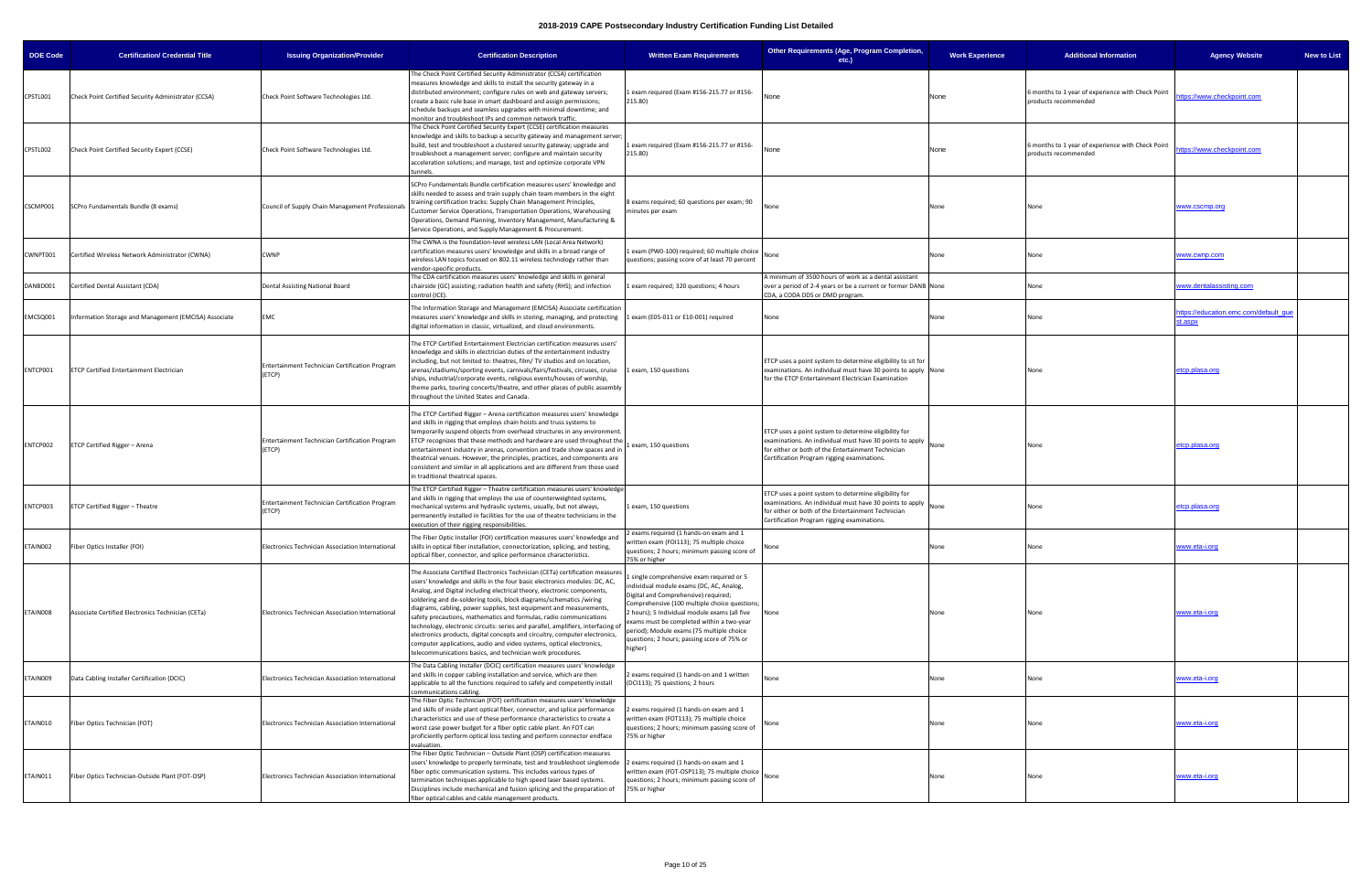| <b>DOE Code</b> | <b>Certification/ Credential Title</b>     | <b>Issuing Organization/Provider</b>             | <b>Certification Description</b>                                                                                                                                                                                                                                                                                                                                                                                                                                                                                                                                                                                                                                                                                                                                                                                                                     | <b>Written Exam Requirements</b>                                                                                                                                                                                                                                                                                                                              | Other Requirements (Age, Program Completion,<br>etc.)                                                                                                                                                                                                                                                                                                                                                                                                                                                                                                                                                                                                                                                  | <b>Work Experience</b> | <b>Additional Information</b>                                                                                                      | <b>Agency Website</b><br><b>New to List</b> |
|-----------------|--------------------------------------------|--------------------------------------------------|------------------------------------------------------------------------------------------------------------------------------------------------------------------------------------------------------------------------------------------------------------------------------------------------------------------------------------------------------------------------------------------------------------------------------------------------------------------------------------------------------------------------------------------------------------------------------------------------------------------------------------------------------------------------------------------------------------------------------------------------------------------------------------------------------------------------------------------------------|---------------------------------------------------------------------------------------------------------------------------------------------------------------------------------------------------------------------------------------------------------------------------------------------------------------------------------------------------------------|--------------------------------------------------------------------------------------------------------------------------------------------------------------------------------------------------------------------------------------------------------------------------------------------------------------------------------------------------------------------------------------------------------------------------------------------------------------------------------------------------------------------------------------------------------------------------------------------------------------------------------------------------------------------------------------------------------|------------------------|------------------------------------------------------------------------------------------------------------------------------------|---------------------------------------------|
| ETAIN012        | Photonics Technician - Operator (PTO)      | Electronics Technician Association International | The Photonics Technician - Operators (PTO) certification measures users'<br>knowledge and skills in assembling, measuring, testing, and repairing<br>optical components such as lenses, mirrors, filters, fiber optics and electro<br>optic or other photonics devices plus optical sources such as lasers and light-<br>emitting diodes (LEDs).                                                                                                                                                                                                                                                                                                                                                                                                                                                                                                     | exams required (1 hands-on exam and 4<br>written exams: Applied Mathematics exam (63<br>nultiple choice questions); Principles of Optics<br>exam (102 multiple choice questions); PTO<br>Laser Basic exam (30 multiple choice<br>questions); Safety exam (38 multiple choice<br>questions); a minimum score of 75% or higher<br>required on all written exams |                                                                                                                                                                                                                                                                                                                                                                                                                                                                                                                                                                                                                                                                                                        | None                   | None                                                                                                                               | <u>www.eta-i.orq</u>                        |
| ETAIN013        | Photonics Technician Specialist (PTS)      | Electronics Technician Association International | The Photonics Technician Specialists (PTS) certification measures users'<br>knowledge and skills to assemble, measure, test, and repair optical<br>components such as lenses, mirrors, filters, fiber optics and electro-optic or written exams: Applied Mathematics exam (63<br>other photonics devices plus optical sources such as lasers and light-<br>emitting diodes (LEDs). They typically work in applications such as research exam (102 multiple choice questions); PTO<br>and development laboratories; product development, test, and production<br>specialists who are team members for original equipment manufacturers<br>(OEMs) of lasers, optics, and photonics components and systems; field<br>service specialists for OEMs or companies that manufacture and/or utilize<br>lasers, optics, and photonics components and systems. | 5 exams required (1 hands-on exam and 4<br>multiple choice questions); Principles of Optics<br>Laser Basic exam (30 multiple choice<br>questions); Safety exam (38 multiple choice<br>questions); 2 hours per exam; a minimum score<br>of 75% or higher required on all written exams                                                                         |                                                                                                                                                                                                                                                                                                                                                                                                                                                                                                                                                                                                                                                                                                        | None                   |                                                                                                                                    | <u>www.eta-i.orq</u>                        |
| ETAIN014        | Photovoltaic Installer (PVI) - Level 1     | Electronics Technician Association International | The Photovoltaic Installer (PVI) - Level 1 certification measures users'<br>knowledge and skills in topics such as solar resources and principles;<br>selection identification; proper installation sequence, performance<br>characteristics and troubleshooting methods; permitting best safety<br>practices; and potential economic impact of renewable energy.                                                                                                                                                                                                                                                                                                                                                                                                                                                                                    | assessment); 75 multiple choice questions; 2<br>hours; minimum score of 75% or higher                                                                                                                                                                                                                                                                         | exams (1 hands-on assessment and 1 written   Individuals must attend an ETAI approved school or have<br>minimum of 12 months of OJT training with an ETAI<br>approved employer                                                                                                                                                                                                                                                                                                                                                                                                                                                                                                                         | None                   | None                                                                                                                               | <u>www.eta-i.orq</u>                        |
| ETAIN019        | Small Wind Installer (SWI) - Level 1       | Electronics Technician Association International | The Small Wind Installer (SWI) - Level 1 certification measures users'<br>knowledge and skills in wind power energy generation under 100 kW,<br>including topics such as theory of wind energy and electrical generation;<br>site evaluation; design and selection of wind systems; proper installation,<br>components and troubleshooting methods; safety; finance; and<br>environmental assessment and management.                                                                                                                                                                                                                                                                                                                                                                                                                                 | ssessment); 86 multiple choice questions; 2<br>hours; minimum score of 75% or higher                                                                                                                                                                                                                                                                          | exams (1 hands-on assessment and 1 written   Individuals must attend an ETAI approved school or have<br>a minimum of 12 months of OJT training with an ETAI<br>approved employer                                                                                                                                                                                                                                                                                                                                                                                                                                                                                                                       | None                   | None                                                                                                                               | <u>vww.eta-i.org</u>                        |
| ETAIN022        | Specialist in Precision Optics (SPO)       | Electronics Technician Association International | The Specialist in Precision Optics (SPO) certification measures users'<br>knowledge to produce, test, and handle optical (infrared, visible, and<br>ultraviolet) components that are used in lasers and sophisticated<br>electro-optical systems for defense, homeland security, aerospace,<br>biomedical equipment, digital displays, renewable energy production, and<br>nanotechnology. SPOs also integrate precision optical components into<br>these electro-optical systems and maintain them, including handling,<br>storage and transport.                                                                                                                                                                                                                                                                                                   | exams required (1 hands-on exam and 3<br>written exams: Applied Mathematics exam (80<br>exam (107 multiple choice questions); Safety<br>exam (38 multiple choice questions); a<br>minimum score of 75% or higher required on all<br>written exams                                                                                                             | multiple choice questions); Principles of Optics   Individuals must possess the Technician in Precision<br>Optics (TPO) certification, have completed training at an None<br>ETA approved training facility                                                                                                                                                                                                                                                                                                                                                                                                                                                                                            |                        | None                                                                                                                               | <u>www.eta-i.orq</u>                        |
| ETAIN023        | Technician in Precision Optics (TPO)       | Electronics Technician Association International | The Technician in Precision Optics (TPO) certification measures users'<br>knowledge and skills in optical component fabrication technical areas in<br>optical shops, optics manufacturers and in quality control departments<br>(incoming and/or outgoing inspection) for organizations that incorporate<br>precision optics into various systems.                                                                                                                                                                                                                                                                                                                                                                                                                                                                                                   | 3 exams required (1 hands-on exam and 2<br>written exams: Applied Mathematics exam (60<br>nultiple choice questions); Safety exam (38<br>nultiple choice questions); 2 hours per exam; a lapproved training facility<br>minimum score of 75% or higher required on all<br>written exams                                                                       | Individuals must have completed training at an ETA                                                                                                                                                                                                                                                                                                                                                                                                                                                                                                                                                                                                                                                     | None                   | None                                                                                                                               | www.eta-i.org                               |
| FASMB001        | Massage and Bodywork Licensing Examination | Federation of State Massage Therapy Boards       | The MBLEx exam tests knowledge in the following topics: Anatomy &<br>Physiology; Kinesiology; Pathology, Contraindications, Areas of Caution,<br>Special Populations; Benefits and Physiological Effects of Techniques that<br>Manipulate Soft Tissue; Client Assessment Reassessment & Treatment<br>Planning; Ethics, Boundaries, Laws and Regulations; and Guidelines for<br>Professional Practice.                                                                                                                                                                                                                                                                                                                                                                                                                                                | exam required; 100 multiple choice<br>questions; 2 hours                                                                                                                                                                                                                                                                                                      | Applicants must substantiate enrollment in or graduation<br>from an approved massage therapy education program.                                                                                                                                                                                                                                                                                                                                                                                                                                                                                                                                                                                        | None                   | This exam is the only currently available option for<br>licensure by the Florida Department of Health<br>Board of Massage Therapy. | Yes<br>www.fsmtb.org                        |
| FDMQA002        | Certified Nursing Assistant (CNA)          | Florida Department of Health                     | The Certified Nursing Assistant (CNA) certification is a state required<br>ensure and documents the individual's knowledge of core skills required<br>of nursing assistants.                                                                                                                                                                                                                                                                                                                                                                                                                                                                                                                                                                                                                                                                         | exam required; 2 parts (1 written and 1<br>performance (skill) section); 2 hour written; 50<br>multiple choice questions; 5 randomly selected<br>nursing assistant skills                                                                                                                                                                                     | A high school diploma or its equivalent, or be 18 years of<br>age, is required if the applicant is taking the exam without<br>completion of an approved training program. Applicants<br>must pass a level 2 background screen prior to taking the<br>exam.                                                                                                                                                                                                                                                                                                                                                                                                                                             |                        | A state-approved training program is not required<br>prior to examination; however, it is strongly<br>recommended.                 | idasnursing.gov/                            |
| FDMQA010        | Licensed Dental Hygienist                  | Florida Department of Health                     | The Licensed Dental Hygienist license allows the individual to perform<br>service for the public as a dental hygienist pursuant to requirements<br>established in section 466.007, Florida Statutes.                                                                                                                                                                                                                                                                                                                                                                                                                                                                                                                                                                                                                                                 | 3 exams required (Dental Hygiene National<br>Board Examination, ADEX Dental Hygiene<br>Licensing Examination, and Florida Laws and<br><b>Rules Examination)</b>                                                                                                                                                                                               | Must be at least 18 years of age; graduated from 1) a<br>dental hygiene college or school; OR 2) a graduate of an<br>unaccredited dental college or school and have<br>completed a minimum of 4 years of postsecondary dental<br>education and received a dental school diploma which is<br>comparable to a D.D.S. or D.M.D.; and successful<br>completion of the following examinations: Dental Hygiene<br>National Board Examination, ADEX Dental Hygiene<br>Licensing Examination, and Florida Laws and Rules<br>Examination.                                                                                                                                                                       | None                   | None                                                                                                                               | www.doh.state.fl.us/mqa/                    |
| FDMQA014        | Paramedic (EMT-P)                          | Florida Department of Health                     | The Paramedic (EMT-P) license measures users' knowledge to care for the<br>sick or injured in emergency medical settings including responding to<br>emergency calls, performing medical services and transporting patients to certification exam)<br>medical facilities.                                                                                                                                                                                                                                                                                                                                                                                                                                                                                                                                                                             | exams required (EMT exam and NREMT                                                                                                                                                                                                                                                                                                                            | Vone                                                                                                                                                                                                                                                                                                                                                                                                                                                                                                                                                                                                                                                                                                   | None                   | None                                                                                                                               | www.doh.state.fl.us/mqa/                    |
| FDMQA018        | Licensed Physical Therapist Assistant      | Florida Department of Health                     | The Licensed Physical Therapist Assistant license measures users'<br>knowledge to provide physical therapy services including examining the<br>patient and developing a plan of care that promotes the ability to move,<br>reduces pain, restores function, and prevents disability.                                                                                                                                                                                                                                                                                                                                                                                                                                                                                                                                                                 | exam required                                                                                                                                                                                                                                                                                                                                                 | Applicants must have graduated from a school giving a<br>course of not less than two years for physical therapist<br>assistants, which has been approved for the educational None<br>preparation of physical therapist assistants by the<br>appropriate accrediting agency.                                                                                                                                                                                                                                                                                                                                                                                                                            |                        |                                                                                                                                    | www.doh.state.fl.us/mqa/                    |
| FDMQA025        | Licensed Optician                          | Florida Department of Health                     | The Licensed Optician license measures users' knowledge to help fit<br>eyeglasses and contact lenses, following prescriptions from<br>ophthalmologists and optometrists. They also help customers decide which<br>eyeglass frames or contact lenses to buy.                                                                                                                                                                                                                                                                                                                                                                                                                                                                                                                                                                                          | exam required                                                                                                                                                                                                                                                                                                                                                 | Applicant is not less than 18 years of age; Is a graduate of<br>an accredited high school or possesses a certificate of<br>equivalency of a high school education; successfully<br>passed the National Opticianry Competency Examination<br>within three years of application or has current ABO<br>certification; successfully passed the Contact Lens<br>Registry Examination within three years of application or<br>has current NCLE certification; and has received an<br>associate degree, or equivalent, in opticianry from an<br>accredited school; or Is licensed to practice opticianry in<br>another state and has actively practiced in such state for<br>more than 3 of the last 5 years. |                        | None                                                                                                                               | www.doh.state.fl.us/mga/                    |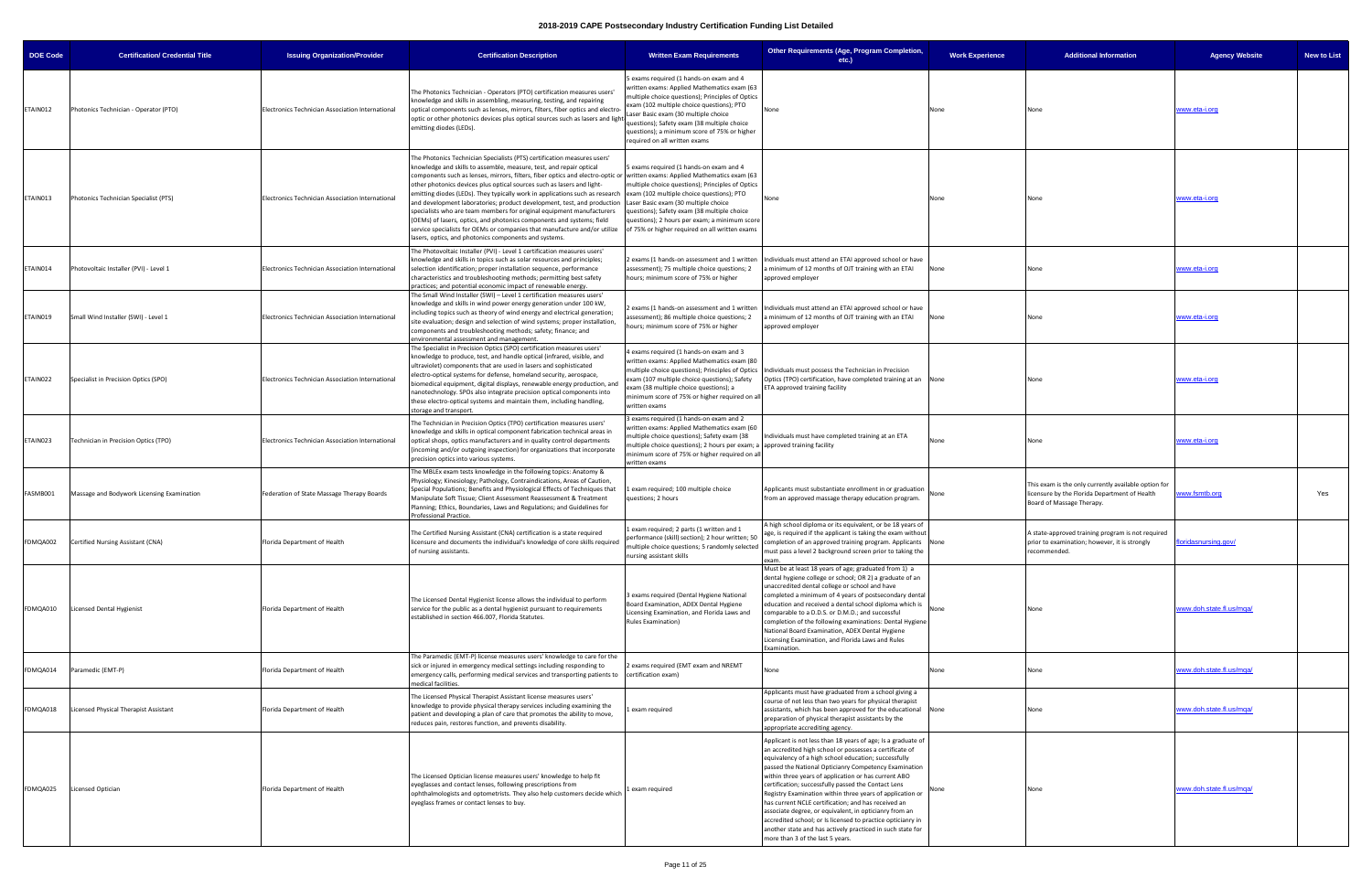| <b>DOE Code</b> | <b>Certification/ Credential Title</b>           | <b>Issuing Organization/Provider</b>           | <b>Certification Description</b>                                                                                                                                                                                                                                                                                                                                                                                              | <b>Written Exam Requirements</b>                                              | Other Requirements (Age, Program Completion,<br>etc.)                                                                                                                                                                                                                                                                                                                                                                                                                                                                           | <b>Work Experience</b>                                                                                                                                               | <b>Additional Information</b>                                                                                                                                                                                                                                                                                                                                                                                                                                                                                                      | <b>Agency Website</b><br><b>New to List</b> |
|-----------------|--------------------------------------------------|------------------------------------------------|-------------------------------------------------------------------------------------------------------------------------------------------------------------------------------------------------------------------------------------------------------------------------------------------------------------------------------------------------------------------------------------------------------------------------------|-------------------------------------------------------------------------------|---------------------------------------------------------------------------------------------------------------------------------------------------------------------------------------------------------------------------------------------------------------------------------------------------------------------------------------------------------------------------------------------------------------------------------------------------------------------------------------------------------------------------------|----------------------------------------------------------------------------------------------------------------------------------------------------------------------|------------------------------------------------------------------------------------------------------------------------------------------------------------------------------------------------------------------------------------------------------------------------------------------------------------------------------------------------------------------------------------------------------------------------------------------------------------------------------------------------------------------------------------|---------------------------------------------|
| FDMQA030        | 911 Public Safety Telecommunicator               | Florida Department of Health                   | The 911 Public Safety Telecommunicator certification is a state licensure<br>that documents the knowledge and skills for employment as a dispatcher<br>for police, fire, and ambulance.                                                                                                                                                                                                                                       | exam required                                                                 | An individual must complete an approved PST training<br>program as defined in §401.465(1)(c), Florida Statutes.                                                                                                                                                                                                                                                                                                                                                                                                                 | None                                                                                                                                                                 | None                                                                                                                                                                                                                                                                                                                                                                                                                                                                                                                               | ww.doh.state.fl.us/mqa/                     |
| FEDAA001        | FAA Air Traffic Control Specialist               | Federal Aviation Administration                | The FAA Air Traffic Control Specialist certification measures knowledge and<br>skills to coordinate the movement of air traffic to ensure that aircraft stay<br>safe distances apart. Air traffic controllers work in control towers,<br>approach control facilities, or route centers.                                                                                                                                       | exam required                                                                 | To be eligible for a mechanic certificate a candidate must<br>be: at least 18 years of age and under 31 years of age;<br>able to read, write, and speak English                                                                                                                                                                                                                                                                                                                                                                 | years work experience or<br>combination of postsecondary<br>education and work experience                                                                            |                                                                                                                                                                                                                                                                                                                                                                                                                                                                                                                                    | vww.faa.gov/licenses certificates/          |
| FEDAA002        | FAA Aviation Maintenance Technician - General    | Federal Aviation Administration                | The FAA Aviation Maintenance Technician - General certification measures<br>knowledge and skills in maintenance supervision, preventive maintenance<br>or alteration of an aircraft but excluding major repairs to and alterations of greater<br>propellers and/or instruments.                                                                                                                                               | exam required; passing score of 70% or                                        | To be eligible for a mechanic certificate a candidate must plants, or 30 months of practical<br>be: at least 18 years of age; able to read, write, and speak experience working on both at<br>English                                                                                                                                                                                                                                                                                                                           | 18 months practical experience<br>with either airframes or power<br>the same time or have graduated<br>from an FAA-Approved Aviation<br>Maintenance Technical School | None                                                                                                                                                                                                                                                                                                                                                                                                                                                                                                                               | www.faa.gov/licenses_certificates/          |
| FEDAA004        | FAA Aviation Mechanic Technician - Airframe      | <b>Federal Aviation Administration</b>         | The FAA Aviation Mechanic Technician - Airframe certification measures<br>knowledge and skills to work on any part of the aircraft except the<br>instruments, power plants, and propellers.                                                                                                                                                                                                                                   | 3 exams required (Oral, Practical, Written)                                   | An individual can get the experience to become a certified<br>power plant or airframe mechanic in one of three ways:<br>attend one of the 170 Federal Aviation Regulations (FAR)<br>part 147 Aviation Maintenance Technician Schools<br>nationwide (12 months and 24 months); work an FAA<br>Repair Station or FBO under the supervision of a certified<br>mechanic for 18 months for each certificate, or 30<br>months for both; or join one of the armed services and<br>get training and experience in aircraft maintenance. | None                                                                                                                                                                 |                                                                                                                                                                                                                                                                                                                                                                                                                                                                                                                                    | www.faa.gov/licenses certificates/          |
| FEDAA005        | FAA Certified Flight Instructor License          | Federal Aviation Administration                | The FAA Certified Flight Instructor License measures knowledge and skills to<br>demonstrate basic principles of flight, aerial navigation, weather factors<br>and flying regulations both on the ground and in the air. They demonstrate<br>operation of aircraft and equipment in dual-controlled planes.                                                                                                                    | exams required (written and practical)                                        | A certificate of graduation from a pilot training course<br>conducted by an FAA-approved pilot school, or a<br>statement of accomplishment from the school certifying<br>the satisfactory completion of the ground-school portion<br>of such a course; A written statement from an FAA-<br>certified ground or flight instructor, certifying that the<br>candidate has satisfactorily completed the required<br>ground instruction; Hold a commercial pilots license.                                                           | 15 hours as pilot in command                                                                                                                                         | ogbook entries by an FAA- certified ground or<br>flight instructor, certifying satisfactory completion<br>of the required ground instruction; A certificate of<br>graduation or statement of accomplishment from a<br>ground school course conducted by an agency such<br>as a high school, college, adult education program,<br>the Civil Air Patrol, or an ROTC Flight Training<br>Program; or A certificate of graduation from a<br>home-study course developed by the aeronautical<br>enterprise providing the study material. | ww.faa.gov/licenses certificates/           |
| FEDAA006        | <b>FAA Commercial Pilot</b>                      | <b>Federal Aviation Administration</b>         | The FAA Commercial Pilot certification measures knowledge and skills to fly<br>and navigate airplanes, helicopters, and other aircraft. Airline pilots fly for<br>airlines that transport people and cargo on a fixed schedule. Commercial<br>pilots fly aircraft for other purposes, such as charter flights, rescue<br>operations, firefighting, aerial photography, and aerial application, also<br>known as crop dusting. | exams required (written and practical)                                        | A certificate of graduation from a pilot training course<br>conducted by an FAA-approved pilot school, or a<br>statement of accomplishment from the school certifying<br>the satisfactory completion of the ground-school portion<br>of such a course; A written statement from an FAA-<br>certified ground or flight instructor, certifying that the<br>candidate has satisfactorily completed the required<br>ground instruction; Hold a private pilots license.                                                              | None                                                                                                                                                                 | ogbook entries by an FAA- certified ground or<br>flight instructor, certifying satisfactory completion<br>of the required ground instruction; A certificate of<br>graduation or statement of accomplishment from a<br>ground school course conducted by an agency such<br>as a high school, college, adult education program,<br>the Civil Air Patrol, or an ROTC Flight Training<br>Program; or A certificate of graduation from a<br>home-study course developed by the aeronautical<br>enterprise providing the study material. | ww.faa.gov/licenses certificates/           |
| FEDAA010        | FAA Aviation Maintenance Technician - Powerplant | Federal Aviation Administration                | The FAA Aviation Maintenance Technician - Powerplant certification<br>measures knowledge and skills to work on engines and do limited work on<br>propellers.                                                                                                                                                                                                                                                                  | written exams required (oral & practical tests<br>are also required); 8 hours | An individual can get the experience to become a certified<br>power plant or airframe mechanic in one of three ways:<br>attend one of the 170 FAR part 147 Aviation Maintenance<br>Technician Schools nationwide (12 months and 24<br>months); work an FAA Repair Station or FBO under the<br>supervision of a certified mechanic for 18 months for<br>each certificate, or 30 months for both; or join one of the<br>armed services and get training and experience in aircraft<br>maintenance.                                | None                                                                                                                                                                 | None                                                                                                                                                                                                                                                                                                                                                                                                                                                                                                                               | www.faa.gov/licenses certificates/          |
| FEDAA011        | FAA Private Pilot                                | Federal Aviation Administration                | The FAA Private Pilot license is a license that permits the holder to act as<br>the pilot-in-command of an aircraft privately.                                                                                                                                                                                                                                                                                                | exam required                                                                 | A certificate of graduation from a pilot training course<br>conducted by an FAA-approved pilot school, or a<br>statement of accomplishment from the school certifying<br>the satisfactory completion of the ground-school portion<br>of such a course; A written statement from an FAA-<br>certified ground or flight instructor, certifying that the<br>candidate has satisfactorily completed the required<br>ground instruction;                                                                                             | None                                                                                                                                                                 | ogbook entries by an FAA- certified ground or<br>flight instructor, certifying satisfactory completion<br>of the required ground instruction; A certificate of<br>graduation or statement of accomplishment from a<br>ground school course conducted by an agency such<br>as a high school, college, adult education program,<br>the Civil Air Patrol, or an ROTC Flight Training<br>Program; or A certificate of graduation from a<br>home-study course developed by the aeronautical<br>enterprise providing the study material. | ww.faa.gov/licenses certificates/           |
| FLDEP001        | Wastewater Treatment Plant Operator Level A      | Florida Department of Environmental Protection | The Wastewater Treatment Plant Operator Level A certification measures<br>knowledge and skills necessary for employment in a wastewater treatment<br>facility: perform administrative duties, facility management, secondary<br>processes, process control, and regulations.                                                                                                                                                  | uestions, 3 hours, passing score of 70% or<br>greater required                | Must have a high school diploma or its equivalent and<br>exam required (per level), 100 multiple choice have successfully completed an approved required<br>training course for the classification and level of the<br>examination to be taken no more than 5 years before the<br>examination.                                                                                                                                                                                                                                  | None                                                                                                                                                                 | None                                                                                                                                                                                                                                                                                                                                                                                                                                                                                                                               | vww.dep.state.fl.us/water/wff/ocp/          |
| FLDEP002        | Wastewater Treatment Plant Operator Level B      | Florida Department of Environmental Protection | The Wastewater Treatment Plant Operator Level B certification measures<br>knowledge and skills necessary for employment in a wastewater treatment<br>facility: disinfection, effluent disposal, laboratory sampling, analysis &<br>interpretation, preliminary treatment solids handling, nutrient removal,<br>regulations, perform safety and security procedures, secondary processes,<br>and taste and odor control.       | questions, 3 hours, passing score of 70% or<br>reater required                | Must have a high school diploma or its equivalent and<br>exam required (per level), 100 multiple choice have successfully completed an approved required<br>training course for the classification and level of the<br>examination to be taken no more than 5 years before the<br>examination.                                                                                                                                                                                                                                  | None                                                                                                                                                                 | None                                                                                                                                                                                                                                                                                                                                                                                                                                                                                                                               | vww.dep.state.fl.us/water/wff/ocp/          |
| FLDEP003        | Wastewater Treatment Plant Operator Level C      | Florida Department of Environmental Protection | The Wastewater Treatment Plant Operator Level C certification measures<br>knowledge and skills necessary for employment in a wastewater treatment<br>facility: disinfection, facilities & collection systems, laboratory sampling,<br>analysis & interpretation, maintenance, perform safety and security<br>procedures, primary treatment, records & reporting, regulations, secondary<br>processes, and solids handling.    | questions, 3 hours, passing score of 70% or<br>greater required               | Must have a high school diploma or its equivalent and<br>exam required (per level), 100 multiple choice have successfully completed an approved required<br>training course for the classification and level of the<br>examination to be taken no more than 5 years before the<br>examination.                                                                                                                                                                                                                                  |                                                                                                                                                                      |                                                                                                                                                                                                                                                                                                                                                                                                                                                                                                                                    | www.dep.state.fl.us/water/wff/ocp/          |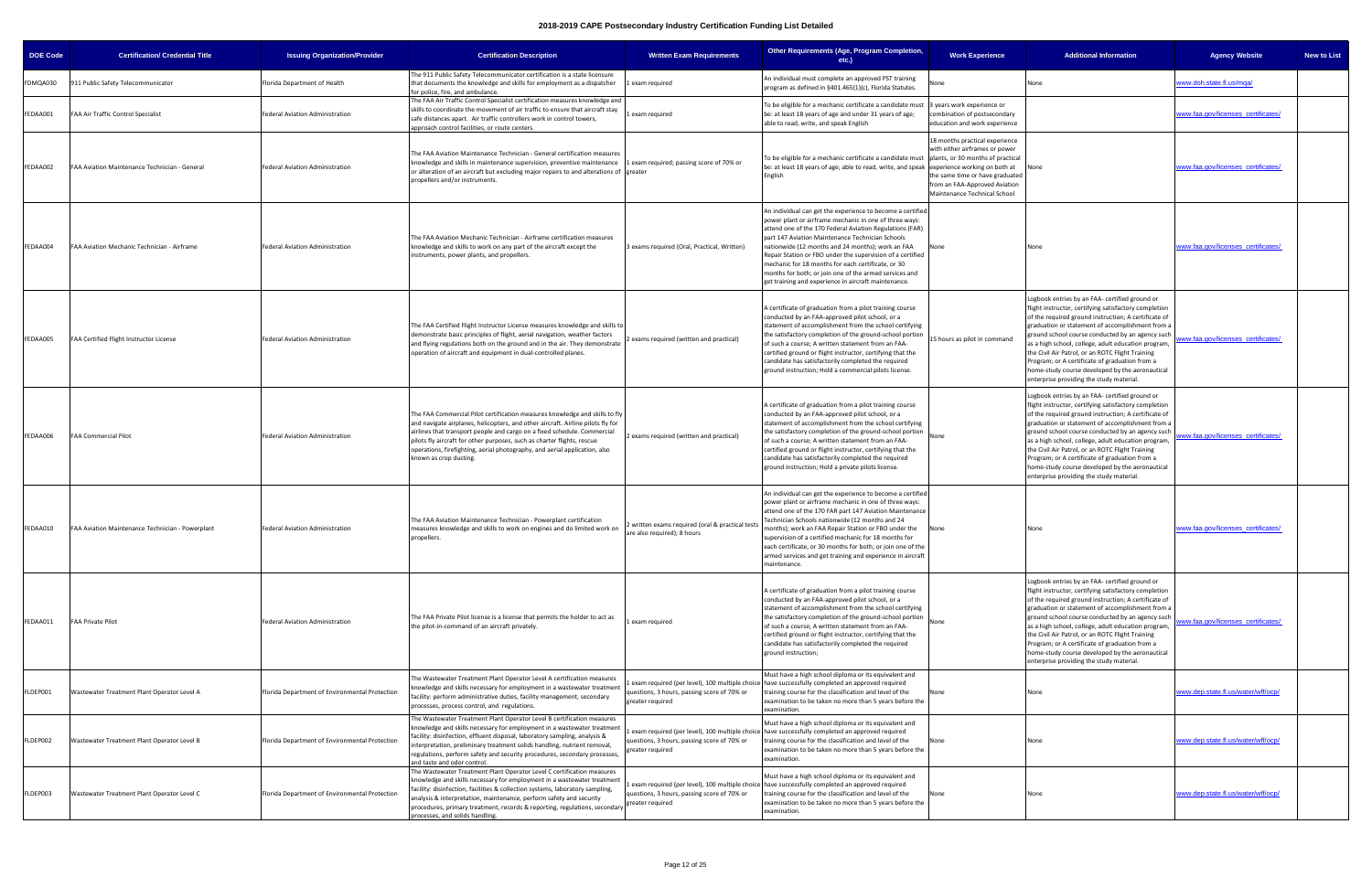| <b>DOE Code</b> | <b>Certification/ Credential Title</b> | <b>Issuing Organization/Provider</b>                                                                 | <b>Certification Description</b>                                                                                                                                                                                                                                                                                                                                                                                                                                                                                                                                                                                                                                                                                                             | <b>Written Exam Requirements</b>                                                                                                                              | Other Requirements (Age, Program Completion,<br>$etc.$ )                                                                                                                                                                                                                                                                                                                                                                                                                                                                             | <b>Work Experience</b>                                                                                                                                                                                                                                                                                                                      | <b>Additional Information</b> | <b>Agency Website</b>                                                                 | <b>New to List</b> |
|-----------------|----------------------------------------|------------------------------------------------------------------------------------------------------|----------------------------------------------------------------------------------------------------------------------------------------------------------------------------------------------------------------------------------------------------------------------------------------------------------------------------------------------------------------------------------------------------------------------------------------------------------------------------------------------------------------------------------------------------------------------------------------------------------------------------------------------------------------------------------------------------------------------------------------------|---------------------------------------------------------------------------------------------------------------------------------------------------------------|--------------------------------------------------------------------------------------------------------------------------------------------------------------------------------------------------------------------------------------------------------------------------------------------------------------------------------------------------------------------------------------------------------------------------------------------------------------------------------------------------------------------------------------|---------------------------------------------------------------------------------------------------------------------------------------------------------------------------------------------------------------------------------------------------------------------------------------------------------------------------------------------|-------------------------------|---------------------------------------------------------------------------------------|--------------------|
| FLDEP004        | Water Treatment Plant Operator Level A | Florida Department of Environmental Protection                                                       | The Water Treatment Plant Operator Level A certification measures<br>knowledge and skills required for employment in a water treatment plan:<br>chemical treatment/addition, clarification/sedimentation,<br>coagulation/flocculation, facility management filtration, laboratory<br>sampling, analysis & interpretation, process control, perform safety &<br>security procedures, residuals disposal, and regulations.                                                                                                                                                                                                                                                                                                                     | questions, 3 hours, passing score of 70% or<br>greater required                                                                                               | Must have a high school diploma or its equivalent and<br>exam required (per level), 100 multiple choice have successfully completed an approved required<br>training course for the classification and level of the<br>examination to be taken no more than 5 years before the<br>examination.                                                                                                                                                                                                                                       | None                                                                                                                                                                                                                                                                                                                                        | None                          | www.dep.state.fl.us/water/wff/ocp/                                                    |                    |
| FLDEP005        | Water Treatment Plant Operator Level B | Florida Department of Environmental Protection                                                       | The Water Treatment Plant Operator Level B certification measures<br>knowledge and skills required for employment in a water treatment plan:<br>characteristics of source water, chemical treatment/addition, coagulation<br>and flocculation, corrosion control, clarification/sedimentation, disinfection 1 exam required (per level), 100 multiple choice have successfully completed an approved required<br>& disinfectant byproducts, distribution facility operation & maintenance,<br>filtration, fluoridation, iron and manganese control, laboratory sampling,<br>analysis & interpretation, maintain equipment, operate equipment,<br>regulations, reservoir and well field management, softening, and taste and<br>odor control. | uestions, 3 hours, passing score of 70% or<br>greater required                                                                                                | Must have a high school diploma or its equivalent and<br>training course for the classification and level of the<br>examination to be taken no more than 5 years before the<br>examination.                                                                                                                                                                                                                                                                                                                                          |                                                                                                                                                                                                                                                                                                                                             | None                          | www.dep.state.fl.us/water/wff/ocp/                                                    |                    |
| FLDEP006        | Water Treatment Plant Operator Level C | Florida Department of Environmental Protection                                                       | The Water Treatment Plant Operator Level C certification measures<br>knowledge and skills required for employment in a water treatment plan:<br>overall water treatment process, scientific concepts, chemical, biological,<br>and physical constituents of water, regulations, pumping & basic hydraulics, questions, 3 hours, passing score of 70% or<br>and aeration, flocculation, sedimentation, filtration, water-softening,<br>stabilization, corrosion, disinfection, chemical removal, demineralization,<br>and fluoridation processes.                                                                                                                                                                                             | greater required                                                                                                                                              | Must have a high school diploma or its equivalent and<br>L exam required (per level), 100 multiple choice thave successfully completed an approved required<br>training course for the classification and level of the<br>examination to be taken no more than 5 years before the<br>examination.                                                                                                                                                                                                                                    | Jone                                                                                                                                                                                                                                                                                                                                        | None                          | www.dep.state.fl.us/water/wff/ocp/                                                    |                    |
| FLDLE001        | Auxiliary Law Enforcement Officer      | Florida Department of Law Enforcement, Crimina<br>Justice Standards and Training Commission          | The Auxiliary Law Enforcement Officer certification measures knowledge<br>and skills to supplement police work. Although they do not perform duties<br>that require force, they take part in other police work that preserves peace 1 exam required<br>and order, prevents crime and protects life and property, as instructed by<br>their department.                                                                                                                                                                                                                                                                                                                                                                                       |                                                                                                                                                               | Meet the minimum requirements (see Testing<br>Prerequisites); Complete the required training; Pass the<br>State Officer Certification Exam (SOCE); and Become<br>employed as a sworn officer.                                                                                                                                                                                                                                                                                                                                        | None                                                                                                                                                                                                                                                                                                                                        | None                          | http://www.fdle.state.fl.us/Content/CJS<br>T/Menu/cjst-index/CJSTC-Home-<br>Page.aspx |                    |
| FLDLE002        | <b>Correctional Officer</b>            | Florida Department of Law Enforcement, Criminal<br>Justice Standards and Training Commission         | The Correctional Officer certification measures knowledge and skills to<br>maintain their personal safety as well as the safety of the inmates they<br>oversee. Correctional officers are responsible for overseeing individuals<br>who have been arrested and are awaiting trial or who have been sentenced<br>to serve time in jail or prison.                                                                                                                                                                                                                                                                                                                                                                                             | exam required                                                                                                                                                 | Meet the minimum requirements (see Testing<br>Prerequisites); Complete the required training; Pass the<br>State Officer Certification Exam (SOCE); and Become<br>employed as a sworn officer.                                                                                                                                                                                                                                                                                                                                        | Jone                                                                                                                                                                                                                                                                                                                                        | None                          | http://www.fdle.state.fl.us/Content/CJS<br>T/Menu/cist-index/CJSTC-Home-<br>Page.aspx |                    |
| FLDLE003        | Correctional Probation Officer         | Florida Department of Law Enforcement, Criminal<br>Justice Standards and Training Commission         | The Correctional Probation Officer certification measures knowledge and<br>skills for performing professional work investigating, assessing, supervising, 1 exam required<br>counseling, and/or classifying offenders.                                                                                                                                                                                                                                                                                                                                                                                                                                                                                                                       |                                                                                                                                                               | Meet the minimum requirements (see Testing<br>Prerequisites); Complete the required training; Pass the<br>State Officer Certification Exam (SOCE); and Become<br>employed as a sworn officer.                                                                                                                                                                                                                                                                                                                                        | None                                                                                                                                                                                                                                                                                                                                        | None                          | http://www.fdle.state.fl.us/Content/CJS<br>T/Menu/cist-index/CJSTC-Home-<br>age.aspx  |                    |
| FLDLE004        | Law Enforcement Officer                | Florida Department of Law Enforcement, Criminal<br>Justice Standards and Training Commission         | The Law Enforcement Officer certification measures knowledge and skills to<br>be responsible for the prevention, investigation, apprehension, or<br>detention of individuals suspected or convicted of offenses against the<br>criminal laws, including an employee engaged in this activity who is<br>transferred to a supervisory or administrative position.                                                                                                                                                                                                                                                                                                                                                                              | exam required                                                                                                                                                 | Meet the minimum requirements (see Testing<br>Prerequisites); Complete the required training; Pass the<br>State Officer Certification Exam (SOCE); and Become<br>employed as a sworn officer.                                                                                                                                                                                                                                                                                                                                        | None                                                                                                                                                                                                                                                                                                                                        | None                          | http://www.fdle.state.fl.us/Content/CJS<br>T/Menu/cist-index/CJSTC-Home-<br>Page.aspx |                    |
| FLSFM006        | Fire Fighter II                        | Florida Department of Financial Services, State Fire<br>Marshal, Bureau of Fire Standards & Training | The Fire Fighter II certification measures knowledge and skills in fire<br>department communications, fireground operations, rescue operations,<br>preparedness and maintenance, and fire and life safety initiatives.                                                                                                                                                                                                                                                                                                                                                                                                                                                                                                                       | 2 exams required (written and practical)                                                                                                                      | An individual must meet minimum qualifications for<br>certification as a career firefighter: 1) be at least 18yrs of<br>age; 2) have a high school diploma or GED; 3) be of good<br>moral character; 4) be in excellent physical condition; 5)<br>have a Associate of Arts, Baccalaureate or graduate-level<br>degree or stipulated test scores on SAT, ACT, CPT, MAPS,<br>or TABE; and 6) complete the Minimum Standards<br>Fraining Course and the State Certification Examination.                                                |                                                                                                                                                                                                                                                                                                                                             |                               | www.myfloridacfo.com/                                                                 |                    |
| FLSFM007        | Fire Safety Inspector I                | Florida Department of Financial Services, State Fire<br>Marshal, Bureau of Fire Standards & Training | The Fire Safety Inspector I certification measures knowledge and skills to<br>examine buildings, homes and other facilities to ensure that they meet<br>applicable fire safety codes and regulations.                                                                                                                                                                                                                                                                                                                                                                                                                                                                                                                                        | Lexam required                                                                                                                                                | An individual must successfully complete 200 hours of<br>basic certification training for Fire safety Inspectors, or<br>have received equivalent training in another state, and<br>pass a state written examination. Documentation of<br>training is to be submitted with the required Application None<br>for Fire safety Inspector Certification Examination (DFS-K4<br>1023), Personal Inquiry Waiver (DFS-K4-1020), along with<br>all other supporting documents, at least 10 business days<br>prior to the scheduled test date. |                                                                                                                                                                                                                                                                                                                                             | None                          | www.myfloridacfo.com/                                                                 |                    |
| FLSFM014        | Fire Officer I                         | Florida Department of Financial Services, State Fire<br>Marshal, Bureau of Fire Standards & Training | The Fire Officer II certification is part of an advanced training and<br>certification program for firefighters having supervisory and management<br>responsibilities. The Fire Officer II exam tests knowledge in Human<br>Resource Management and Leadership; Community and Government<br>Relations; Administration; Inspection and Investigation; Emergency Service<br>Delivery; and Health and Safety.                                                                                                                                                                                                                                                                                                                                   | 1 exam required; 50 randomly generated test<br>questions; 70% passing; 2 hours                                                                                | The candidate must have completed Fire Officer I<br>Certification; Fire Officer II Curriculum; Fire Officer II Task   NFPA 1021 job performance<br>Book with required signatures; and coursework required<br>by the Bureau of Firefighter Standards & Training.                                                                                                                                                                                                                                                                      | requirement.                                                                                                                                                                                                                                                                                                                                | None                          | https://www.myfloridacfo.com/Division<br>SFM/BFST/Standards/default.htm               | Yes                |
| FLVMA002        | Certified Veterinary Assistant (CVA)   | Florida Veterinary Medical Association                                                               | The Certified Veterinary Assistant (CVA) certification measures knowledge<br>and skills to familiarize new assistants and other hospital staff with the<br>procedures performed daily in an animal hospital.                                                                                                                                                                                                                                                                                                                                                                                                                                                                                                                                 | exams required (Level One and Level Two);<br>he CVA student must demonstrate numerous<br>Final Exam.                                                          | Online Curriculum - 10 units comprised of approximately<br>hands-on skills for their supervisor; and a CVA 100 veterinary videos and Power Point presentations                                                                                                                                                                                                                                                                                                                                                                       | A 90-day (500 hours) working<br>apprenticeship in the veterinary<br>hospital of the candidate's<br>choice. Once the applicant has<br>successfully achieved Level One<br>certification, they must Complete<br>six months (180 day work<br>experience/ 1000 hours) at Level<br>One before they are eligible to sit<br>for the Level Two exam. |                               | fvma.org/certification/certified-vet-<br>sistant/                                     |                    |
| FNGLA002        | Certified Landscape Contractor         | Florida Nursery Growers and Landscape Association                                                    | The FNGLA Certified Landscape Contractor (FCLC) certification measures<br>users' knowledge of principles of contracts, insurance, lien laws, sales;<br>marketing, accounting, estimating; bidding, subcontractors, purchasing,<br>codes; ordinances, fertilization, irrigation and best management practices.                                                                                                                                                                                                                                                                                                                                                                                                                                | part exam (including FNGLA Certified<br>Horticulture Professional exam and FNGLA<br>Certified Landscape Technician (FCLT) field<br>exam; written exam 3 hours | None                                                                                                                                                                                                                                                                                                                                                                                                                                                                                                                                 | None                                                                                                                                                                                                                                                                                                                                        | None                          | www.fnqla.org/                                                                        |                    |
| FNGLA003        | Certified Landscape Designer           |                                                                                                      | The FNGLA Certified Landscape Designer (FCLD) certification measures<br>Florida Nursery Growers and Landscape Association  users' knowledge of plant selection & use, sustainable landscape design,<br>project management, and design principles.                                                                                                                                                                                                                                                                                                                                                                                                                                                                                            | 2 exams required (FNGLA Certified Horticulture<br>Professional (FCHP) written exam and FCLD<br>written exam)                                                  | Individuals must submit a plan that will be reviewed by<br>the FNGLA Certified Landscape Design Judging<br>Committee.                                                                                                                                                                                                                                                                                                                                                                                                                | None                                                                                                                                                                                                                                                                                                                                        | None                          | www.fngla.org/                                                                        |                    |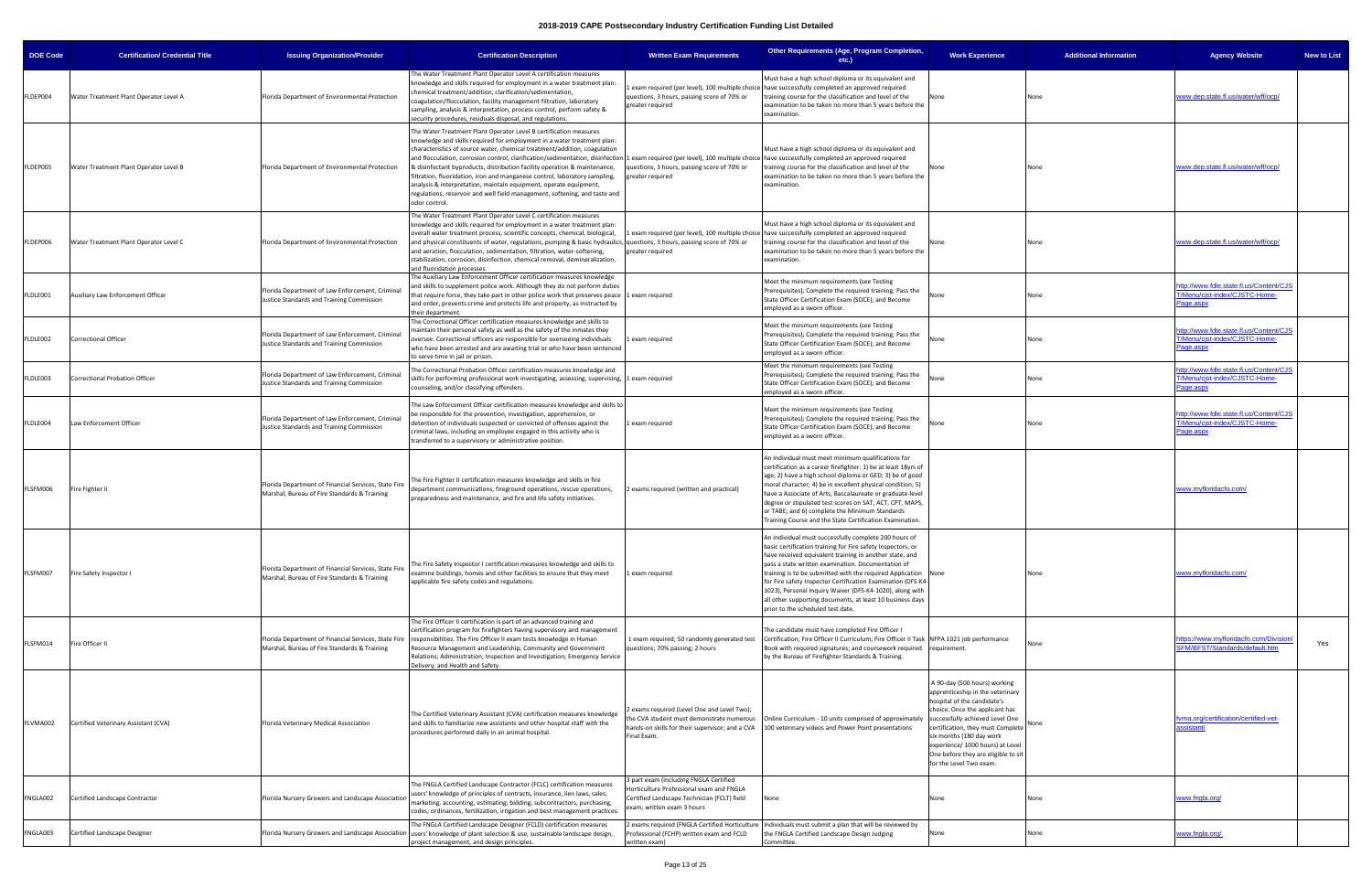| <b>DOE Code</b> | <b>Certification/ Credential Title</b>                                  | <b>Issuing Organization/Provider</b>                  | <b>Certification Description</b>                                                                                                                                                                                                                                                                                                                                                                                | <b>Written Exam Requirements</b>                                                                                                       | Other Requirements (Age, Program Completion,<br>etc.)                                                                                                               | <b>Work Experience</b> | <b>Additional Information</b>                                                                                                                                                                                                                                                  | <b>Agency Website</b><br><b>New to List</b> |
|-----------------|-------------------------------------------------------------------------|-------------------------------------------------------|-----------------------------------------------------------------------------------------------------------------------------------------------------------------------------------------------------------------------------------------------------------------------------------------------------------------------------------------------------------------------------------------------------------------|----------------------------------------------------------------------------------------------------------------------------------------|---------------------------------------------------------------------------------------------------------------------------------------------------------------------|------------------------|--------------------------------------------------------------------------------------------------------------------------------------------------------------------------------------------------------------------------------------------------------------------------------|---------------------------------------------|
| FNGLA004        | Certified Landscape Technician                                          | Florida Nursery Growers and Landscape Association     | The FNGLA Certified Landscape Technician (FCLT) certification measures<br>users' knowledge of plant id, plan layout, tree planting, tree staking &<br>pruning, palm banding, irrigation, equipment, and grading & drainage and required<br>9) instrument.                                                                                                                                                       | exam (FCLT) required; minimum score of 70%                                                                                             |                                                                                                                                                                     | None                   | None                                                                                                                                                                                                                                                                           | www.fngla.org/                              |
| FPARA001        | Certified Florida Paralegal                                             | Paralegal Association of Florida                      | The Certified Florida Paralegal certification measures users' knowledge and<br>skills in ethics, civil procedure and Florida general law that includes Florida's<br>court system, basic criminal law, basic property law, basic estate and<br>probate law, basic family law and basic business law and the additional<br>choice of either real estate, probate law, business law, family law or<br>riminal law. | exam required (multiple choice; true/false,<br>matching questions and an essay); 3 hours                                               | Once both the FCHP written exam and the FCLD written<br>exam have been completed, the applicant will submit a<br>plan, either CAD or hand-rendered, to be reviewed. | None                   | None                                                                                                                                                                                                                                                                           | www.pafinc.org/                             |
| GLIAC001        | GIAC Certified Forensic Analyst (GCFA)                                  | Global Information Assurance Certification            | The Certified Forensic Analyst (GCFA) certification measures users'<br>knowledge and skills in formal incident investigations and handle advanced<br>incident handling scenarios, including internal and external data breach<br>intrusions, advanced persistent threats, anti-forensic techniques used by<br>attackers, and complex digital forensic cases.                                                    | exam required; 115 questions; 3 hours;<br>ninimum score of 69% or higher                                                               |                                                                                                                                                                     | None                   | None                                                                                                                                                                                                                                                                           | <u>vww.qiac.org</u>                         |
| GLIAC002        | GIAC Certified Forensic Examiner (GCFE)                                 | Global Information Assurance Certification            | The Certified Forensic Examiner (GCFE) certification measures users'<br>knowledge to conduct typical incident investigations including e-Discovery, 1 exam required; 115 questions; 3 hours;<br>forensic analysis and reporting, evidence acquisition, browser forensics and minimum score of 71% or higher<br>tracing user and application activities on Windows systems.                                      |                                                                                                                                        | None                                                                                                                                                                | None                   | None                                                                                                                                                                                                                                                                           | <u>vww.qiac.orq</u>                         |
| GLIAC003        | GIAC Certified UNIX Security Administrator (GCUX)                       | Global Information Assurance Certification            | The Certified UNIX Security Administrator (GCUX) certification measures<br>users' knowledge to secure and audit UNIX and Linux systems including<br>responsibility for installing, configuring, and monitoring UNIX and/or Linux   minimum score of 65.3% or higher                                                                                                                                             | exam required; 75 questions; 2 hours;                                                                                                  | Vone                                                                                                                                                                | None                   | None                                                                                                                                                                                                                                                                           | <u>vww.qiac.org</u>                         |
| GLIAC004        | GIAC Information Security Fundamentals (GISF)                           | Global Information Assurance Certification            | The GIAC Information Security Fundamentals (GISF) certification measures<br>users' knowledge of key concepts of information security including<br>understanding the threats and risks to information and information<br>resources, identifying best practices that can be used to protect them, and<br>learning to diversify our protection strategy.                                                           | Lexam required; 75 questions; 2 hours;<br>ninimum score of 70% or higher                                                               | None                                                                                                                                                                | None                   | None                                                                                                                                                                                                                                                                           | www.qiac.org                                |
| GLIAC005        | GIAC Security Essentials (GSEC)                                         | Global Information Assurance Certification            | The Security Essentials (GSEC) certification measures users' knowledge and<br>skills in IT systems with respect to security tasks including an understanding 1 exam required<br>of information security beyond simple terminology and concepts.                                                                                                                                                                 |                                                                                                                                        | None                                                                                                                                                                | None                   | None                                                                                                                                                                                                                                                                           | <u>www.qiac.orq</u>                         |
| HVACE001        | HVAC Excellence Employment Ready - Heat Pump                            | <b>HVAC Excellence</b>                                | HVAC Excellence Employment Ready Heat Pump certification measures<br>knowledge and skills in components, controls, heat pump cycle, service,<br>theory, troubleshooting, interpreting heat pump schematics.                                                                                                                                                                                                     | exam required; 100 questions                                                                                                           | None                                                                                                                                                                | None                   | None                                                                                                                                                                                                                                                                           | www.hvacexcellence.org                      |
| HVACE002        | HVAC Excellence EmploymentReady - Air Conditioning                      | <b>HVAC Excellence</b>                                | HVAC Excellence Employment Ready Air Conditioning certification<br>measures knowledge and skills in air conditioning and refrigeration theory,<br>equipment service, systems and components, troubleshooting, refrigerant<br>flow control theory and application.                                                                                                                                               | exam required; 100 questions                                                                                                           | None                                                                                                                                                                | None                   | None                                                                                                                                                                                                                                                                           | www.hvacexcellence.org                      |
| HVACE003        | HVAC Excellence Employment Ready - Light Commercial Air<br>Conditioning | <b>HVAC Excellence</b>                                | HVAC Excellence Employment Ready Light Commercial Air Conditioning<br>certification measures users' knowledge and skills in commercial air<br>conditioning systems & components, equipment installation & service,<br>refrigeration theory & application, troubleshooting.                                                                                                                                      | exam required; 100 questions                                                                                                           | None                                                                                                                                                                | None                   | None                                                                                                                                                                                                                                                                           | www.hvacexcellence.org                      |
| HVACE004        | HVAC Excellence Employment Ready - Electric Heat                        | <b>HVAC Excellence</b>                                | HVAC Excellence Employment Ready-Electric Heat certification measures<br>users' knowledge and skills in systems & components, equipment -<br>installation & service, heating systems & components, safety, theory &<br>application, troubleshooting.                                                                                                                                                            | exam required; 100 questions                                                                                                           | None                                                                                                                                                                | None                   | None                                                                                                                                                                                                                                                                           | www.hvacexcellence.org                      |
| HVACE005        | HVAC Excellence Employment Ready - Light Commercial<br>Refrigeration    | <b>HVAC Excellence</b>                                | HVAC Excellence Employment Ready Light Commercial Refrigeration<br>certification measures users' knowledge and skills in equipment installation<br>& service, refrigeration systems & components, refrigeration theory &<br>application, troubleshooting.                                                                                                                                                       | exam required; 100 questions                                                                                                           | None                                                                                                                                                                | None                   | None                                                                                                                                                                                                                                                                           | www.hvacexcellence.org                      |
| HVACE006        | HVAC Excellence Employment Ready - Gas Heat                             | <b>HVAC Excellence</b>                                | HVAC Excellence Employment Ready Gas Heat certification measures users'<br>knowledge and skills in combustion theory, electrical troubleshooting,<br>furnace installation & service, furnace troubleshooting, heating safety,<br>heating system & components.                                                                                                                                                   | exam required; 100 questions                                                                                                           | None                                                                                                                                                                | None                   | None                                                                                                                                                                                                                                                                           | <u>www.hvacexcellence.org</u>               |
| HVACE011        | HVAC Excellence Employment Ready - Electrical                           | <b>HVAC Excellence</b>                                | HVAC Excellence Employment Ready Electrical certification measures<br>knowledge and skills in components, meter usage, safety, theory,<br>troubleshooting, fundamentals of motors and capacitors, interpreting<br>electrical diagrams.                                                                                                                                                                          | exam required; 100 questions                                                                                                           | None                                                                                                                                                                | None                   | None                                                                                                                                                                                                                                                                           | www.hvacexcellence.org                      |
| IACRB001        | Certified Computer Forensics Examiner (CCFE)                            | Information Assurance Certification Review Board      | The Certified Computer Forensics Examiner (CCFE) certification measures<br>users' knowledge of computer forensics evidence recovery and analysis<br>process and requisite background knowledge of the complex legal issues<br>that relate to the computer forensics field.                                                                                                                                      | exam required (2-parts); Part 1: 50 multiple<br>hoice questions; 2 hours; Part 2: take home<br>exam which includes mock case files     |                                                                                                                                                                     | None                   | None                                                                                                                                                                                                                                                                           | www.iacertification.org                     |
| IASSC001        | IASSC Certified Black Belt                                              | International Association For Six Sigma Certification | This certification tests the candidate's understanding of the IASSC Black Belt<br>Lean Six Sigma Body of Knowledge™, which includes the primary sections of<br>Define, Measure, Analyze, Improve and Control. Each section is broken<br>down into sub-categories consisting of individual subject matter topics.                                                                                                | exam required; 150 question, closed book,<br>proctored exam, 4 hours. A minimum passing None<br>score is 580 points out of 750 points. |                                                                                                                                                                     | None                   | Lean Six Sigma training obtained through a qualified<br>institution, Lean Six Sigma trainer or corporate<br>program is recommended, but not required. Real-<br>world Lean Six Sigma work experience and project<br>application experience is recommended, but not<br>required. | Yes<br>ww.iassc.org/six-sigma-certification |
| ICOEC002        | Certified Ethical Hacker (CEH)                                          | EC-Council                                            | The Certified Ethical Hacker (CEH) certification measures users' knowledge<br>and skills to undertake an attempt to penetrate networks and/or computer<br>systems using the same methods and techniques as a Hacker.                                                                                                                                                                                            | exam required; 125 multiple choice<br>questions; 4 hours; minimum score of 70% or<br>higher                                            | Individuals must have completed an approved training<br>program or have two years of information security related None<br>experience.                               |                        | None                                                                                                                                                                                                                                                                           | <u>vww.eccouncil.org/</u>                   |
| ICOEC003        | Computer Hacking Forensic Investigator (CHFI)                           | EC-Council                                            | The Computer Hacking Forensic Investigator (CHFI) certification measures<br>users' knowledge and skills in detecting hacking attacks and properly<br>extracting evidence to report the crime and conduct audits to prevent<br>future attacks including methods for discovering data that resides in<br>computer systems and recovering deleted, encrypted, or damaged file<br>information.                      | exam required; 150 multiple choice<br>questions; 4 hours; minimum score of 70% or<br>higher                                            | Individuals must have completed an approved training<br>program or have two years of information security related None<br>experience.                               |                        | None                                                                                                                                                                                                                                                                           | www.eccouncil.org/                          |
| COEC004         | Certified Security Analyst (ECSA)                                       | EC-Council                                            | The Certified Security Analyst (ECSA) certification measures users'<br>knowledge and skills in advanced uses of the LPT methodologies, tools and<br>techniques required to perform comprehensive information security tests.<br>ECSAs design, secure and test networks to protect organizations from the<br>threats.                                                                                            | exam required; 50 multiple choice questions<br>hours; minimum score of 70% or higher                                                   | Individuals must have completed an approved training<br>program or have two years of information security related None<br>experience.                               |                        | None                                                                                                                                                                                                                                                                           | www.eccouncil.org/                          |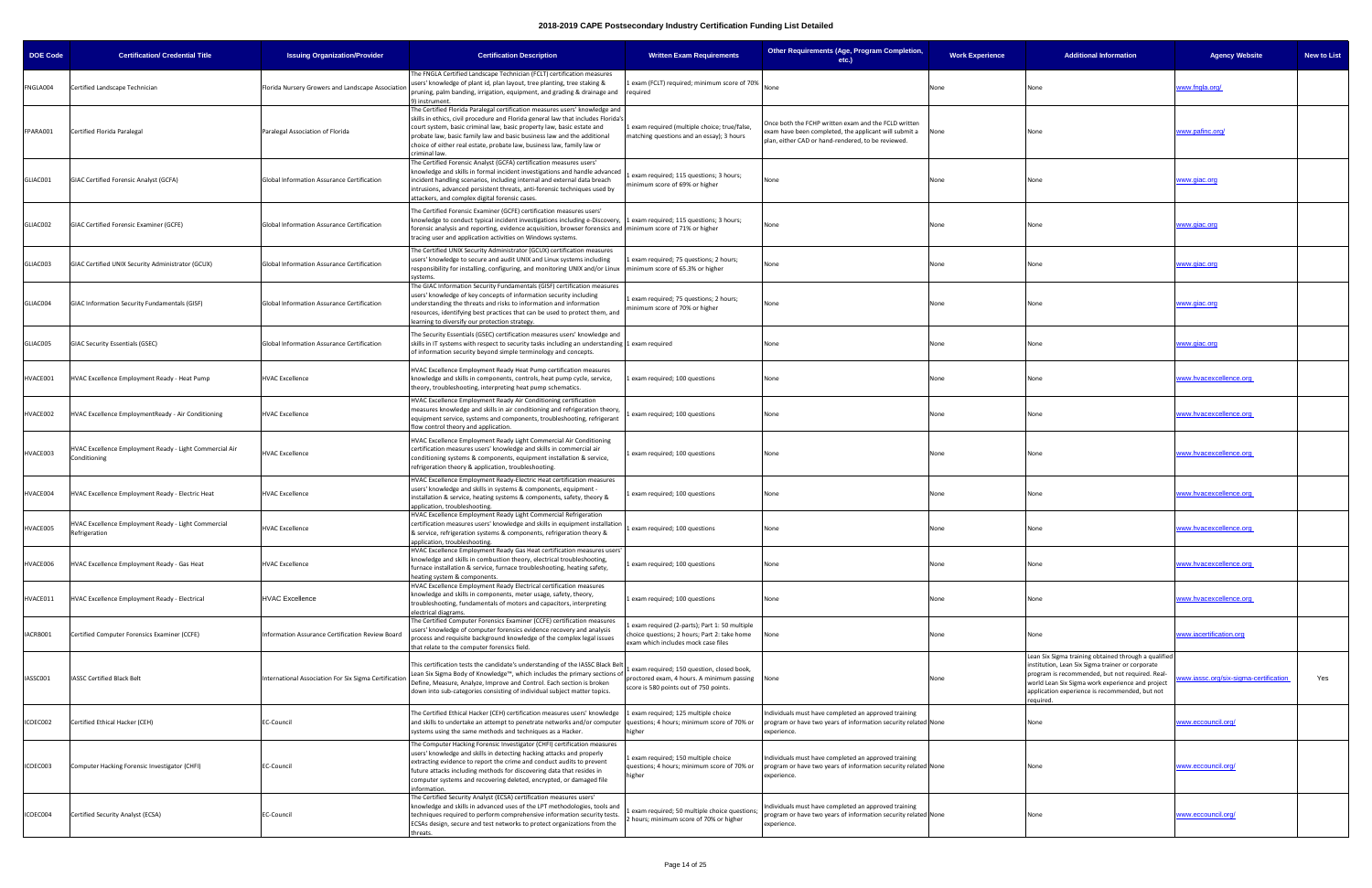| <b>DOE Code</b> | <b>Certification/ Credential Title</b>                                       | <b>Issuing Organization/Provider</b>                                         | <b>Certification Description</b>                                                                                                                                                                                                                                                                                                                                                                                                                                                                                                                                                                                                                                                                               | <b>Written Exam Requirements</b>                                                               | Other Requirements (Age, Program Completion,<br>$etc.$ ) | <b>Work Experience</b>                                                                                                                                                                                                                                                                                                                                                                                                                                                                                                                                                                                                                                                                                                                                                                                                                                                 | <b>Additional Information</b> | <b>Agency Website</b>                                  | <b>New to List</b> |
|-----------------|------------------------------------------------------------------------------|------------------------------------------------------------------------------|----------------------------------------------------------------------------------------------------------------------------------------------------------------------------------------------------------------------------------------------------------------------------------------------------------------------------------------------------------------------------------------------------------------------------------------------------------------------------------------------------------------------------------------------------------------------------------------------------------------------------------------------------------------------------------------------------------------|------------------------------------------------------------------------------------------------|----------------------------------------------------------|------------------------------------------------------------------------------------------------------------------------------------------------------------------------------------------------------------------------------------------------------------------------------------------------------------------------------------------------------------------------------------------------------------------------------------------------------------------------------------------------------------------------------------------------------------------------------------------------------------------------------------------------------------------------------------------------------------------------------------------------------------------------------------------------------------------------------------------------------------------------|-------------------------------|--------------------------------------------------------|--------------------|
| IECON001        | Field Service Engineer - Low Voltage Systems                                 | Independent Electrical Contractors                                           | The Field Service Engineer - Low Voltage Systems certification measures<br>users' knowledge and skills in intro to electronics; fire alarm systems; nurse<br>call systems; security systems; audio and sound systems; wireless<br>broadband networks; building automation; intro to fiber optics; intro to<br>structured cabling; mass notification - exterior; and emerging technologies.                                                                                                                                                                                                                                                                                                                     | 1 exam required; 4 hours                                                                       | None                                                     | None                                                                                                                                                                                                                                                                                                                                                                                                                                                                                                                                                                                                                                                                                                                                                                                                                                                                   | None                          | www.iecfwcc.org                                        |                    |
| IECON002        | Field Service Engineer - Voice-Data-Video                                    | Independent Electrical Contractors                                           | The Field Service Engineer - Voice-Data-Video certification measures users'<br>knowledge and skills in intro to structured cabling systems; intermediate<br>structured cabling systems; intro to optical fiber; intro to networking and<br>telephone systems; wireless and broadband networks; tv systems (CAT 5);<br>CCTV security systems; and emerging technologies.                                                                                                                                                                                                                                                                                                                                        | Lexam required; 4 hours                                                                        | None                                                     | None                                                                                                                                                                                                                                                                                                                                                                                                                                                                                                                                                                                                                                                                                                                                                                                                                                                                   | None                          | www.iecfwcc.org                                        |                    |
| IECON003        | Journeyman Electrician                                                       | Independent Electrical Contractors                                           | The Journeyman Electrician certification measures users' knowledge and<br>skills in electrical theory & national electric code (NEC); commercial &<br>industrial installations & service; commercial motor control and/or service<br>residential installations; and site & slab work.                                                                                                                                                                                                                                                                                                                                                                                                                          | exam required; 4 hours                                                                         | None                                                     | None                                                                                                                                                                                                                                                                                                                                                                                                                                                                                                                                                                                                                                                                                                                                                                                                                                                                   | None                          | www.iecfwcc.org                                        |                    |
| IECON004        | Residential Wireman                                                          | Independent Electrical Contractors                                           | The Residential Wireman certification measures users' knowledge and skills<br>in residential wiring, residential finish work, general lighting and service<br>installation, troubleshooting, and residential telecommunications.                                                                                                                                                                                                                                                                                                                                                                                                                                                                               | Lexam required; 4 hours                                                                        | None                                                     | None                                                                                                                                                                                                                                                                                                                                                                                                                                                                                                                                                                                                                                                                                                                                                                                                                                                                   | None                          | www.iecfwcc.org                                        |                    |
| IHKBZ001        | <b>CNC Production Specialist</b>                                             | IHK-Bildungszentrum                                                          | The CNC (computer numeric controlled) Production Specialist certification<br>enables individuals to show their knowledge of computer-aided<br>programming systems of CAD/CNC coupling and the CIM environment.<br>Individuals are able to generate CNC programs on their own with a<br>graphical programming system and to apply their knowledge to multi-axial<br>turning and milling centers. Topics include application software, input and<br>output devices, CAD system 2D/3D, menu-tablet-oriented operation, basic<br>drawing commands, object snap functions, editing functions, layers,<br>formats, CAD/CAM coupling, CAD 3D/CNC coupling, CNC operation,<br>graphical simulation, and CNC machining. | exam required                                                                                  | None                                                     | None                                                                                                                                                                                                                                                                                                                                                                                                                                                                                                                                                                                                                                                                                                                                                                                                                                                                   | None                          | www.machiningtrainingsolutions.com/l<br><b>HK.html</b> |                    |
| IISSC001        | CISSP- Information Systems Security Management Professional<br>(CISSP-ISSMP) | International Information Systems Security<br>Certification Consortium, Inc. | The CISSP- Information Systems Security Management Professional (CISSP-<br>ISSMP) certification measures users' knowledge and skills in project<br>management, risk management, setting up and delivering a security<br>awareness program, and managing a business continuity planning program.                                                                                                                                                                                                                                                                                                                                                                                                                | 1 exam required                                                                                | None                                                     | The current requirements for the<br>ISSMP call for four years of work<br>experience in one or more of the<br>ten domains of the CISSP CBK, or<br>three years of experience with an<br>applicable college degree or a<br>credential from the (ISC)<br>pproved list.                                                                                                                                                                                                                                                                                                                                                                                                                                                                                                                                                                                                     | None                          | www.isc2.org                                           |                    |
| IISSC002        | Systems Security Certified Practitioner (SSCP)                               | International Information Systems Security<br>Certification Consortium, Inc. | The Systems Security Certified Practitioner (SSCP) certification measures<br>users' knowledge and skills in access controls, security operations and<br>administration, monitoring and analysis, risk, response and recovery,<br>cryptography, networks and communications, and malicious code and<br>activity.                                                                                                                                                                                                                                                                                                                                                                                                | exam required; minimum score of 700 points<br>or greater required                              | None                                                     | None                                                                                                                                                                                                                                                                                                                                                                                                                                                                                                                                                                                                                                                                                                                                                                                                                                                                   | None                          | www.isc2.org                                           |                    |
| IISSC003        | Certified Cyber Forensics Professional (CCFP)                                | International Information Systems Security<br>Certification Consortium, Inc. | The Certified Cyber Forensics Professional (CCFP) certification measures<br>users' knowledge and skills in mobile forensics, cloud forensics, and anti-<br>forensics in law enforcement to support criminal investigations, cybercrime<br>and cyber security professionals working in the public or private sectors,<br>computer forensic engineers and managers working in corporate<br>information security, digital forensic and e-discovery consultants focused<br>on litigation support, cyber intelligence analysts working for<br>defense/intelligence agencies, and computer forensic consultants working<br>for management or specialty consulting firms.                                             | Lexam (CCFP) required; 125 questions; 4 hours; None<br>minimum score of 700 or higher required |                                                          | Individuals with a four-year<br>college degree leading to a<br>Baccalaureate must demonstrate<br>three years of full time digital<br>forensics or IT security<br>experience in three out of the six<br>domains of the credential.<br>Individuals who do not hold a<br>four-year college degree leading<br>to a Baccalaureate, must have six<br>years of full time digital forensics<br>or IT security experience in three<br>out of the six domains of the<br>credential. One year of the work<br>experience may be waived for<br>Individuals without a 4 year<br>degree, who have earned an<br>alternate forensics certification<br>on the (ISC)2 approved list.<br>Individuals may sit for the exam<br>before completing the work<br>experience requirement and are<br>issued the Associate of (ISC)2 for<br>CCFP until they have documented<br>the work experience. | None                          | www.isc2.org                                           |                    |
| IISSC004        | Certified Information Systems Security Professional (CISSP)                  | International Information Systems Security<br>Certification Consortium, Inc. | The Certified Information Systems Security Professional (CISSP) certification<br>measures users' knowledge and skills to design, engineer, implement, and<br>manage their overall information security program to protect organizations<br>from growing sophisticated attacks.                                                                                                                                                                                                                                                                                                                                                                                                                                 | exam (CISSP) required; 250 questions; 6<br>hours; minimum score of 700 or higher<br>required   | None                                                     | Individuals must demonstrate<br>five years of full time paid work<br>experience in two of the ten<br>domains. One year of the work<br>experience may be waived for<br>Individuals with a 4 year degree.<br>Individuals may sit for the exam None<br>before completing the work<br>experience requirement and are<br>issued the Associate of (ISC)2 for<br>CISSP until they have<br>documented the work<br>experience.                                                                                                                                                                                                                                                                                                                                                                                                                                                  |                               | www.isc2.org                                           |                    |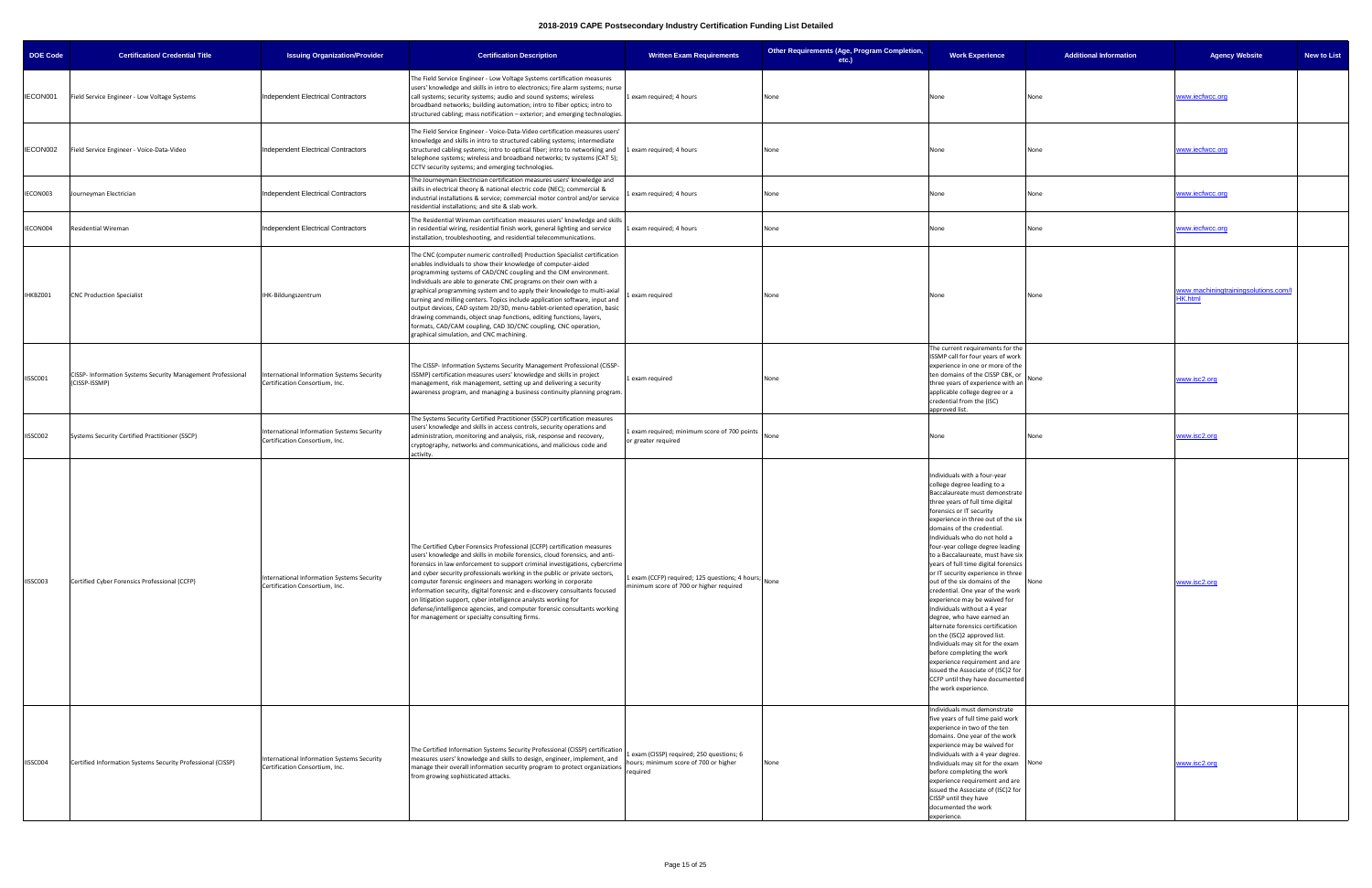| <b>DOE Code</b> | <b>Certification/ Credential Title</b>                                                   | <b>Issuing Organization/Provider</b>                                     | <b>Certification Description</b>                                                                                                                                                                                                                                                                                                                                                                                                                                                                                                         | <b>Written Exam Requirements</b>                                                                                                                                                                                | Other Requirements (Age, Program Completion,<br>etc.)                                                                                                                                                                                   | <b>Work Experience</b>                                                                                                                                                                                                                                                                                                                                                                                                                                                                                                       | <b>Additional Information</b> | <b>New to List</b><br><b>Agency Website</b>                                                 |
|-----------------|------------------------------------------------------------------------------------------|--------------------------------------------------------------------------|------------------------------------------------------------------------------------------------------------------------------------------------------------------------------------------------------------------------------------------------------------------------------------------------------------------------------------------------------------------------------------------------------------------------------------------------------------------------------------------------------------------------------------------|-----------------------------------------------------------------------------------------------------------------------------------------------------------------------------------------------------------------|-----------------------------------------------------------------------------------------------------------------------------------------------------------------------------------------------------------------------------------------|------------------------------------------------------------------------------------------------------------------------------------------------------------------------------------------------------------------------------------------------------------------------------------------------------------------------------------------------------------------------------------------------------------------------------------------------------------------------------------------------------------------------------|-------------------------------|---------------------------------------------------------------------------------------------|
| INSOC002        | Certified Automation Professional (CAP)                                                  | International Society of Automation                                      | The Certified Automation Professional (CAP) certification measures users'<br>knowledge and skills for the direction, definition, design,<br>development/application, deployment, documentation, and support of<br>systems, software, and equipment used in control systems, manufacturing<br>information systems, systems integration, and operational consulting.                                                                                                                                                                       | exam required                                                                                                                                                                                                   | None                                                                                                                                                                                                                                    | Ten (10) years of work in the<br>automation field. One (1) year of<br>work experience means 1,500<br>hours of active employment. A<br>cumulative total of 15,000 hours<br>of documented work experience<br>is required during the ten (10)<br>year period prior to application<br>date. An Associate Degree in<br>automation or a related<br>technology from an accredited<br>educational institution will count<br>as two (2) years of work<br>experience.                                                                  |                               | www.isa.org                                                                                 |
| INSOC005        | Certified Control Systems Technician (CCST) - Level 3                                    | International Society of Automation                                      | The Certified Control Systems Technician (CCST) certification measures<br>users' knowledge and skills for the calibration, documentation,<br>troubleshooting, and repair/replacement of instrumentation for systems<br>that measure and control level, temperature, pressure, flow, and other<br>process variables in the field of automation.                                                                                                                                                                                           | 1 exam required                                                                                                                                                                                                 | None                                                                                                                                                                                                                                    | A thirteen-year total of<br>education, training, and/or<br>experience. The following<br>elements may be used to satisfy<br>this requirement: A registered<br>apprenticeship in an<br>instrumentation, measurement<br>and control, electronics,<br>electrical, and/or mechanical<br>program, if applicable. Academic<br>degree (or equivalent) in a<br>related technology area, to a<br>maximum of four years. Related<br>work experience, including at<br>least five years in<br>instrumentation/measurement<br>and control. | None                          | <u>www.isa.orq</u>                                                                          |
| IOEEE002        | Certified Software Development Associate (CSDA)                                          | <b>IEEE Computer Society</b>                                             | The Certified Software Development Associate (CSDA) certification<br>measures users' knowledge of software engineering principles and<br>programs including software design, software testing, configuration<br>management, and software maintenance.                                                                                                                                                                                                                                                                                    | 1 exam required; 180 minutes; minimum score<br>of 170 or greater required                                                                                                                                       |                                                                                                                                                                                                                                         | Vone                                                                                                                                                                                                                                                                                                                                                                                                                                                                                                                         | None                          | www.computer.org                                                                            |
| ISCET002        | Electronics System Associate (ESA)                                                       | International Society for Certified Electronics<br>Technicians           | The Electronics System Associate (ESA) measures competencies in direct<br>current (DC), alternating current (AC), Semi and Digital.                                                                                                                                                                                                                                                                                                                                                                                                      | 4 exams required: DC, AC, Semi-conductor and<br>Digital. Certificates are awarded for passing<br>each of the 4 parts. Once all 4 certificates are<br>earned the Associate CET is awarded.                       | None                                                                                                                                                                                                                                    | None                                                                                                                                                                                                                                                                                                                                                                                                                                                                                                                         | None                          | www.iscet.org                                                                               |
| JCAHO001        | Certified Ophthalmic Medical Technologist (COMT)                                         | Joint Commission on Allied Health Personnel in<br>Ophthalmology (JCAHPO) | The Certified Ophthalmic Technician certification measures users'<br>knowledge and skills to assist ophthalmologists by performing ophthalmic<br>clinical functions and ophthalmic photography, provide instruction and<br>supervision to other ophthalmic personnel, and assist with minor surgical<br>procedures, applying aseptic techniques and preparing instruments. COMTs Performance Test: 5-12 skill areas<br>may perform eye exams, administer eye medications, and instruct patients<br>in care and use of corrective lenses. | 1 (2-part) exam required; Written test: 160<br>multiple choice questions; 3 hours;                                                                                                                              | None                                                                                                                                                                                                                                    | None                                                                                                                                                                                                                                                                                                                                                                                                                                                                                                                         | None                          | www.jcahpo.org/certification/                                                               |
| JCAHO002        | Certified Ophthalmic Technician (COT)                                                    | Joint Commission on Allied Health Personnel in<br>Ophthalmology (JCAHPO) | The Certified Ophthalmic Technician certification measures users'<br>knowledge and skills to assist ophthalmologists by performing ophthalmic 1 (2-part) exam required; Written test: 200<br>clinical functions including administering eye exams, administering eye<br>medications, and instructing the patient in care and use of corrective<br>lenses.                                                                                                                                                                                | multiple choice questions; 3 hours; Skill<br>Evaluation: 7 skills; 2 hours                                                                                                                                      | None                                                                                                                                                                                                                                    | None                                                                                                                                                                                                                                                                                                                                                                                                                                                                                                                         | None                          | www.jcahpo.org/certification/                                                               |
| MANSI001        | Manufacturing Technician 1 (MT1)                                                         | Manufacturing Skills Institute (MSI)                                     | The MT1 certification measures users' knowledge and skills in CAD skills,<br>computer controlled machine programming, precision measurement,<br>process and machine trouble-shooting, problem-solving, machine<br>maintenance and proficient use of diagnostic and statistical tools.                                                                                                                                                                                                                                                    | exam required: 3 Modules; minimum score of<br>75% required of all three MT1 certificate<br>modules                                                                                                              | None                                                                                                                                                                                                                                    | Vone                                                                                                                                                                                                                                                                                                                                                                                                                                                                                                                         | None                          | https://www.microsoft.com/en-<br>us/learning/default.aspx                                   |
| MICRO052        | Microsoft Certified Trainer (MCT)                                                        | Microsoft Corporation                                                    | The Microsoft Certified Trainer (MCT) certifies readiness of individuals to be<br>Microsoft authorized to deliver training that is based on Official Microsoft<br>Learning Products or Microsoft Dynamics Learning Products for the MCT<br>program.                                                                                                                                                                                                                                                                                      | exam required                                                                                                                                                                                                   | Before an individual can apply to become a Microsoft<br>Certified Trainer (MCT), they must acquire either one of<br>the Microsoft Certified Professional (MCP) certifications<br>or a Microsoft Dynamics qualifier for the MCT program. | None                                                                                                                                                                                                                                                                                                                                                                                                                                                                                                                         | None                          | www.microsoft.com/learning                                                                  |
| MICRO082        | Microsoft Certified Solutions Associate (MCSA) - SQL Server 2012   Microsoft Corporation |                                                                          | The Microsoft Certified Solutions Associate (MCSA) - SQL Server 2012<br>certification measures users' knowledge and skills in creating database<br>objects; working with data; modifying data; and troubleshooting and<br>optimizing.                                                                                                                                                                                                                                                                                                    | 3 exams required (Exam 461-Querying<br>Microsoft SQL Server 2012, Exam 462-<br>Administering a Microsoft SQL Server 2012<br>Database and Exam 463-Implementing Data<br>Warehouse with Microsoft SQL Server 2012 | None                                                                                                                                                                                                                                    | None                                                                                                                                                                                                                                                                                                                                                                                                                                                                                                                         | None                          | www.microsoft.com/learning/en/us/def<br>ult.aspx                                            |
| MICRO085        | Microsoft Certified Solutions Associate (MCSA) - Windows Server<br>2008                  | Microsoft Corporation                                                    | The Microsoft Certified Solutions Associate (MCSA) : Windows Server 2008 2008 Active Directory, Configuring; Exam 642-<br>certification validates a set of primary Windows Server skills, relevant<br>across multiple solution areas.                                                                                                                                                                                                                                                                                                    | 3 exams required (Exam 640-Windows Server<br>Windows Server 2008 Network Infrastructure, None<br>Configuring; Exam 646-Windows Server 2008<br>Server Administrator)                                             |                                                                                                                                                                                                                                         | None                                                                                                                                                                                                                                                                                                                                                                                                                                                                                                                         | None                          | www.microsoft.com/learning                                                                  |
| MICRO086        | Microsoft Certified Solutions Associate (MCSA) - Windows Server                          | Microsoft Corporation                                                    | The Microsoft Certified Solutions Associate (MCSA): Windows Server 2012 Configuring Windows Server 2012, exam 411-<br>certification validates a primary set of Windows Server skills that are<br>relevant across multiple solution areas in a business environment.                                                                                                                                                                                                                                                                      | 3 exams required (exam 410-Installing and<br>Administering Windows Server 2012 and exam None<br>412-Configuring Advance Windows Server 2012<br>Services)                                                        |                                                                                                                                                                                                                                         | Vone                                                                                                                                                                                                                                                                                                                                                                                                                                                                                                                         | None                          | www.microsoft.com/learning                                                                  |
| MICRO106        | Microsoft Certified Solutions Associate (MCSA) - Windows Server                          | Microsoft Corporation                                                    | The Microsoft Certified Solutions Associate (MCSA) - Windows Server 2016 Storage, and Compute with Windows Server<br>certification measures skill in the following competencies: installation,<br>storage, compute features, networking and identity functionality.                                                                                                                                                                                                                                                                      | 3 exams required (Exam 70-740 Installation,<br>2016; Exam 70-741 Networking with Windows None<br>Server 2016; Exam 70-742 Identity with<br>Windows Server 2016)                                                 |                                                                                                                                                                                                                                         | Vone                                                                                                                                                                                                                                                                                                                                                                                                                                                                                                                         | None                          | https://www.microsoft.com/en-<br>us/learning/mcsa-windows-server-2016<br>certification.aspx |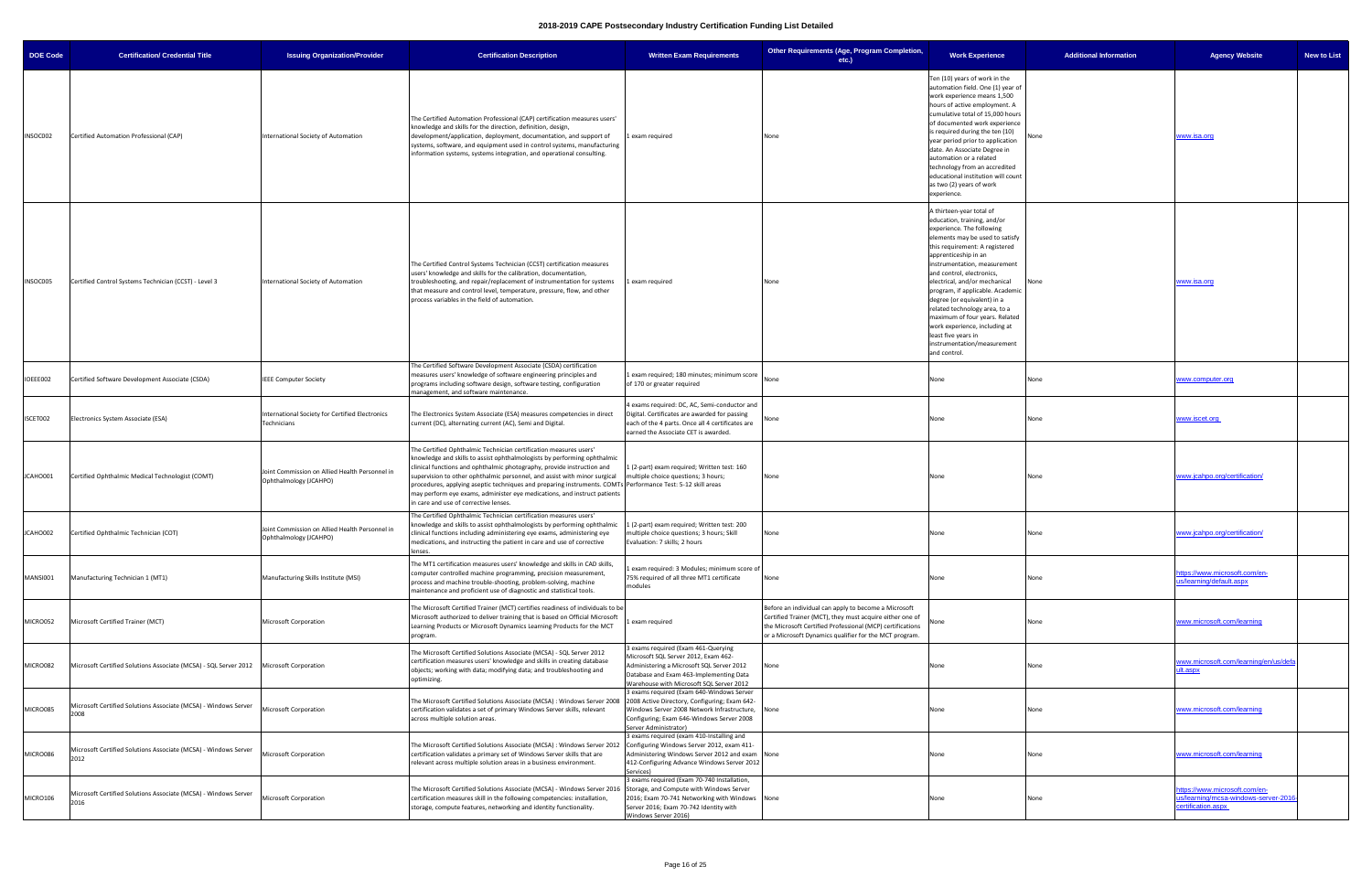| <b>DOE Code</b> | <b>Certification/ Credential Title</b>                                             | <b>Issuing Organization/Provider</b>              | <b>Certification Description</b>                                                                                                                                                                                                                                                                                                                                                                                                                                                                                                                                                                                                              | <b>Written Exam Requirements</b>                                                                                                                                                                                    | Other Requirements (Age, Program Completion,<br>$etc.$ )                                                                                                                                                                                                                                                          | <b>Work Experience</b>                                                                                                                      | <b>Additional Information</b>                                                                                                                                                                                                                                                                                                                   | <b>Agency Website</b>                                                                   | <b>New to List</b> |
|-----------------|------------------------------------------------------------------------------------|---------------------------------------------------|-----------------------------------------------------------------------------------------------------------------------------------------------------------------------------------------------------------------------------------------------------------------------------------------------------------------------------------------------------------------------------------------------------------------------------------------------------------------------------------------------------------------------------------------------------------------------------------------------------------------------------------------------|---------------------------------------------------------------------------------------------------------------------------------------------------------------------------------------------------------------------|-------------------------------------------------------------------------------------------------------------------------------------------------------------------------------------------------------------------------------------------------------------------------------------------------------------------|---------------------------------------------------------------------------------------------------------------------------------------------|-------------------------------------------------------------------------------------------------------------------------------------------------------------------------------------------------------------------------------------------------------------------------------------------------------------------------------------------------|-----------------------------------------------------------------------------------------|--------------------|
| MICRO107        | Microsoft Certified Solutions Expert (MCSE) - Data Management<br>and Analytics     | <b>Microsoft Corporation</b>                      | The Microsoft Certified Solutions Expert (MCSE) - Data Management and<br>Analytics certification measures broad skills in SQL administration, building<br>enterprise-scale data solutions and leveraging business intelligence data -<br>both on-premises and in cloud environments.                                                                                                                                                                                                                                                                                                                                                          | exam required                                                                                                                                                                                                       | Must first earn MCSA in SQL Server 2012/2014; or SQL<br>2016 Database Administration, Database Development, BI<br>Development, Machine Learning, BI Reporting or Data<br>Engineering with Azure.                                                                                                                  | Vork experience is<br>recommended, and varies<br>depending on the specific exam.<br>Visit the website for more<br>specific information.     | None                                                                                                                                                                                                                                                                                                                                            | https://www.microsoft.com/en-<br>us/learning/mcse-data-management-<br>analytics.aspx    |                    |
| MICRO108        | Microsoft Certified Solutions Expert (MCSE) - Productivity                         | Microsoft Corporation                             | The Microsoft Certified Solutions Expert (MCSE) - Productivity certification<br>measures skills in cloud technology, ability to increase user productivity and 1 exam required<br>flexibility, reduce data loss and improve data security.                                                                                                                                                                                                                                                                                                                                                                                                    |                                                                                                                                                                                                                     | Must first earn one of the following: MCSA Office 365<br>MCSA Windows Server 2012 or MCSA Windows Server                                                                                                                                                                                                          | Work experience is<br>recommended, and varies<br>depending on the specific exam. None<br>Visit the website for more<br>pecific information. |                                                                                                                                                                                                                                                                                                                                                 | https://www.microsoft.com/en-<br>us/learning/mcse-productivity-<br>ertification.aspx    |                    |
| MICRO109        | Microsoft Certified Solutions Expert (MCSE) - Cloud Platform and<br>Infrastructure | <b>Microsoft Corporation</b>                      | The Microsoft Certified Solutions Expert (MCSE) - Cloud Platform and<br>Infrastructure certification measures skills needed to run a data center with<br>expertise in cloud technologies, identity management, systems<br>management, virtualization, storage and networking.                                                                                                                                                                                                                                                                                                                                                                 | exam required                                                                                                                                                                                                       | Must first earn an MCSA certification in Windows Server<br>2016, Cloud Platform, Linux on Azure or Windows Server<br>2012.                                                                                                                                                                                        | Work experience is<br>recommended, and varies<br>depending on the specific exam.<br>Visit the website for more<br>specific information.     | None                                                                                                                                                                                                                                                                                                                                            | https://www.microsoft.com/en-<br>us/learning/mcse-cloud-platform-<br>nfrastructure.aspx |                    |
| MICRO110        | Microsoft Certified Solutions Expert (MCSE) - Mobility                             | <b>Microsoft Corporation</b>                      | Microsoft Certified Solutions Expert (MCSE) - Mobility certification<br>measures skills needed to manage devices in the 'bring-your-own-device'<br>enterprise.                                                                                                                                                                                                                                                                                                                                                                                                                                                                                | exam required                                                                                                                                                                                                       | Must first earn MCSA: Windows 10 certification.                                                                                                                                                                                                                                                                   | Work experience is<br>recommended, and varies<br>depending on the specific exam.<br>Visit the website for more<br>specific information.     | None                                                                                                                                                                                                                                                                                                                                            | ttps://www.microsoft.com/en-<br>us/learning/mcse-mobility-<br>certification.aspx        |                    |
| MICRO111        | Microsoft Certified Solutions Developer (MCSD) - App Builder                       | <b>Microsoft Corporation</b>                      | The Microsoft Certified Solutions Developer (MCSD) - App Builder<br>certification measures skills needed to build modern mobile and/or web<br>applications and services.                                                                                                                                                                                                                                                                                                                                                                                                                                                                      | exam required                                                                                                                                                                                                       | Must first earn MCSA certification in either Web<br>Applications or Universal Windows Platform.                                                                                                                                                                                                                   | Work experience is<br>recommended, and varies<br>depending on the specific exam.<br>Visit the website for more<br>specific information      | None                                                                                                                                                                                                                                                                                                                                            | https://www.microsoft.com/en-<br>us/learning/mcsd-app-builder-<br>ertification.aspx     |                    |
| MSSCN001        | MSSC Certified Production Technician (CPT)                                         | Manufacturing Skills Standards Council (MSSC)     | The MSSC Certified Production Technician (CPT) certification measures<br>knowledge and skills to demonstrate mastery of the core competencies for  4 exams required; 80-90 questions each; 90<br>manufacturing production at the front-line (entry-level through front-line<br>supervisor).                                                                                                                                                                                                                                                                                                                                                   | minutes each                                                                                                                                                                                                        | None                                                                                                                                                                                                                                                                                                              | None                                                                                                                                        | None                                                                                                                                                                                                                                                                                                                                            | www.msscusa.org                                                                         |                    |
| MSSCN002        | MSSC Certified Logistics Technician (CLT)                                          | Manufacturing Skills Standards Council (MSSC)     | The Certified Logistics Technician (CLT) Certification measures knowledge<br>and skills in product receiving, product storage, order processing, packaging<br>and shipment, inventory control, safe handling of hazmat materials,<br>evaluation of transportation modes, dispatch and tracking, and<br>measurements and metric conversions.                                                                                                                                                                                                                                                                                                   | 120 minutes                                                                                                                                                                                                         | exam required; 96 multiple choice questions; Individuals must already have their Certified Logistics<br>Associate (CLA) Certificate.                                                                                                                                                                              | None                                                                                                                                        | None                                                                                                                                                                                                                                                                                                                                            | www.msscusa.org                                                                         |                    |
| NAHUC001        | Certified Health Unit Coordinator (CHUC)                                           | National Association of Health Unit Coordinators, | The Certified Health Unit Coordinator (CHUC) certification demonstrates<br>knowledge and skill in four major areas: transcription of orders;<br>coordination of health unit; equipment/technical procedures; and<br>professional development.                                                                                                                                                                                                                                                                                                                                                                                                 | 1 exam required; 120 questions; 2.5 hours                                                                                                                                                                           | If an individual is currently a health unit coordinator, or<br>has completed a training program to become a health<br>unit coordinator, or is involved with health unit<br>coordinating activities, they may test for certification. A<br>Individual must also have, at minimum, a high school<br>diploma or GED. | None                                                                                                                                        | None                                                                                                                                                                                                                                                                                                                                            | www.nahuc.org                                                                           |                    |
| NASME001        | NASM Certified Personal Trainer (CPT)                                              | National Academy of Sports Medicine               | The National Academy of Sports Medicine - Certified Professional Trainer<br>certification measures individual's ability to perform individualized<br>assessments, and design safe exercise and conditioning programs that are<br>scientifically valid and based on clinical evidence.                                                                                                                                                                                                                                                                                                                                                         | exam required; 2 hour time limit with 120 te:<br>questions, in which 20 are research questions<br>and do not count toward or against the final<br>score. A passing score is 70% or better.                          | Must have a high school diploma or equivalent.<br>Must have current Emergency Cardiac Care (CPR) and<br>Automated External Defibrillator (AED) Certification prior<br>to sitting for the exam (not required to purchase the CPT)                                                                                  | None                                                                                                                                        | None                                                                                                                                                                                                                                                                                                                                            | www.nasm.org                                                                            |                    |
| NATEX001        | Air Conditioning Service Technician                                                | North American Technician Excellence              | The Air Conditioning Service Technician certification measures knowledge<br>and skills in installation, service, maintenance, and repair of HVAC systems,<br>with a focus on service. System sizes are limited to 30 tons or less cooling<br>capacity.                                                                                                                                                                                                                                                                                                                                                                                        | exam required (a CORE and a Specialty Air<br>Conditioning Installation test); 50 questions on<br>CORE tests and 100 questions on Specialty test;  <br>nust score 70% or higher on each                              |                                                                                                                                                                                                                                                                                                                   | None                                                                                                                                        | None                                                                                                                                                                                                                                                                                                                                            | www.natex.org/site/353/Technicians/Ce<br>rtification-Basics/101                         |                    |
|                 | NATEX002 Air Conditioning Installation Specialization                              | North American Technician Excellence              | The Air Conditioning Service Technician certification measures knowledge<br>and skills in installation, service, maintenance, and repair of HVAC systems, Conditioning Installation test); 50 questions on<br>with a specialization in installation. System sizes are limited to 30 tons or<br>less cooling capacity.                                                                                                                                                                                                                                                                                                                         | exam required (a CORE and a Specialty Air<br>CORE tests and 100 questions on Specialty test;<br>must score 70% or higher on each                                                                                    |                                                                                                                                                                                                                                                                                                                   | None                                                                                                                                        |                                                                                                                                                                                                                                                                                                                                                 | www.natex.org/site/353/Technicians/Ce<br><u>ification-Basics/101</u>                    |                    |
| NATEX003        | Air to Air Heat Pump Installation Technician                                       | North American Technician Excellence              | The Air to Air Heat Pump Installation Technician certification measures<br>knowledge and skills to prepare installation sites (including removal of<br>existing HVAC/R equipment), fabricate systems, and assemble systems.                                                                                                                                                                                                                                                                                                                                                                                                                   | 2 exams required (a CORE and a Specialty Air to<br>Air Heat Pump Installation exam); 50 questions<br>on CORE tests with 90 minutes to complete;<br>100 questions on Specialty test with 150<br>minutes to complete. |                                                                                                                                                                                                                                                                                                                   | None                                                                                                                                        | None                                                                                                                                                                                                                                                                                                                                            | www.natex.org/site/353/Technicians/Ce<br>rtification-Basics/101                         |                    |
| NATEX004        | Air to Air Heat Pump Service Technician                                            | North American Technician Excellence              | The Air to Air Heat Pump Service Technician certification measures<br>knowledge and skills in installation, service, maintenance, and repair of<br>heat pump systems, with a focus on service. System sizes are limited to 30<br>tons or less cooling capacity.                                                                                                                                                                                                                                                                                                                                                                               | 2 exams required; CORE exam (50 questions; 90<br>minutes) and Air to Air Heat Pump Service<br>Technician exam (100 questions; 150 minutes); None<br>minimum passing score of 70% or higher<br>required on each exam |                                                                                                                                                                                                                                                                                                                   | None                                                                                                                                        | None                                                                                                                                                                                                                                                                                                                                            | www.natex.org/site/353/Technicians/Ce<br>rtification-Basics/101                         |                    |
| NATHA002        | Certified EKG Technician (CET)                                                     | National Healthcareer Association                 | The Certified EKG Technician (CET) certification is for cardiovascular<br>technologists and technicians who assist physicians in diagnosing and<br>treating cardiac (heart) and peripheral vascular (blood vessel) ailments.<br>Cardiovascular technologists may specialize in any of three areas of<br>practice: invasive cardiology, echocardiography, and vascular technology.                                                                                                                                                                                                                                                             | exam required; 100 questions; 2 hours                                                                                                                                                                               | Applicant must be 18 years of age or older, must have<br>completed high school and completed 60 hours of<br>training and performed 10 live EKG's.                                                                                                                                                                 | None                                                                                                                                        | None                                                                                                                                                                                                                                                                                                                                            | www.nhanow.com                                                                          |                    |
| NATHA006        | Certified Patient Care Technician (CPCT)                                           | National Healthcareer Association                 | The Certified Patient Care Technician (CPCT) measures knowledge and skills<br>to provide direct patient care in a variety of healthcare environments. CPCT 1 exam required; 100 questions; 1 hours 50<br>duties may include basic patient care including feeding, bathing or moving minutes<br>patients and changing linens.                                                                                                                                                                                                                                                                                                                  |                                                                                                                                                                                                                     | Individuals must be at least 18 years of age and have a<br>high school diploma, or equivalency and must have<br>successfully completed an accredited or approved<br>training program within the last year or must have<br>worked within the past year in the field of certification for<br>a minimum of one year. | None                                                                                                                                        | None                                                                                                                                                                                                                                                                                                                                            | www.nhanow.com                                                                          |                    |
| NATHA007        | Certified Phlebotomy Technician (CPT)                                              | National Healthcareer Association                 | The Certified Phlebotomy Technician (CPT) measures knowledge and skills<br>to draw blood from patients in hospitals, blood centers, or similar facilities<br>for analysis or other medical purposes. As a CPT, one may perform some or<br>all of the following tasks: basic phlebotomy procedures; Evaluate patients<br>for ability to withstand venipuncture procedure; Explain the venipuncture<br>procedure and answer patient questions; Perform basic point of care<br>testing, such as blood glucose levels on patients; and Prepare blood, urine,<br>and other body fluid specimens for testing according to established<br>standards. | exam required; 100 questions; 2 hours                                                                                                                                                                               | Individuals must have a High School Diploma or the<br>equivalent and have successfully completed a training<br>program or one year of work experience within the field.                                                                                                                                           | None                                                                                                                                        | Training/work experience must include a minimum<br>of 30 successful venipunctures and 10 successful<br>capillary sticks. These venipuncture and capillary<br>sticks must be performed on live individuals.<br>Individuals must provide written proof of training or<br>experience and/or documentation of education<br>completion upon request. | www.nhanow.com                                                                          |                    |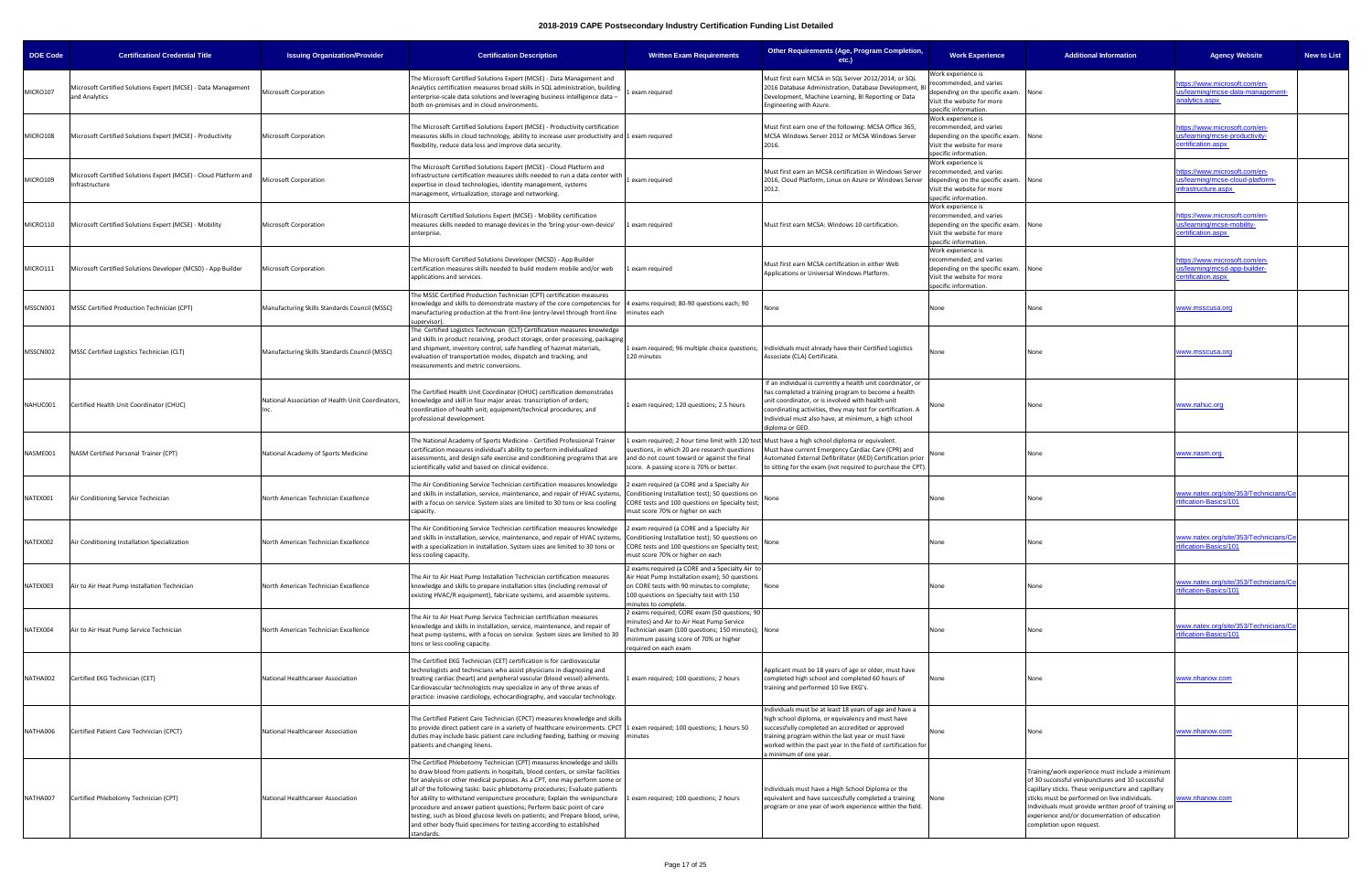| Age, Program Completion,<br>etc.)                                                                                                                                                                                                                                                                                                                                         | <b>Work Experience</b> | <b>Additional Information</b>                                                                                                                                                                                                                                                                                                                                                                                                                                                                                                                                                                                                              | <b>Agency Website</b> | <b>New to List</b> |
|---------------------------------------------------------------------------------------------------------------------------------------------------------------------------------------------------------------------------------------------------------------------------------------------------------------------------------------------------------------------------|------------------------|--------------------------------------------------------------------------------------------------------------------------------------------------------------------------------------------------------------------------------------------------------------------------------------------------------------------------------------------------------------------------------------------------------------------------------------------------------------------------------------------------------------------------------------------------------------------------------------------------------------------------------------------|-----------------------|--------------------|
| gh School Diploma or the<br>ssfully completed a training<br>ork experience within the field.<br>ritten proof of training or<br>entation of education                                                                                                                                                                                                                      | None                   | None                                                                                                                                                                                                                                                                                                                                                                                                                                                                                                                                                                                                                                       | www.nhanow.com        |                    |
| gh School Diploma or the<br>ssfully completed a training<br>ork experience within the field.<br>ritten proof of training or<br>entation of education                                                                                                                                                                                                                      | None                   | None                                                                                                                                                                                                                                                                                                                                                                                                                                                                                                                                                                                                                                       | www.nhanow.com        |                    |
| gh School Diploma or the<br>ssfully completed a training<br>ork experience within the field.<br>ritten proof of training or<br>entation of education                                                                                                                                                                                                                      | None                   | None                                                                                                                                                                                                                                                                                                                                                                                                                                                                                                                                                                                                                                       | www.nhanow.com        |                    |
| High School Diploma or the<br>y completed a training program<br>ence within the field.<br>ritten proof of training or<br>entation of education<br>An applicant who is scheduled<br>dited high school or GED<br>ovisional certification.                                                                                                                                   | None                   | Individuals for provisional certification must take<br>and successfully pass the examination no more than<br>12 months prior to graduation. The provisional<br>certification expires 12 months after the<br>examination date and must be converted to a full<br>certification within that time frame.                                                                                                                                                                                                                                                                                                                                      | www.nhanow.com        |                    |
| must meet the following<br>s of full time employment in<br>rthopaedic Technology and in<br>nt Examination Breakdown<br>on of a Physician specializing in<br>n. B. Completion of an<br>(OT) Training Program that<br>of the NBCOT Eligibility Route B                                                                                                                      | None                   | None                                                                                                                                                                                                                                                                                                                                                                                                                                                                                                                                                                                                                                       | www.nbcot.net         |                    |
| with an accredited/approved<br>erapy degree<br>pational therapy - COTA exam.                                                                                                                                                                                                                                                                                              | None                   | None                                                                                                                                                                                                                                                                                                                                                                                                                                                                                                                                                                                                                                       | www.nbcot.net         |                    |
| rs of age or older. Applicants<br>owing educational<br>ts shall have a minimum of an<br>spiratory therapy education<br>Commission on Accreditation<br>C) or accredited by the<br>ion of Allied Health Education<br>plicants enrolled in an<br>apy program in an institution<br>egree may be admitted to the<br>pecial certificate of completion"<br>cational institution. | None                   | None                                                                                                                                                                                                                                                                                                                                                                                                                                                                                                                                                                                                                                       | www.nbrc.org          |                    |
|                                                                                                                                                                                                                                                                                                                                                                           | None                   | There are two established cut scores for the<br>Therapist Multiple-Choice Examination. Individuals<br>may become eligible to take the Clinical Simulation<br>Examination by achieving the higher cut score on<br>the Therapist Multiple-Choice Examination. The<br>passing point associated with RRT eligibility is<br>higher than the passing point associated with the<br>CRT credential. Individuals who attempt and pass<br>the Therapist Multiple-Choice Examination at the<br>higher cut score and attempt and pass the Clinical<br>Simulation Examination will be awarded the<br>Registered Respiratory Therapist (RRT) credential. | www.nbrc.org          |                    |
|                                                                                                                                                                                                                                                                                                                                                                           | None                   | None                                                                                                                                                                                                                                                                                                                                                                                                                                                                                                                                                                                                                                       | www.ncatt.org         |                    |
|                                                                                                                                                                                                                                                                                                                                                                           | None                   | The CORE: Introduction to Craft Skills certification is<br>required for all NCCER trades.                                                                                                                                                                                                                                                                                                                                                                                                                                                                                                                                                  | www.nccer.org         |                    |
|                                                                                                                                                                                                                                                                                                                                                                           |                        |                                                                                                                                                                                                                                                                                                                                                                                                                                                                                                                                                                                                                                            |                       |                    |

| <b>DOE Code</b> | <b>Certification/ Credential Title</b>                | <b>Issuing Organization/Provider</b>                                     | <b>Certification Description</b>                                                                                                                                                                                                                                                                                                                                                                                                                                                                                                                                                                                                                           | <b>Written Exam Requirements</b>                                                                                                                                            | Other Requirements (Age, Program Completion,<br>etc.)                                                                                                                                                                                                                                                                                                                                                                                                                                                                                                                                                                                                                                         | <b>Work Experience</b> | <b>Additional Information</b>                                                                                                                                                                                                                                                                                                                                                                                                                                                                                                                                                                                                              | Ag                  |
|-----------------|-------------------------------------------------------|--------------------------------------------------------------------------|------------------------------------------------------------------------------------------------------------------------------------------------------------------------------------------------------------------------------------------------------------------------------------------------------------------------------------------------------------------------------------------------------------------------------------------------------------------------------------------------------------------------------------------------------------------------------------------------------------------------------------------------------------|-----------------------------------------------------------------------------------------------------------------------------------------------------------------------------|-----------------------------------------------------------------------------------------------------------------------------------------------------------------------------------------------------------------------------------------------------------------------------------------------------------------------------------------------------------------------------------------------------------------------------------------------------------------------------------------------------------------------------------------------------------------------------------------------------------------------------------------------------------------------------------------------|------------------------|--------------------------------------------------------------------------------------------------------------------------------------------------------------------------------------------------------------------------------------------------------------------------------------------------------------------------------------------------------------------------------------------------------------------------------------------------------------------------------------------------------------------------------------------------------------------------------------------------------------------------------------------|---------------------|
| NATHA008        | Certified Billing & Coding Specialist (CBCS)          | National Healthcareer Association                                        | The Certified Billing & Coding Specialist (CBCS) certification measures users'<br>knowledge and skills in converting medical procedures, diagnoses, or<br>symptoms into specific codes for submitting a claim for reimbursement<br>including documentation in a patient record to support coding and billing<br>process, assigning codes for diagnoses and procedures, submitting claims<br>for reimbursement based on payer policies and procedures, and working<br>with providers to document procedures to support quality coding and<br>eimbursement.                                                                                                  | exam required; 100 multiple choice<br>questions; 1 hour and 45 minutes; minimum<br>passing score of 72% or higher required.                                                 | Individuals must have a High School Diploma or the<br>equivalent and have successfully completed a training<br>program or one year of work experience within the field.<br>Individuals must provide written proof of training or<br>experience and/or documentation of education<br>completion upon request.                                                                                                                                                                                                                                                                                                                                                                                  | None                   | None                                                                                                                                                                                                                                                                                                                                                                                                                                                                                                                                                                                                                                       | <u>www.nhanow</u>   |
| NATHA009        | Certified Clinical Medical Assistant (CCMA)           | National Healthcareer Association                                        | The Certified Clinical Medical Assistant (CCMA) certification measures user<br>knowledge and skills in interviewing patients, measuring and recording vital<br>signs, preparing exam rooms, preparing medical equipment, and<br>performing venipuncture and point of care testing.                                                                                                                                                                                                                                                                                                                                                                         | 1 exam required; 160 multiple choice<br>questions; 2 hour and 40 minutes; minimum<br>passing score of 390 or higher required.                                               | Individuals must have a High School Diploma or the<br>equivalent and have successfully completed a training<br>program or one year of work experience within the field.<br>Individuals must provide written proof of training or<br>experience and/or documentation of education<br>completion upon request.                                                                                                                                                                                                                                                                                                                                                                                  | None                   | None                                                                                                                                                                                                                                                                                                                                                                                                                                                                                                                                                                                                                                       | www.nhanow          |
| NATHA010        | Certified Pharmacy Technician (CPhT)                  | National Healthcareer Association                                        | The Certified Pharmacy Technician (CPhT) certification measures knowledge<br>and skills to perform work delegated by licensed pharmacists in accordance<br>with state rules and regulations. CPhT's duties may include receiving<br>written prescriptions requests from patients, and sent electronically from<br>doctor's offices, prepare medications including retrieving, counting, poring,<br>weighing, and measuring, establish and maintain patient profiles, and<br>prepare insurance claim forms and manage inventory.                                                                                                                            | 1 exam required; 100 questions; 2 hours 10<br>minutes                                                                                                                       | Individuals must have a High School Diploma or the<br>equivalent and have successfully completed a training<br>program or one year of work experience within the field.<br>Individuals must provide written proof of training or<br>experience and/or documentation of education<br>completion upon request.                                                                                                                                                                                                                                                                                                                                                                                  | None                   | None                                                                                                                                                                                                                                                                                                                                                                                                                                                                                                                                                                                                                                       | www.nhanow          |
| NATHA011        | Certified Electronic Health Record Specialist (CEHRS) | National Healthcareer Association                                        | The Certified Electronic Health Record Specialist (CEHRS) certification<br>measures knowledge and skills in how to maintain the integrity and protect<br>he privacy and security of patient information. This certification helps an:<br>individual demonstrate their proficiency in auditing of patient records for<br>compliance with legal and regulatory requirements perform basic coding to<br>submit claims for reimbursement from insurers and collect patient<br>demographic and insurance information.                                                                                                                                           | 1 exam required; 100 questions; 1 hours 50<br>minutes                                                                                                                       | The individual must have a High School Diploma or the<br>equivalent and successfully completed a training program<br>or one year of work experience within the field.<br>Individuals must provide written proof of training or<br>experience and/or documentation of education<br>completion upon request. An applicant who is scheduled<br>to graduate from an accredited high school or GED<br>program may receive a provisional certification.                                                                                                                                                                                                                                             | None                   | Individuals for provisional certification must take<br>and successfully pass the examination no more than<br>12 months prior to graduation. The provisional<br>certification expires 12 months after the<br>examination date and must be converted to a full<br>certification within that time frame.                                                                                                                                                                                                                                                                                                                                      | <u>/ww.nhanow</u>   |
| NBCOT001        | Orthopaedic Technologist Certified (OTC)              | National Board for Certification of Orthopaedic<br>Technologists         | The Orthopaedic Technologist - Certified certification measures knowledge<br>and skills in assisting orthopedic surgeons by applying and removing casts<br>or splints, setting up traction devices and adjusting medical equipment, like<br>crutches or walkers.                                                                                                                                                                                                                                                                                                                                                                                           | Lexam required; 3 hours                                                                                                                                                     | To be eligible an individual must meet the following<br>requirements: A) two-years of full time employment in<br>Orthopaedics specific to Orthopaedic Technology and in<br>accordance with the current Examination Breakdown<br>under the direct supervision of a Physician specializing in None<br>the musculoskeletal system. B. Completion of an<br>Orthopaedic Technologist (OT) Training Program that<br>satisfies the requirements of the NBCOT Eligibility Route B<br>Policy.                                                                                                                                                                                                          |                        | None                                                                                                                                                                                                                                                                                                                                                                                                                                                                                                                                                                                                                                       | vww.nbcot.ne        |
| NBFOT001        | Certified Occupational Therapy Assistant              | National Board for Certification in Occupational<br>Therapy              | The Certified Occupational Therapy Assistant certification measures users'<br>knowledge and skills in helping patients develop, recover, and improve the 1 exam required<br>skills needed for daily living and working.                                                                                                                                                                                                                                                                                                                                                                                                                                    |                                                                                                                                                                             | Individuals must graduate with an accredited/approved<br>entry-level occupational therapy degree<br>Associate degree in occupational therapy - COTA exam.                                                                                                                                                                                                                                                                                                                                                                                                                                                                                                                                     | None                   | None                                                                                                                                                                                                                                                                                                                                                                                                                                                                                                                                                                                                                                       | vww.nbcot.ne        |
| NBFRC001        | Certified Respiratory Therapist (CRT)                 | National Board for Respiratory Care                                      | The Certified Respiratory Therapist (CRT) certification measures knowledge<br>and skills to evaluate, treat, and care for patients with breathing or other<br>cardiopulmonary disorders. CRTs assume primary responsibility for all<br>respiratory care therapeutic treatments and diagnostic procedures,<br>including the supervision of respiratory therapy technicians.                                                                                                                                                                                                                                                                                 | exam required; 160 multiple choice<br>questions;                                                                                                                            | Applicants must be 18 years of age or older. Applicants<br>shall satisfy one of the following educational<br>requirements: A) Applicants shall have a minimum of an<br>associate degree from a respiratory therapy education<br>program accredited by the Commission on Accreditation<br>for Respiratory Care (CoARC) or accredited by the<br>Commission on Accreditation of Allied Health Education<br>Programs (CAAHEP) B) Applicants enrolled in an<br>accredited respiratory therapy program in an institution<br>offering a baccalaureate degree may be admitted to the<br>CRT Examination with a "special certificate of completion'<br>issued by a sponsoring educational institution. | None                   | None                                                                                                                                                                                                                                                                                                                                                                                                                                                                                                                                                                                                                                       | www.nbrc.org        |
| NBFRC002        | Registered Respiratory Therapist (RRT)                | National Board for Respiratory Care                                      | The Registered Respiratory Therapist (RRT) certification measures<br>knowledge and skills to care for patients who have trouble breathing from a<br>chronic respiratory disease, such as asthma or emphysema. RRTs also<br>provide emergency care to patients suffering from heart attacks, drowning,<br>or shock.                                                                                                                                                                                                                                                                                                                                         | Two exams required; the Therapist Multiple<br>Choice Examination (160 multiple choice<br>questions; 3 hours); the Clinical Simulation<br>Examination (22 problems; 4 hours) | None                                                                                                                                                                                                                                                                                                                                                                                                                                                                                                                                                                                                                                                                                          | None                   | There are two established cut scores for the<br>Therapist Multiple-Choice Examination. Individuals<br>may become eligible to take the Clinical Simulation<br>Examination by achieving the higher cut score on<br>the Therapist Multiple-Choice Examination. The<br>passing point associated with RRT eligibility is<br>higher than the passing point associated with the<br>CRT credential. Individuals who attempt and pass<br>the Therapist Multiple-Choice Examination at the<br>higher cut score and attempt and pass the Clinical<br>Simulation Examination will be awarded the<br>Registered Respiratory Therapist (RRT) credential. | <u>/ww.nbrc.org</u> |
| NCATT001        | Aircraft Electronics Technician (AET)                 | National Center for Aerospace and Transportation<br>Technologies (NCATT) | The Aircraft Electronics Technician (AET) certification prepares individuals<br>for installation, calibration and repair of electronic systems used on<br>aircraft. Aircraft electronics specialists and avionics technicians work closely<br>with the maintenance technicians to keep all aircraft systems operational.<br>This work can take place in an aircraft or in a repair station. The duties<br>include routine electronic maintenance (wiring), troubleshooting or<br>localizing and diagnosing causes of equipment malfunction, replacement of<br>faulty components, tracing circuitry as well as aligning and adjusting<br>epaired equipment. | 1 exam required; passing score of 70% or<br>greater required                                                                                                                | None                                                                                                                                                                                                                                                                                                                                                                                                                                                                                                                                                                                                                                                                                          | None                   | None                                                                                                                                                                                                                                                                                                                                                                                                                                                                                                                                                                                                                                       | www.ncatt.org       |
| NCCER204        | NCCER Carpentry - Level 4 (Postsecondary)             | National Center for Construction Education &<br>Research (NCCER)         | The Carpentry - Level 4 credential measures knowledge and skills in<br>differential leveling; angular and distance measurement; advanced roof<br>systems; advanced wall systems; advanced stair systems; construction<br>equipment; and oxyfuel cutting and arc welding.                                                                                                                                                                                                                                                                                                                                                                                   | 8 module-based written and performance<br>exams are required.                                                                                                               | None                                                                                                                                                                                                                                                                                                                                                                                                                                                                                                                                                                                                                                                                                          | None                   | The CORE: Introduction to Craft Skills certification is<br>required for all NCCER trades.                                                                                                                                                                                                                                                                                                                                                                                                                                                                                                                                                  | vww.nccer.or        |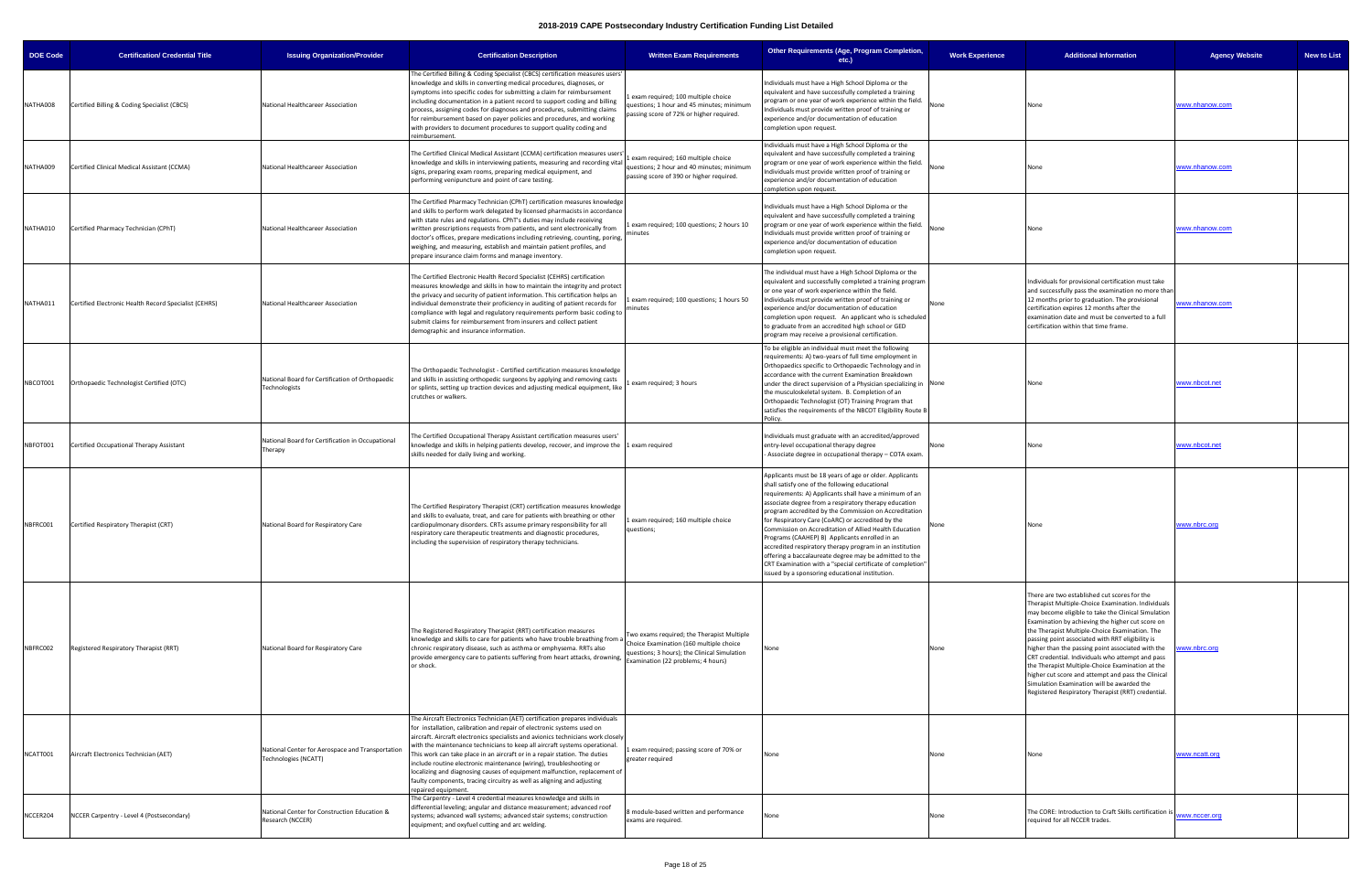| <b>DOE Code</b> | <b>Certification/ Credential Title</b>                          | <b>Issuing Organization/Provider</b>                             | <b>Certification Description</b>                                                                                                                                                                                                                                                                                                                                                                                                                                                                                            | <b>Written Exam Requirements</b>                               | Other Requirements (Age, Program Completion,<br>etc.) | <b>Work Experience</b> | <b>Additional Information</b>                                                             | <b>Agency Website</b><br><b>New to List</b> |
|-----------------|-----------------------------------------------------------------|------------------------------------------------------------------|-----------------------------------------------------------------------------------------------------------------------------------------------------------------------------------------------------------------------------------------------------------------------------------------------------------------------------------------------------------------------------------------------------------------------------------------------------------------------------------------------------------------------------|----------------------------------------------------------------|-------------------------------------------------------|------------------------|-------------------------------------------------------------------------------------------|---------------------------------------------|
| NCCER211        | NCCER Electrical - Level 4 (Postsecondary)                      | National Center for Construction Education &<br>Research (NCCER) | The Electrical - Level 4 credential measures knowledge and skills in load<br>calculations feeders & services; health care facilities; standby and<br>emergency systems; basic electronic theory; fire alarm systems; specialty<br>transformers; HVAC controls; heat tracing and freeze protection; motor<br>operation and maintenance; medium-voltage terminations/splices; special<br>locations; and fundamentals of crew leadership.                                                                                      | 13 module-based written and performance<br>exams are required. | None                                                  | None                   | The CORE: Introduction to Craft Skills certification is<br>equired for all NCCER trades.  | ww.nccer.org                                |
| NCCER215        | NCCER Electronic Systems Technician - Level 4 (Postsecondary)   | Vational Center for Construction Education &<br>Research (NCCER) | The Electronic Systems Technician - Level 4 credential measures knowledge<br>and skills in fire alarm systems; intrusion detection systems; audio systems;<br>overview of nurse call and signaling systems; CCTV systems; broadband<br>systems; access control systems; systems integration; systems<br>commissioning and user training; and media management systems.                                                                                                                                                      | 1 module-based written and performance<br>exams are required.  | None                                                  | None                   | The CORE: Introduction to Craft Skills certification is<br>equired for all NCCER trades.  | www.nccer.org                               |
| NCCER218        | NCCER Heavy Equipment Operations - Level 3 (Postsecondary)      | National Center for Construction Education &<br>Research (NCCER) | The Heavy Equipment Operations - Level 3 credential measures knowledge<br>and skills in finishing and grading; compaction equipment; backhoes; off<br>road dump trucks; dozers; excavators; and motor graders.                                                                                                                                                                                                                                                                                                              | module-based written and performance<br>exams are required.    | None                                                  | None                   | The CORE: Introduction to Craft Skills certification is<br>equired for all NCCER trades.  | ww.nccer.org                                |
| NCCER222        | NCCER HVAC - Level 4 (Postsecondary)                            | National Center for Construction Education &<br>Research (NCCER) | The HVAC - Level 4 credential measures knowledge and skills in water<br>treatment; indoor air quality; energy conservation equipment; building<br>management systems; system air balancing; system startup and shutdown;<br>construction drawings and specifications; heating and cooling system<br>design; commercial/industrial refrigeration systems; alternative and<br>specialized heating and cooling systems; and fundamentals of crew<br>leadership.                                                                | 1 module-based written and performance<br>exams are required.  | Jone                                                  | None                   | The CORE: Introduction to Craft Skills certification i:<br>equired for all NCCER trades.  | ww.nccer.org                                |
| NCCER231        | NCCER Insulating - Level 3 (Postsecondary)                      | National Center for Construction Education &<br>Research (NCCER) | The Insulating - Level 3 credential measures knowledge and skills in trade<br>math; air duct systems; theory of heat transfer and moisture effects;<br>adhesives and their uses; steam, condensate, and process water systems<br>large boilers, breechings, precipitators, and apparatus; refrigeration and<br>cryogenic systems; specialized insulation systems; blueprints and<br>specifications; jacketing fabrication - piping and fittings; jacketing<br>fabrication - vessels and equipment; and sheet metal lagging. | 12 module-based written and performance<br>exams are required. | Jone                                                  | None                   | The CORE: Introduction to Craft Skills certification is<br>required for all NCCER trades. | ww.nccer.org                                |
| NCCER234        | NCCER Ironworking - Level 3 (Postsecondary)                     | National Center for Construction Education &<br>Research (NCCER) | The Ironworking - Level 3 credential measures knowledge and skills in<br>applied trade math; flux core for ironworking; stud welding; structural<br>ironworking; advanced rigging; precast/tilt-up erection; special application 13 module-based written and performance<br>hoisting devices; survey equipment use & care two; pre-engineered<br>systems; miscellaneous/ornamental ironworking; grating and checkered<br>plate; air carbon arc cutting and gouging; and demolition.                                         | exams are required.                                            | None                                                  | None                   | The CORE: Introduction to Craft Skills certification is<br>required for all NCCER trades. | ww.nccer.org                                |
| NCCER237        | NCCER Masonry - Level 3 (Postsecondary)                         | National Center for Construction Education &<br>Research (NCCER) | The Masonry - Level 3 credential measures knowledge and skills in elevated<br>masonry; specialized materials and techniques; repair and restoration;<br>commercial drawings; estimating; site layout - distance, measurement and lexams are required.<br>leveling; stone masonry; and fundamentals of crew leadership.                                                                                                                                                                                                      | 8 module-based written and performance                         | None                                                  | None                   | The CORE: Introduction to Craft Skills certification is<br>equired for all NCCER trades.  | ww.nccer.org                                |
| NCCER242        | NCCER Millwright - Level 5 (Postsecondary)                      | National Center for Construction Education &<br>Research (NCCER) | The Millwright - Level 5 credential measures knowledge and skills in reverse<br>alignment; laser alignment; advanced blueprint reading; optical alignment;<br>turbines; troubleshooting and repairing turbine equipment; installation of<br>motors; preventive and predictive maintenance; vibration analysis; and<br>troubleshooting and repairing pneumatic equipment.                                                                                                                                                    | module-based written and performance<br>exams are required.    | None                                                  | None                   | The CORE: Introduction to Craft Skills certification is<br>equired for all NCCER trades.  | www.nccer.org                               |
| NCCER249        | NCCER Pipefitting - Level 4 (Postsecondary)                     | National Center for Construction Education &<br>Research (NCCER) | The Pipefitting - Level 4 credential measures knowledge and skills in<br>advanced blueprint reading; advanced pipe fabrication; stress relieving and 9 module-based written and performance<br>aligning; steam traps; in-line specialties; steel piping; hot taps; maintaining exams are required.<br>valves; and introduction to supervisory roles.                                                                                                                                                                        |                                                                | None                                                  | None                   | The CORE: Introduction to Craft Skills certification is<br>equired for all NCCER trades.  | ww.nccer.org                                |
| NCCER253        | NCCER Plumbing - Level 4 (Postsecondary)                        | National Center for Construction Education &<br>Research (NCCER) | The Plumbing - Level 4 credential measures knowledge and skills in business<br>principles for plumbers; fundamentals of crew leadership; water pressure<br>booster and recirculation systems; indirect and special waste; hydronic and<br>solar heating systems; codes; private water supply well systems; private<br>waste disposal systems; swimming pools and hot tubs; plumbing for<br>mobile homes and travel trailer parks; and medical gas and vacuum<br>systems.                                                    | 1 module-based written and performance<br>exams are required.  | None                                                  | None                   | The CORE: Introduction to Craft Skills certification is<br>equired for all NCCER trades.  | ww.nccer.org                                |
| NCCER258        | NCCER Sheet Metal - Level 4 (Postsecondary)                     | National Center for Construction Education &<br>Research (NCCER) | The Sheet Metal - Level 4 credential measures knowledge and skills in shop<br>production and organization; air testing and balancing; introduction to<br>welding, brazing, and cutting; fume and exhaust system design; fabrication exams are required.<br>four - comprehensive review; and introductory supervisory skills.                                                                                                                                                                                                | module-based written and performance                           | None                                                  | None                   | The CORE: Introduction to Craft Skills certification is<br>equired for all NCCER trades.  | ww.nccer.org                                |
| NCCER262        | NCCER Sprinkler Fitting Level 4 (Postsecondary)                 | National Center for Construction Education &<br>Research (NCCER) | The Sprinkler Fitting Level 4 credential measures knowledge and skills in<br>system layout; inspection, testing, and maintenance; special extinguishing   5 module-based written and performance<br>systems; introductory skills for the foreman; and proper procedures and<br>documentation.                                                                                                                                                                                                                               | exams are required.                                            | None                                                  | None                   | The CORE: Introduction to Craft Skills certification is<br>equired for all NCCER trades.  | ww.nccer.org                                |
| NCCER265        | NCCER Welding - Level 3 (Postsecondary)                         | National Center for Construction Education &<br>Research (NCCER) | The Welding - Level 3 credential measures knowledge and skills in SMAW -<br>open-root pipe welds; GMAW - pipe; FCAW - pipe; GTAW - carbon steel<br>pipe; GTAW - low alloy and stainless steel pipe; and SMAW - stainless steel exams are required.<br>plate and pipe groove welds.                                                                                                                                                                                                                                          | module-based written and performance                           | None                                                  | None                   | The CORE: Introduction to Craft Skills certification is<br>required for all NCCER trades. | ww.nccer.org                                |
| NCCER266        | NCCER Industrial Maintenance Mechanic - Level 4 (Postsecondary) | National Center for Construction Education &<br>Research (NCCER) | The Industrial Maintenance Mechanic - Level 4 credential measures<br>knowledge and skills in preventive and predictive maintenance; advanced<br>blueprint reading; compressors and pneumatic systems; reverse alignment; 8 module-based written and performance<br>laser alignment; introduction to supervisory skills; troubleshooting and<br>repairing pumps; troubleshooting and repairing gearboxes.                                                                                                                    | exams are required.                                            | Jone                                                  | None                   | The CORE: Introduction to Craft Skills certification is<br>equired for all NCCER trades.  | ww.nccer.org                                |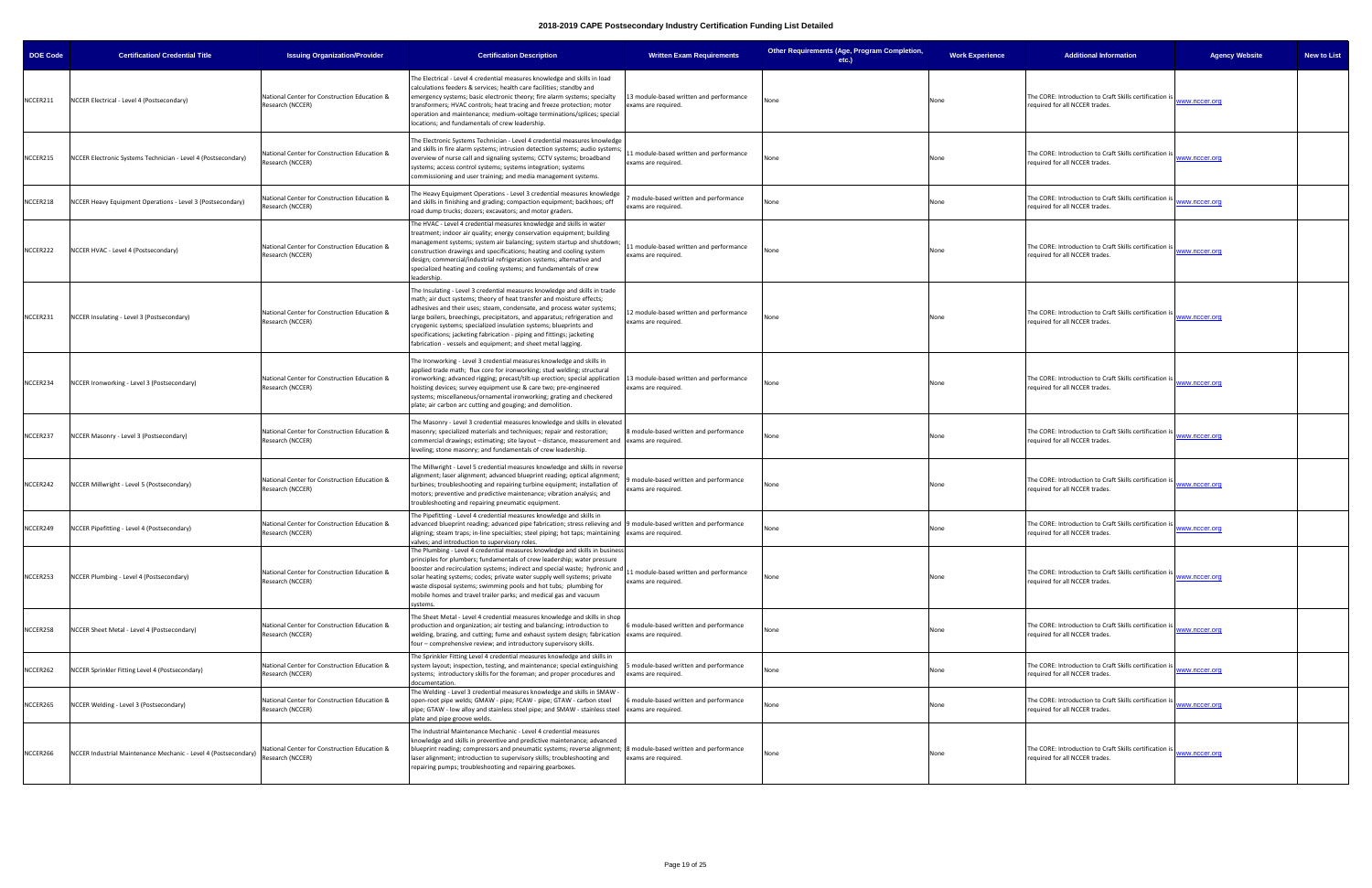| <b>DOE Code</b> | <b>Certification/ Credential Title</b>                                                             | <b>Issuing Organization/Provider</b>                                | <b>Certification Description</b>                                                                                                                                                                                                                                                                                                                                                                                                                                                                                                                                                                                                                                                                                                                                                                                                                                                                                                                                                                                           | <b>Written Exam Requirements</b>                                                                             | Other Requirements (Age, Program Completion,<br>etc.)                                                                                                                                                                                                                                                                                                                                  | <b>Work Experience</b>                                                                                                                                    | <b>Additional Information</b>                                                             | <b>Agency Website</b><br><b>New to List</b> |
|-----------------|----------------------------------------------------------------------------------------------------|---------------------------------------------------------------------|----------------------------------------------------------------------------------------------------------------------------------------------------------------------------------------------------------------------------------------------------------------------------------------------------------------------------------------------------------------------------------------------------------------------------------------------------------------------------------------------------------------------------------------------------------------------------------------------------------------------------------------------------------------------------------------------------------------------------------------------------------------------------------------------------------------------------------------------------------------------------------------------------------------------------------------------------------------------------------------------------------------------------|--------------------------------------------------------------------------------------------------------------|----------------------------------------------------------------------------------------------------------------------------------------------------------------------------------------------------------------------------------------------------------------------------------------------------------------------------------------------------------------------------------------|-----------------------------------------------------------------------------------------------------------------------------------------------------------|-------------------------------------------------------------------------------------------|---------------------------------------------|
| NCCER267        | NCCER Industrial Maintenance, Electrical & Instrumentation<br>Technician - Level 4 (Postsecondary) | National Center for Construction Education &<br>Research (NCCER)    | The Industrial Maintenance, Electrical & Instrumentation Technician - Level<br>4 credential measures knowledge and skills in standby and emergency<br>systems; basic process control elements, transducers and transmitters;<br>instrument calibration and configuration; pneumatic control valves,<br>actuators, and positioners; performing loop checks; troubleshooting and<br>commissioning a loop; process control loops and tuning; data networks;<br>programmable logic controllers; and distributed control systems.                                                                                                                                                                                                                                                                                                                                                                                                                                                                                               | 10 module-based written and performance<br>exams are required.                                               | None                                                                                                                                                                                                                                                                                                                                                                                   | None                                                                                                                                                      | The CORE: Introduction to Craft Skills certification i:<br>required for all NCCER trades. | ww.nccer.org                                |
| NCDLT001        | Certified Dental Technician                                                                        | National Board for Certification in Dental<br>Laboratory Technology | The Certified Dental Technician certification measures knowledge and skills<br>in ceramics, complete dentures, crown & bridge, orthodontics, partial<br>dentures and implants.                                                                                                                                                                                                                                                                                                                                                                                                                                                                                                                                                                                                                                                                                                                                                                                                                                             | exams required (Written Comprehensive<br>exam; Written Specialty exam and the Practical None<br>exam)        |                                                                                                                                                                                                                                                                                                                                                                                        | None                                                                                                                                                      | All 3 exams must be passed within 4 years of the<br>date of the first exam passed.        | ww.nbccert.org/                             |
| NCFCT001        | Certified ECG Technician                                                                           | National Center for Competency Testing                              | The Certified ECG Technician certification measures knowledge and skills ir<br>medical terminology; anatomy; physiology; rhythm; and basic<br>interpretation.                                                                                                                                                                                                                                                                                                                                                                                                                                                                                                                                                                                                                                                                                                                                                                                                                                                              | pretest); 3 hours                                                                                            | A candidate must be a current student in an ECG<br>Technician program from an NCCT (authorized) school,<br>exam required; 150 questions (125 scored/25   OR graduate from an ECG Technician program from an<br>NCCT (authorized) school within the past FIVE years; OR<br>one year of verifiable full-time experience as an ECG<br>Technician practitioner within the past FIVE years. | vone                                                                                                                                                      | None                                                                                      | www.ncctinc.com                             |
| NCFCT003        | Certified Phlebotomy Technician                                                                    | National Center for Competency Testing                              | The Certified Phlebotomy Technician certification measures knowledge and<br>skills in venipuncture, micro-collection, and specimen processing and<br>handling while maintaining patient safety and confidentiality.                                                                                                                                                                                                                                                                                                                                                                                                                                                                                                                                                                                                                                                                                                                                                                                                        | exam required; 125 scored items; 3 hours                                                                     | None                                                                                                                                                                                                                                                                                                                                                                                   | None                                                                                                                                                      | None                                                                                      | <u>www.ncctinc.com</u>                      |
| NCFCT004        | Tech in Surgery - Certified (NCCT)                                                                 | National Center for Competency Testing                              | The Tech in Surgery - Certified certification measures knowledge and skills<br>for various tasks pre, intra, and post operatively. They maintain asepsis<br>during surgery, anticipating the surgeon's needs while remaining attentive<br>to all aspects of the surgical procedure to ensure a safe environment for<br>the patient.                                                                                                                                                                                                                                                                                                                                                                                                                                                                                                                                                                                                                                                                                        | exam required; 175 scored items; 4 hours                                                                     | None                                                                                                                                                                                                                                                                                                                                                                                   | None                                                                                                                                                      | None                                                                                      | www.ncctinc.com                             |
| NCFCT005        | <b>Medical Assistant</b>                                                                           | National Center for Competency Testing                              | The Medical assistant certification measures knowledge and skills to direct<br>patient care and preparation, ECG, phlebotomy, and pharmacology while<br>maintaining patient safety and confidentiality. Medical assistants also<br>perform administrative duties such as scheduling appointments,<br>maintaining patient records, bookkeeping, and billing and insurance<br>processing.                                                                                                                                                                                                                                                                                                                                                                                                                                                                                                                                                                                                                                    | exam required; 150 scored items; 3 hours                                                                     | None                                                                                                                                                                                                                                                                                                                                                                                   | None                                                                                                                                                      | None                                                                                      | www.ncctinc.com                             |
| NCMCA001        | Certified Board for Sterile Processing and Distribution                                            | National Commission for Certifying Agencies                         | The Certified Board for Sterile Processing and Distribution certification<br>measures knowledge and skills to assist in surgical operations, prepare<br>operating rooms, arrange equipment, and help doctors during surgeries.                                                                                                                                                                                                                                                                                                                                                                                                                                                                                                                                                                                                                                                                                                                                                                                             | exam required; 100 multiple choice; 2 hours;<br>minimum passing score of 70                                  |                                                                                                                                                                                                                                                                                                                                                                                        | None                                                                                                                                                      | None                                                                                      | ww.sterileprocessing.org/technician.h       |
| NCSAF001        | Certified Strength Coach                                                                           | National Council on Strength and Fitness (NCSF)                     | The National Council on Strength and Fitness (NCSF) - Certified Strength<br>Coach certification measures individual's knowledge in functional anatomy<br>and biomechanics; sport metabolism; performance assessment and<br>evaluation; nutrition and ergogenic aids; training techniques for athletic<br>performance; advanced programming for sport; injury prevention and<br>return to competition; professionalism and risk management.                                                                                                                                                                                                                                                                                                                                                                                                                                                                                                                                                                                 | exam required; 3 hour time limit with 150<br>nultiple choice questions. A passing score is<br>70% or better. | Exam candidates must have at least one of the following<br>requirements to be eligible for the exam:<br>A current NCSF-CPT certification, or<br>A current NCCA-accredited fitness professional<br>certification or<br>An associate's degree or higher from an accredited<br>college or university in an exercise profession or related                                                 | None                                                                                                                                                      | None                                                                                      | <u>www.ncsf.org</u>                         |
| NCSAF002        | <b>Certified Personal Trainer</b>                                                                  | National Council on Strength and Fitness (NCSF)                     | The National Council on Strength and Fitness (NCSF) - Certified Personal<br>Trainer certification measures individual's knowledge in basic anatomy,<br>exercise physiology, health screening and evaluation, nutrition and weight<br>management, exercise prescription, and special populations.                                                                                                                                                                                                                                                                                                                                                                                                                                                                                                                                                                                                                                                                                                                           | exam required; 3 hour time limit with 150<br>nultiple choice questions. A passing score is<br>70% or better. | Candidates must be at least 18 years of age, and possess a<br>high school diploma or equivalent.                                                                                                                                                                                                                                                                                       | Work experience is not required,<br>but it is beneficial to have a<br>ninimum level of practical<br>experience working in the health<br>nd fitness field. | None                                                                                      | <u>www.ncsf.org</u>                         |
| NCSAF003        | <b>Sport Nutrition Specialist</b>                                                                  | National Council on Strength and Fitness (NCSF)                     | The National Council on Strength and Fitness (NCSF) - Sport Nutrition<br>Specialist certification measures individual's knowledge in nutrients and<br>intakes; physiological aspects of nutrition; macronutrients; micronutrients<br>and supplementation; nutrition and physiological adaptations to exercise.                                                                                                                                                                                                                                                                                                                                                                                                                                                                                                                                                                                                                                                                                                             | exam required; 3 hour time limit with 150<br>nultiple choice questions. A passing score is<br>70% or better. | Exam candidates must have at least one of the following<br>equirements to be eligible for the exam:<br>A current NCSF certification, or<br>A current NCCA-accredited fitness certification, or<br>A license and/or certification in an Allied Health<br>Profession or<br>A Teacher specific State-issued Certification or License                                                      | None                                                                                                                                                      | None                                                                                      | www.ncsf.org                                |
| NCSBN001        | National Licensed Registered Nurse (NCLEX-RN)                                                      | National Council of State Boards of Nursing                         | The National Licensed Registered Nurse (NCLEX-RN) exam measures<br>knowledge and skills to monitor, record, and report symptoms or changes<br>in patients' conditions; maintain accurate, detailed reports and records;<br>record patients' medical information and vital signs; order, interpret, and<br>evaluate diagnostic tests to identify and assess patient's condition; modify<br>patient treatment plans as indicated by patients' responses and conditions;<br>direct or supervise less-skilled nursing or healthcare personnel or supervise<br>a particular unit; consult and coordinate with healthcare team members to<br>assess, plan, implement, or evaluate patient care plans; monitor all aspects<br>of patient care, including diet and physical activity; instruct individuals,<br>families, or other groups on topics such as health education, disease<br>prevention, or childbirth and develop health improvement programs; and<br>prepare patients for and assist with examinations or treatments. | exam required; 75 to 265 questions; 6 hour<br>time limit                                                     | A student must complete the requirements (set by the<br>Board of Nursing (BON)) of an approved and/or<br>accredited program/school (licensed by & meets BON<br>expectations) and graduate.                                                                                                                                                                                             | None                                                                                                                                                      |                                                                                           | www.ncsbn.org/nclex.htm                     |
| NCSBN002        | National Licensed Practical Nurse (NCLEX-PN)                                                       | National Council of State Boards of Nursing                         | The National Licensed Registered Nurse (NCLEX-RN) exam measures<br>knowledge and skills to monitor, record, and report symptoms or changes<br>in patients' conditions; maintain accurate, detailed reports and records;<br>record patients' medical information and vital signs; order, interpret, and<br>evaluate diagnostic tests to identify and assess patient's condition; modify<br>patient treatment plans as indicated by patients' responses and conditions;<br>direct or supervise less-skilled nursing or healthcare personnel or supervise<br>a particular unit; consult and coordinate with healthcare team members to<br>assess, plan, implement, or evaluate patient care plans; monitor all aspects<br>of patient care, including diet and physical activity; instruct individuals,<br>families, or other groups on topics such as health education, disease<br>prevention, or childbirth and develop health improvement programs; and<br>prepare patients for and assist with examinations or treatments. | exam required; 85 to 205 questions; 5 hour<br>time limit                                                     | A student must complete the requirements (set by the<br>Board of Nursing (BON)) of an approved and/or<br>accredited program/school (licensed by & meets BON<br>expectations) and graduate.                                                                                                                                                                                             | None                                                                                                                                                      | None                                                                                      | www.ncsbn.org/nclex.htm                     |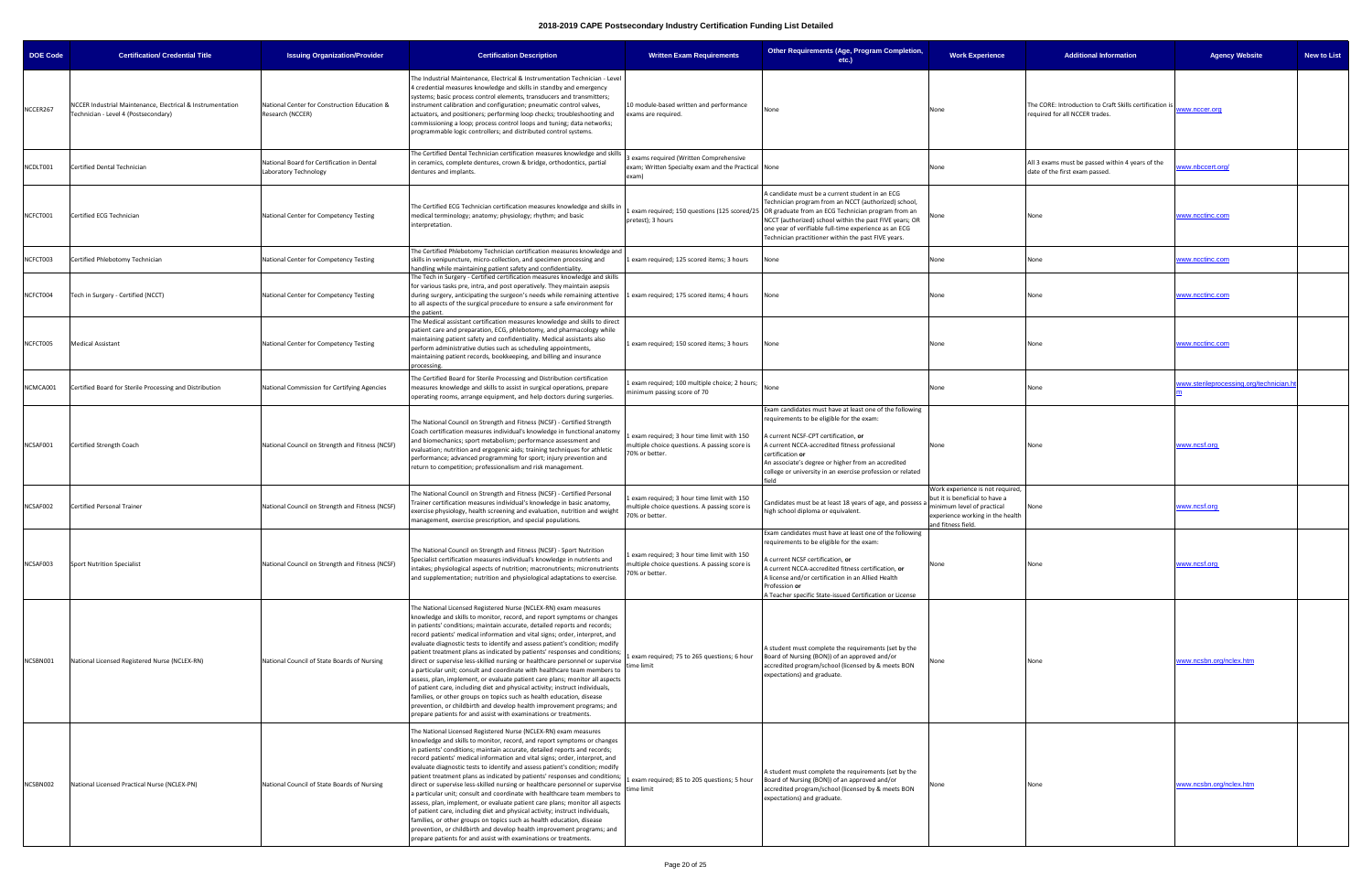| <b>DOE Code</b> | <b>Certification/ Credential Title</b>               | <b>Issuing Organization/Provider</b>                 | <b>Certification Description</b>                                                                                                                                                                                                                                                                                       | <b>Written Exam Requirements</b>          | Other Requirements (Age, Program Completion,<br>etc.) | <b>Work Experience</b>                     | <b>Additional Information</b> | <b>Agency Website</b><br><b>New to List</b> |
|-----------------|------------------------------------------------------|------------------------------------------------------|------------------------------------------------------------------------------------------------------------------------------------------------------------------------------------------------------------------------------------------------------------------------------------------------------------------------|-------------------------------------------|-------------------------------------------------------|--------------------------------------------|-------------------------------|---------------------------------------------|
| NIASE001        | ASE - Advanced Engine Performance Specialist (L1)    | National Institute for Automotive Service Excellend  | The ASE Advanced Engine Performance Specialist (L1) certification provides<br>an assessment of an individual's knowledge of the diagnosis and repair of<br>computer-controlled engine systems and the cause of high-emission<br>failures.                                                                              | exam required; 60 questions; 75 minutes   | None                                                  | years of work experience is<br>required.   |                               | <u>www.ase.com</u>                          |
| NIASE005        | ASE - Automatic Transmission/Transaxle (A2)          | National Institute for Automotive Service Excellence | The ASE - Automatic Transmission/Transaxle (A2) certification identifies and<br>recognizes those automobile and light truck technicians who can<br>demonstrate knowledge of the skills necessary to diagnose, service, and<br>repair automatic transmission/transaxle.                                                 | exam required; 60 questions; 75 minutes   | None                                                  | 2 years of work experience is<br>required. | None                          | www.ase.com                                 |
| NIASE007        | ASE - Brakes (A5)                                    |                                                      | The ASE - Brakes (A5) certification identifies and recognizes those<br>National Institute for Automotive Service Excellence automobile and light truck technicians who can demonstrate knowledge of 1 exam required; 55 questions; 75 minutes<br>the skills necessary to diagnose, service, and repair brakes.         |                                           | None                                                  | 2 years of work experience is<br>required. | None                          | <u>vww.ase.com</u>                          |
| NIASE008        | ASE - Electrical/Electronic Systems (A6)             | National Institute for Automotive Service Excellence | The ASE - Electrical/Electronic Systems (A6) certification identifies and<br>recognizes those automobile and light truck technicians who can<br>demonstrate knowledge of the skills necessary to diagnose, service, and<br>repair electrical/electronic systems.                                                       | exam required; 60 questions; 75 minutes   | None                                                  | 2 years of work experience is<br>required. | None                          | www.ase.com                                 |
| NIASE009        | ASE - Engine Performance (A8)                        | National Institute for Automotive Service Excellenc  | The ASE - Engine Performance (A8) certification identifies and recognizes<br>those automobile and light truck technicians who can demonstrate<br>knowledge of the skills necessary to diagnose, service, and repair engine<br>performance.                                                                             | exam required; 60 questions; 75 minutes   |                                                       | 2 years of work experience is<br>required. | None                          | www.ase.com                                 |
| NIASE010        | ASE - Engine Repair (A1)                             |                                                      | The ASE - Engine Repair (A1) certification identifies and recognizes those<br>National Institute for Automotive Service Excellence automobile and light truck technicians who can demonstrate knowledge of 1 exam required; 60 questions; 75 minutes<br>the skills necessary to diagnose, service, and repair engines. |                                           | None                                                  | 2 years of work experience is<br>required. | None                          | www.ase.com                                 |
| NIASE011        | ASE - Heating and Air Conditioning (A7)              | National Institute for Automotive Service Excellence | The ASE - Heating and Air Conditioning (A7) certification identifies and<br>recognizes those automobile and light truck technicians who can<br>demonstrate knowledge of the skills necessary to diagnose, service, and<br>repair heating and air conditioning.                                                         | exam required; 60 questions; 75 minutes   | None                                                  | 2 years of work experience is<br>required. | None                          | vww.ase.com                                 |
| NIASE012        | ASE - Manual Drive Train and Axles (A3)              | National Institute for Automotive Service Excellence | The ASE - Manual Drive Train and Axles (A3) certification identifies and<br>recognizes those automobile and light truck technicians who can<br>demonstrate knowledge of the skills necessary to diagnose, service, and<br>repair manual drive train and axles.                                                         | exam required; 50 questions; 60 minutes   | None                                                  | 2 years of work experience is<br>required. | None                          | vww.ase.com                                 |
| NIASE014        | ASE - Suspension and Steering (A4)                   | National Institute for Automotive Service Excellence | The ASE - Suspension and Steering (A4) certification identifies and<br>recognizes those automobile and light truck technicians who can<br>demonstrate knowledge of the skills necessary to diagnose, service, and<br>repair suspension and steering.                                                                   | exam required; 50 questions; 60 minutes   | None                                                  | 2 years of work experience is<br>required. |                               | www.ase.com                                 |
| NIASE016        | ASE - Brakes (T4)                                    |                                                      | The ASE - Brakes (T4) certification identifies and recognizes those<br>National Institute for Automotive Service Excellence   medium/heavy duty truck technicians who can demonstrate knowledge of<br>the skills necessary to diagnose, service, and repair brakes.                                                    | exam required; 60 questions; 75 minutes   | None                                                  | 2 years of work experience is<br>required. | None                          | <u>vww.ase.com</u>                          |
| NIASE017        | ASE - Mechanical and Electrical Components (B5)      | National Institute for Automotive Service Excellend  | The ASE - Mechanical and Electrical Components (B5) certification identifies<br>and recognizes those collision repair technicians and refinishers who can<br>demonstrate knowledge of the skills necessary to make collision repairs<br>related to mechanical and electrical components.                               | exam required; 60 questions; 75 minutes   |                                                       | years of work experience is<br>required.   | None                          | <u>vww.ase.com</u>                          |
| NIASE018        | ASE - Non-structural Analysis and Damage Repair (B3) | National Institute for Automotive Service Excellenc  | The ASE - Non-structural Analysis and Damage Repair (B3) certification<br>identifies and recognizes those collision repair technicians and refinishers<br>who can demonstrate knowledge of the skills necessary to make collision<br>repairs related to non-structural analysis and damage repair.                     | exam required; 65 questions; 90 minutes   | None                                                  | 2 years of work experience is<br>required. | √one                          | vww.ase.com                                 |
| NIASE019        | ASE - Damage Analysis and Estimating (B6)            | National Institute for Automotive Service Excellenc  | The ASE - Damage Analysis and Estimating (B6) certification identifies and<br>recognizes professionals who may not actually repair vehicles, but have the<br>knowledge needed to assess collision damage, estimate repair costs, and<br>work with vehicle owners.                                                      | exam required; 60 questions; 75 minutes   | None                                                  | 2 years of work experience is<br>required. | None                          | <u>vww.ase.com</u>                          |
| NIASE020        | ASE - Diesel Engines (T2)                            |                                                      | The ASE - Diesel Engines (T2) certification identifies and recognizes those<br>National Institute for Automotive Service Excellence medium/heavy duty truck technicians who can demonstrate knowledge of<br>the skills necessary to diagnose, service, and repair diesel engines.                                      | 1 exam required; 65 questions; 90 minutes | None                                                  | 2 years of work experience is<br>required. | None                          | www.ase.com                                 |
| NIASE021        | ASE - Drive Train (T3)                               |                                                      | The ASE - Drive Train (T3) certification identifies and recognizes those<br>National Institute for Automotive Service Excellence   medium/heavy duty truck technicians who can demonstrate knowledge of<br>the skills necessary to diagnose, service, and repair drive trains.                                         | exam required; 50 questions; 60 minutes   |                                                       | 2 years of work experience is<br>required. |                               | www.ase.com                                 |
| NIASE023        | ASE - Electrical/Electronic Systems (T6)             | National Institute for Automotive Service Excellence | The ASE - Electrical/Electronic Systems (T6) certification identifies and<br>recognizes those medium/heavy duty truck technicians who can<br>demonstrate knowledge of the skills necessary to diagnose, service, and<br>repair electrical/electronic systems.                                                          | exam required; 60 questions; 90 minutes   | None                                                  | 2 years of work experience is<br>required. | None                          | www.ase.com                                 |
| NIASE025        | ASE - Gasoline Engines (T1)                          |                                                      | The ASE - Gasoline Engines (T1) certification identifies and recognizes those<br>National Institute for Automotive Service Excellence   medium/heavy duty truck technicians who can demonstrate knowledge of<br>the skills necessary to diagnose, service, and repair gasoline engines.                                | exam required; 60 questions; 75 minutes   | None                                                  | 2 years of work experience is<br>required. | None                          | <u>vww.ase.com</u>                          |
| NIASE026        | ASE - Heating, Ventilation, and A/C (HVAC) (T7)      | National Institute for Automotive Service Excellence | The ASE - Heating, Ventilation, and A/C (HVAC) (T7) certification identifies<br>and recognizes those medium/heavy duty truck technicians who can<br>demonstrate knowledge of the skills necessary to diagnose, service, and<br>repair HVAC.                                                                            | exam required; 50 questions; 60 minutes   | None                                                  | 2 years of work experience is<br>required. | None                          | www.ase.com                                 |
| NIASE029        | ASE - Painting and Refinishing (B2)                  | National Institute for Automotive Service Excellence | The ASE - Painting and Refinishing (B2) certification identifies and<br>recognizes those collision repair technicians and refinishers who can<br>demonstrate knowledge of the skills necessary to make collision repairs<br>related to painting and refinishing.                                                       | exam required; 65 questions; 90 minutes   | None                                                  | 2 years of work experience is<br>required. | None                          | www.ase.com                                 |
| NIASE031        | ASE - Preventive Maintenance Inspection (PMI) (T8)   |                                                      | The ASE - Preventive Maintenance Inspection (PMI) (T8) certification<br>National Institute for Automotive Service Excellence lidentifies and recognizes those medium/heavy duty truck technicians who<br>can demonstrate knowledge of the skills necessary to conduct PMI.                                             | exam required; 60 questions; 75 minutes   | None                                                  | 2 years of work experience is<br>required. | None                          | www.ase.com                                 |
| NIASE032        | ASE - Structural Analysis and Damage Repair (B4)     | National Institute for Automotive Service Excellence | The ASE - Structural Analysis and Damage Repair (B4) certification identifies<br>and recognizes those collision repair technicians and refinishers who can<br>demonstrate knowledge of the skills necessary to make collision repairs<br>related to structural analysis and damage repair.                             | exam required; 60 questions; 75 minutes   | None                                                  | 2 years of work experience is<br>required. | None                          | vww.ase.com                                 |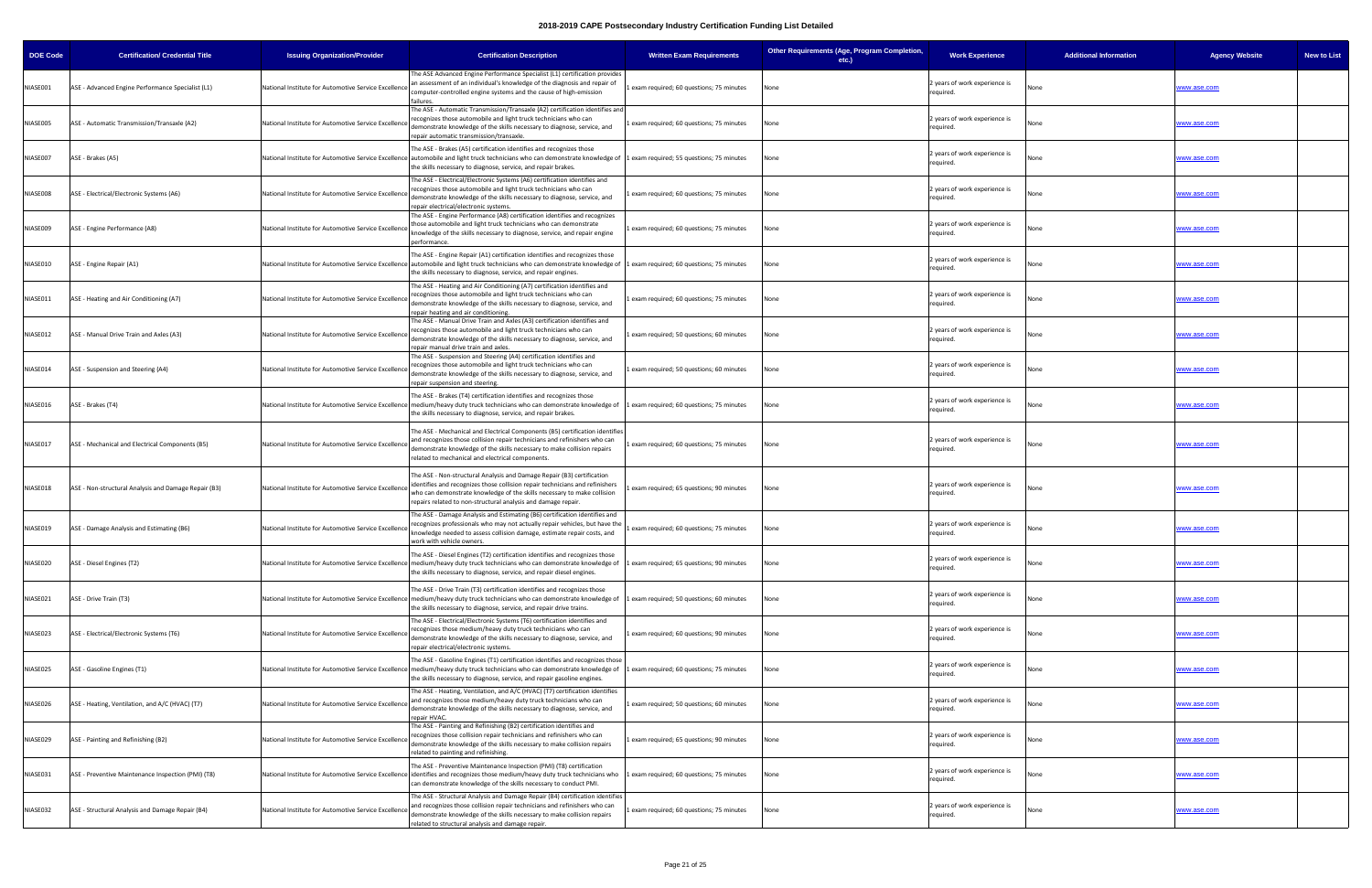| <b>DOE Code</b> | <b>Certification/ Credential Title</b>                                                                     | <b>Issuing Organization/Provider</b>                    | <b>Certification Description</b>                                                                                                                                                                                                                                                                                                         | <b>Written Exam Requirements</b>                                                                                                                                                                                                                                                                                                                                                                         | Other Requirements (Age, Program Completion,<br>etc.)                                                                                                                                                                                                                                                                                                                                                                                                                                                                                                                                        | <b>Work Experience</b>                     | <b>Additional Information</b>                                                                                                | <b>Agency Website</b><br><b>New to List</b> |
|-----------------|------------------------------------------------------------------------------------------------------------|---------------------------------------------------------|------------------------------------------------------------------------------------------------------------------------------------------------------------------------------------------------------------------------------------------------------------------------------------------------------------------------------------------|----------------------------------------------------------------------------------------------------------------------------------------------------------------------------------------------------------------------------------------------------------------------------------------------------------------------------------------------------------------------------------------------------------|----------------------------------------------------------------------------------------------------------------------------------------------------------------------------------------------------------------------------------------------------------------------------------------------------------------------------------------------------------------------------------------------------------------------------------------------------------------------------------------------------------------------------------------------------------------------------------------------|--------------------------------------------|------------------------------------------------------------------------------------------------------------------------------|---------------------------------------------|
| NIASE033        | ASE - Suspension and Steering (T5)                                                                         |                                                         | The ASE - Suspension and Steering (T5) certification provides an assessment<br>National Institute for Automotive Service Excellence of an individual's knowledge of the skills necessary to diagnose, service, and 1 exam required; 60 questions; 75 minutes<br>repair different systems of Class 4 through Class 8 trucks and tractors. |                                                                                                                                                                                                                                                                                                                                                                                                          | None                                                                                                                                                                                                                                                                                                                                                                                                                                                                                                                                                                                         | 2 years of work experience is<br>required. |                                                                                                                              | <u>vww.ase.com</u>                          |
| NIASE053        | ASE - Compressed Natural Gas (CNG) Engines (H1)                                                            | National Institute for Automotive Service Excellence    | The ASE - Compressed Natural Gas (CNG) Engines (H1) certification<br>identifies and recognizes those transit bus technicians who can<br>demonstrate knowledge of the skills necessary to diagnose, service, and<br>repair CNG engines.                                                                                                   | exam required; 60 questions; 75 minutes                                                                                                                                                                                                                                                                                                                                                                  | None                                                                                                                                                                                                                                                                                                                                                                                                                                                                                                                                                                                         | 2 years of work experience is<br>required. | None                                                                                                                         | www.ase.com                                 |
| NIASE054        | ASE - Diesel Engines (H2)                                                                                  |                                                         | The ASE - Diesel Engines (H2) certification identifies and recognizes those<br>National Institute for Automotive Service Excellence transit bus technicians who can demonstrate knowledge of the skills<br>necessary to diagnose, service, and repair diesel engines.                                                                    | exam required; 60 questions; 75 minutes                                                                                                                                                                                                                                                                                                                                                                  | None                                                                                                                                                                                                                                                                                                                                                                                                                                                                                                                                                                                         | 2 years of work experience is<br>required. | None                                                                                                                         | www.ase.com                                 |
| NIASE055        | ASE - Drive Train (H3)                                                                                     |                                                         | The ASE - Drive Train (H3) certification identifies and recognizes those<br>National Institute for Automotive Service Excellence transit bus technicians who can demonstrate knowledge of the skills<br>necessary to diagnose, service, and repair drive train.                                                                          | exam required; 50 questions; 60 minutes                                                                                                                                                                                                                                                                                                                                                                  | None                                                                                                                                                                                                                                                                                                                                                                                                                                                                                                                                                                                         | 2 years of work experience is<br>required. | None                                                                                                                         | www.ase.com                                 |
| NIASE056        | ASE - Brakes (H4)                                                                                          |                                                         | The ASE - Brakes (H4) certification identifies and recognizes those transit<br>National Institute for Automotive Service Excellence bus technicians who can demonstrate knowledge of the skills necessary to<br>iagnose, service, and repair brakes.                                                                                     | exam required; 60 questions; 75 minutes                                                                                                                                                                                                                                                                                                                                                                  | None                                                                                                                                                                                                                                                                                                                                                                                                                                                                                                                                                                                         | 2 years of work experience is<br>required. | None                                                                                                                         | www.ase.com                                 |
| NIASE057        | ASE - Suspension and Steering (H5)                                                                         | National Institute for Automotive Service Excellence    | The ASE - Suspension and Steering (H5) certification identifies and<br>recognizes those transit bus technicians who can demonstrate knowledge<br>of the skills necessary to diagnose, service, and repair suspension and<br>steering                                                                                                     | exam required; 55 questions; 75 minutes                                                                                                                                                                                                                                                                                                                                                                  | None                                                                                                                                                                                                                                                                                                                                                                                                                                                                                                                                                                                         | 2 years of work experience is<br>required. | None                                                                                                                         | <u>vww.ase.com</u>                          |
| NIASE058        | ASE - Electrical/Electronic Systems (H6)                                                                   | National Institute for Automotive Service Excellenc     | The ASE - Electrical/Electronic Systems (H6) certification identifies and<br>recognizes those transit bus technicians who can demonstrate knowledge<br>of the skills necessary to diagnose, service, and repair electrical/electronic<br>systems                                                                                         | exam required; 60 questions; 90 minutes                                                                                                                                                                                                                                                                                                                                                                  | None                                                                                                                                                                                                                                                                                                                                                                                                                                                                                                                                                                                         | 2 years of work experience is<br>required. |                                                                                                                              | <u>vww.ase.com</u>                          |
| NIASE059        | ASE - Heating Ventilation and Air Conditioning (HVAC) (H7)                                                 | National Institute for Automotive Service Excellence    | The ASE - Heating Ventilation and Air Conditioning (HVAC) (H7) certification<br>identifies and recognizes those transit bus technicians who can<br>demonstrate knowledge of the skills necessary to diagnose, service, and<br>repair HVAC.                                                                                               | exam required; 50 questions; 75 minutes                                                                                                                                                                                                                                                                                                                                                                  | None                                                                                                                                                                                                                                                                                                                                                                                                                                                                                                                                                                                         | 2 years of work experience is<br>required. | None                                                                                                                         | www.ase.com                                 |
| NIASE060        | ASE - Preventive Maintenance and Inspection (PMI) (H8)                                                     |                                                         | The ASE - Preventive Maintenance and Inspection (PMI) (H8) certification<br>National Institute for Automotive Service Excellence lidentifies and recognizes those transit bus technicians who can<br>demonstrate knowledge of the skills necessary to conduct PMI.                                                                       | exam required; 60 questions; 75 minutes                                                                                                                                                                                                                                                                                                                                                                  | None                                                                                                                                                                                                                                                                                                                                                                                                                                                                                                                                                                                         | 2 years of work experience is<br>required. | None                                                                                                                         | vww.ase.com                                 |
| NIASE061        | ASE - Alternate Fuels (F1)                                                                                 |                                                         | The ASE - Alternate Fuels (F1) certification identifies and recognizes those<br>National Institute for Automotive Service Excellence technicians who can demonstrate knowledge of the skills necessary to<br>diagnose, service, and repair CNG vehicles.                                                                                 | exam required; 65 questions; 90 minutes                                                                                                                                                                                                                                                                                                                                                                  | None                                                                                                                                                                                                                                                                                                                                                                                                                                                                                                                                                                                         | years of work experience is<br>required.   | None                                                                                                                         | ww.ase.com                                  |
| NIASE071        | ASE - Light Vehicle Diesel Engines (A9)                                                                    | National Institute for Automotive Service Excellence    | The ASE - Light Vehicle Diesel Engines (A9) certification identifies and<br>recognizes those automobile and light truck technicians who can<br>demonstrate knowledge of the skills necessary to diagnose, service, and<br>repair light vehicle diesel engines.                                                                           | exam required; 60 questions; 75 minutes                                                                                                                                                                                                                                                                                                                                                                  | None                                                                                                                                                                                                                                                                                                                                                                                                                                                                                                                                                                                         | 2 years of work experience is<br>required. | echnicians may substitute two years of relevant<br>formal training for up to one year of the work<br>experience requirement. | vww.ase.com                                 |
| NIFMS003        | NIMS Machining Level II - EDM - Plunge                                                                     | National Institute for Metalworking Skills (NIMS)       | The EDM - Plunge certification measures knowledge and skills in Electrical<br>discharge machining (EDM) plunge operations.                                                                                                                                                                                                               | exam required                                                                                                                                                                                                                                                                                                                                                                                            | Performance project must be completed prior to taking<br>the exam.                                                                                                                                                                                                                                                                                                                                                                                                                                                                                                                           | √one                                       | None                                                                                                                         | ww.nims-skills.org                          |
| NIFMS004        | NIMS Machining Level II - EDM - Wire                                                                       | National Institute for Metalworking Skills (NIMS)       | The EDM - Plunge certification measures knowledge and skills in Electrical<br>discharge machining (EDM) Wire 2 axis operations                                                                                                                                                                                                           | exam required                                                                                                                                                                                                                                                                                                                                                                                            | Performance project must be completed prior to taking<br>the exam.                                                                                                                                                                                                                                                                                                                                                                                                                                                                                                                           | None                                       | Vone                                                                                                                         | ww.nims-skills.org                          |
| NIFMS007        | NIMS Machining Level II - Manual Milling Skills II                                                         | National Institute for Metalworking Skills (NIMS)       | The Manual Milling Skills II certification measures knowledge and skills in<br>milling operations including squaring up a block, precision location of holes,<br>cutting a keyslot, cutting a deep slot, using rotary tables, dividing head<br>operations, and boring mill operations.                                                   | exam required                                                                                                                                                                                                                                                                                                                                                                                            | Performance project must be completed prior to taking<br>the exam.                                                                                                                                                                                                                                                                                                                                                                                                                                                                                                                           | None                                       | None                                                                                                                         | ww.nims-skills.org                          |
| NIFMS012        | NIMS Machining Level II - Grinding Skills II                                                               | National Institute for Metalworking Skills (NIMS)       | The Grinding Skills II certification measures knowledge and skills in grinding<br>operations including surface grinding (flats and angles), wheel preparation 1 exam required<br>and balancing, and cylindrical grinding.                                                                                                                |                                                                                                                                                                                                                                                                                                                                                                                                          | Performance project must be completed prior to taking<br>the exam.                                                                                                                                                                                                                                                                                                                                                                                                                                                                                                                           | None                                       | None                                                                                                                         | ww.nims-skills.org                          |
| NIFMS018        | NIMS Machining Level II - Drill Press Skills II                                                            | National Institute for Metalworking Skills (NIMS)       | The Drill Press Skills II certification measures knowledge and skills in drill<br>press operations including radial drilling and machine tool power tapping:<br>taper reaming and pipe tapping.                                                                                                                                          | exam required, 41 questions                                                                                                                                                                                                                                                                                                                                                                              | Performance project must be completed prior to taking                                                                                                                                                                                                                                                                                                                                                                                                                                                                                                                                        | None                                       | None                                                                                                                         | www.nims-skills.org                         |
| NIFMS019        | NIMS Machining Level II - CNC Milling Skills II                                                            | National Institute for Metalworking Skills (NIMS)       | The CNC Milling Skills II certification measures knowledge and skills in CNC<br>illing including program writing and operating a CNC mill.                                                                                                                                                                                               | exam required, 70 questions                                                                                                                                                                                                                                                                                                                                                                              | Performance project must be completed prior to taking<br>exam                                                                                                                                                                                                                                                                                                                                                                                                                                                                                                                                | Vone                                       | Vone                                                                                                                         | vww.nims-skills.org                         |
| NIFMS020        | NIMS Machining Level II - CNC Turning Skills II                                                            | National Institute for Metalworking Skills (NIMS)       | The CNC Turning Skills II certification measures knowledge and skills in CNC<br>urning including program writing and operating a CNC lathe.                                                                                                                                                                                              | exam required, 70 questions                                                                                                                                                                                                                                                                                                                                                                              | Performance project must be completed prior to taking<br>exam                                                                                                                                                                                                                                                                                                                                                                                                                                                                                                                                | None                                       | None                                                                                                                         | ww.nims-skills.org                          |
| NIFMS021        | NIMS Industrial Technology Maintenance Level 1 Bundle (9 Exams) National Institute for Metalworking Skills |                                                         | Industrial Technology Maintenance Level 1 certification measures basic<br>skills and knowledge in hydraulic systems, mechanical systems, pneumonic<br>systems, electrical systems, electronic control systems, maintenance<br>operations, maintenance piping, maintenance welding and process control<br>systems.                        | 9 exams required:<br>Hydraulic Systems - 75 questions, 90 min.<br>Mechanical Systems - 75 questions, 90 min.<br>neumonic Systems - 74 questions, 90 min.<br>Electrical Systems - 75 questions<br>Electronic Control Systems - 75 questions<br>Maintenance Operations - 75 questions<br>Maintenance Piping - 75 questions<br>Maintenance Welding - 75 questions<br>Process Control Systems - 73 questions |                                                                                                                                                                                                                                                                                                                                                                                                                                                                                                                                                                                              | None                                       | None                                                                                                                         | vww.nims-skills.ord                         |
| NJATC001        | NJATC Electrical - Level 5                                                                                 | National Joint Apprenticeship and Training<br>Committee | The NJATC Electrical - Level 5 certification measures knowledge and skills in<br>national electrical code; motor control; torque; and rigging.                                                                                                                                                                                           | exam required; 100 multiple choice<br>questions; 3 hours                                                                                                                                                                                                                                                                                                                                                 | None                                                                                                                                                                                                                                                                                                                                                                                                                                                                                                                                                                                         | None                                       | None                                                                                                                         | vww.njatc.org                               |
| NMTCB001        | Certified Nuclear Medicine Technologist                                                                    | Nuclear Medicine Technology Certification Board         | The Certified Nuclear Medicine Technologist certification measures<br>knowledge and skills in operating equipment that creates images of areas of<br>a patient's body including preparing radioactive drugs and administering<br>them to patients.                                                                                       | exam required; 90 questions; 55 minutes                                                                                                                                                                                                                                                                                                                                                                  | Completion of a NMTCB recognized nuclear medicine<br>technology program; OR completion of a certificate,<br>associate degree or baccalaureate degree in nuclear<br>medicine technology program from a regionally<br>accredited academic institution. Regionally accredited<br>college and university programs must have structured<br>clinical training sufficient to provide clinical competency<br>in radiation safety, instrumentation, clinical procedures,<br>and radiopharmacy. This should require approximately<br>1000 hours of clinical training supervised by program<br>faculty. | None                                       |                                                                                                                              | www.nmtcb.org/                              |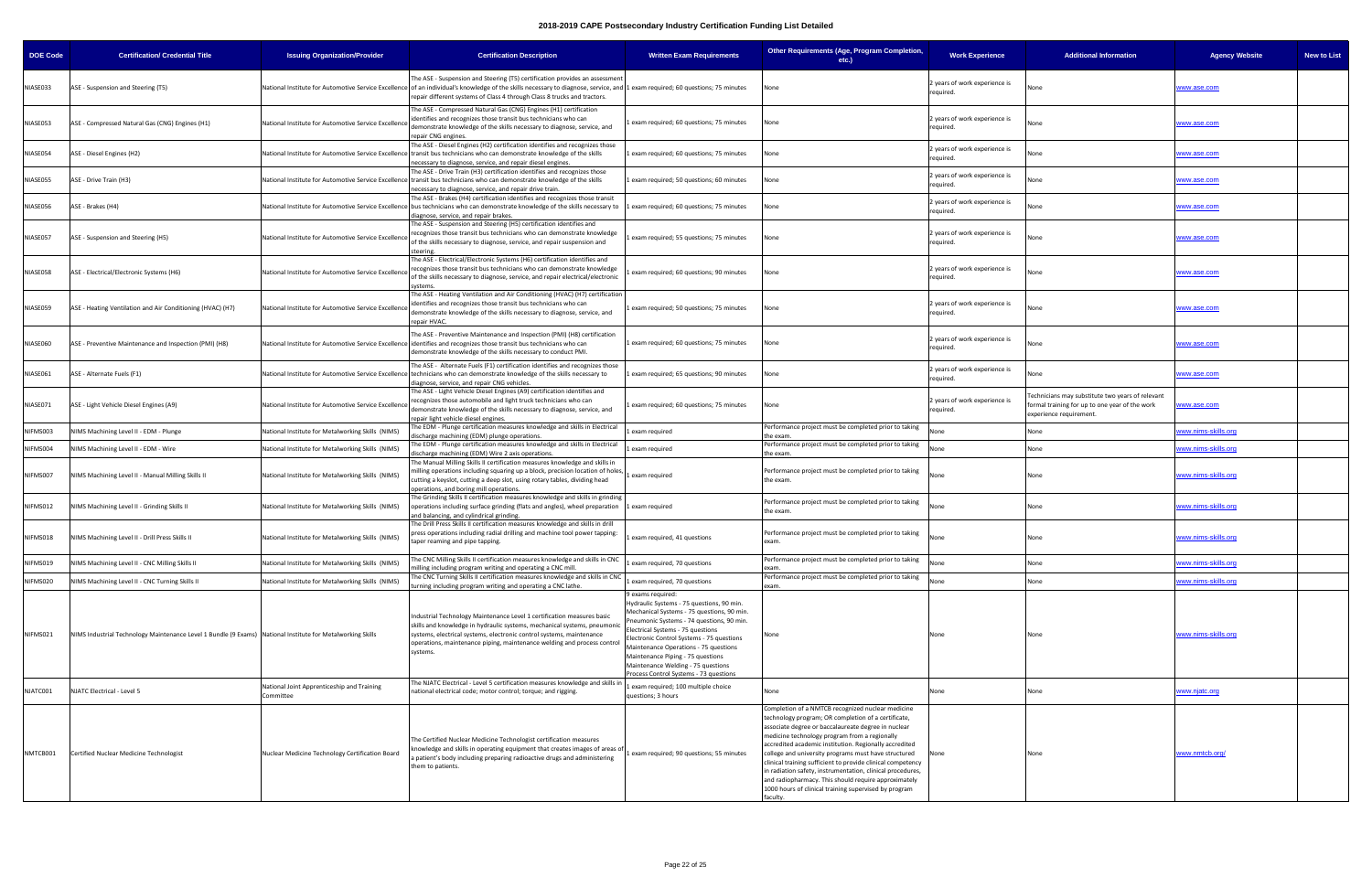| <b>DOE Code</b> | <b>Certification/ Credential Title</b>               | <b>Issuing Organization/Provider</b>                              | <b>Certification Description</b>                                                                                                                                                                                                                                                                                                                                                                                                                                                                                                                                                                                                                                                                                                  | <b>Written Exam Requirements</b>                                                                                                                               | Other Requirements (Age, Program Completion,<br>etc.)                                                                                                                                                                                                                                                                                                                                                                                                                                                                                                                                                                                                                                                | <b>Work Experience</b>                                                                                                                                                                                                                                                                                                              | <b>Additional Information</b> | <b>Agency Website</b> | <b>New to List</b> |
|-----------------|------------------------------------------------------|-------------------------------------------------------------------|-----------------------------------------------------------------------------------------------------------------------------------------------------------------------------------------------------------------------------------------------------------------------------------------------------------------------------------------------------------------------------------------------------------------------------------------------------------------------------------------------------------------------------------------------------------------------------------------------------------------------------------------------------------------------------------------------------------------------------------|----------------------------------------------------------------------------------------------------------------------------------------------------------------|------------------------------------------------------------------------------------------------------------------------------------------------------------------------------------------------------------------------------------------------------------------------------------------------------------------------------------------------------------------------------------------------------------------------------------------------------------------------------------------------------------------------------------------------------------------------------------------------------------------------------------------------------------------------------------------------------|-------------------------------------------------------------------------------------------------------------------------------------------------------------------------------------------------------------------------------------------------------------------------------------------------------------------------------------|-------------------------------|-----------------------|--------------------|
| NMTCB002        | Computed Tomography (CT)                             | Nuclear Medicine Technology Certification Board                   | The Computed Tomography (CT) certification measures knowledge and<br>skills in CT scans, a specialized X-ray procedure sometimes referred to as a<br>CAT scan. Working under the supervision of a radiologist, CT scan<br>technologists prepare patients for a CT scan by positioning them on the<br>table and following safety measures to protect them from unnecessary or<br>excess radiation. During the scan, technologists sit in a shielded room and<br>monitor the CT scan images on the computer screen.                                                                                                                                                                                                                 | exam required; 200 multiple choice; 3.5 hour:                                                                                                                  | The eligibility requirements to sit for the exam are as<br>follows: 1) A current active NMTCB, ARRT, or CAMRT<br>nuclear medicine technology certification OR a current<br>active CAMRT(RT), CAMRT(RTT), ARRT(R) or ARRT(T)<br>certification. 2) A minimum of 500 total clinical hours in<br>PET/CT, SPECT/CT and/or CT. (Please download and<br>complete the NMTCB Clinical Hours Verification Form.) 3.)<br>The completion of a minimum of thirty five (35) contact<br>hours within the three years prior to application including<br>a minimum of four (4) hours of each of the following<br>categories: Contrast administration, Cross-sectional<br>anatomy, X-ray physics, CT radiation safety. | None                                                                                                                                                                                                                                                                                                                                | None                          | www.nmtcb.org/        |                    |
| NNCCO001        | Certified Clinical Hemodialysis Technician           | Nephrology Nursing Certification Commission                       | The Certified Clinical Hemodialysis Technician certification measures<br>knowledge and skills to operate machines that remove wastes, salts, and<br>extra water from patients' blood while keeping safe levels of certain<br>chemicals.                                                                                                                                                                                                                                                                                                                                                                                                                                                                                           | exam required; 150 questions; 180 minutes;<br>minimum score of 70%-75% or higher required<br>(depending on version of test)                                    | Applicant must have a minimum of 2000 hours of work<br>experience as a hemodialysis patient care technician<br>within the two-year period of certification.                                                                                                                                                                                                                                                                                                                                                                                                                                                                                                                                          |                                                                                                                                                                                                                                                                                                                                     |                               | www.nncc-exam.org/    |                    |
| NREMT001        | Emergency Medical Technician (EMT)                   | National Registry of Emergency Medical Technicians                | The Emergency Medical Technician (EMT) certification verifies that an<br>individual is trained and certified to appraise and initiate the administration Cognitive exam: online; 70-120 questions; 2<br>of emergency care for victims of trauma or acute illness before or during<br>transportation of victims to a health care facility.                                                                                                                                                                                                                                                                                                                                                                                         | exams required (cognitive and psychomotor);<br>hours; Psychomotor exam: Individual must<br>demonstrate competence (performance based).                         | None                                                                                                                                                                                                                                                                                                                                                                                                                                                                                                                                                                                                                                                                                                 | None                                                                                                                                                                                                                                                                                                                                | None                          | www.nremt.orc         |                    |
| NSTSA001        | Certified Surgical Technologist (CST)                | National Board of Surgical Technologist and Surgical<br>Assisting | The Certified Surgical Technologist (CST) measures knowledge and skills to<br>assist in operations, under the supervision of surgeons, registered nurses,<br>or other surgical personnel including to help set up operating room,<br>prepare and transport patients for surgery, adjust lights and equipment,<br>pass instruments and other supplies to surgeons and surgeon's assistants,<br>hold retractors, cut sutures, and help count sponges, needles, supplies, and<br>instruments.                                                                                                                                                                                                                                        | oretest)                                                                                                                                                       | Must be a graduate of a surgical technology program<br>exam required, 200 questions (175 scored/25 accredited by the Commission on Accreditation of Allied<br>Health Education Programs (CAAHEP) or Accrediting<br>Bureau of Health Education Schools (ABHES).                                                                                                                                                                                                                                                                                                                                                                                                                                       | None                                                                                                                                                                                                                                                                                                                                | None                          | www.nbstsa.org        |                    |
| NSTSA002        | Certified Surgical First Assistant (CSFA)            | National Board of Surgical Technologist and Surgical<br>Assisting | Certified Surgical First Assistant (CSFA) measures knowledge and skills<br>common to competent entry-level Surgical First Assistants. Subject areas<br>covered include pre-operative care; intra-operative procedures; post-<br>operative procedures; administrative and personnel duties; equipment,<br>sterilization and maintenance; advanced anatomy and physiology;<br>advanced principles of microbiology and surgical pharmacology and<br>anesthesia.                                                                                                                                                                                                                                                                      | exam required, 200 questions (175 scored/25<br>pretest)                                                                                                        | Must be a graduate of a surgical first assisting program<br>accredited by the Commission on Accreditation of Allied None<br>Health Education Programs (CAAHEP).                                                                                                                                                                                                                                                                                                                                                                                                                                                                                                                                      |                                                                                                                                                                                                                                                                                                                                     | None                          | www.nbstsa.org        |                    |
| ORACL001        | Oracle Certified Associate (OCA): Database           | Oracle Corporation                                                | The Oracle Certified Associate (OCA): Database certification measures<br>knowledge and skills to deliver the benefits of grid computing with more<br>self-management and automation in an advanced database management<br>system.                                                                                                                                                                                                                                                                                                                                                                                                                                                                                                 | L of 3 exams required (SQL 1Z0-007, SQL<br>undamentals 1Z0-051, or Oracle Database SQL<br>Expert 120-047); Also, Administration I: 120-052 None<br>is required |                                                                                                                                                                                                                                                                                                                                                                                                                                                                                                                                                                                                                                                                                                      | None                                                                                                                                                                                                                                                                                                                                | None                          | www.oracle.com        |                    |
| ORACL002        | Oracle Certified Professional (OCP): Database        | <b>Oracle Corporation</b>                                         | The Oracle Certified Professional (OCP): Database certification measures<br>advanced knowledge and skills for development and deployment of backup,<br>recovery and Cloud computing strategies.                                                                                                                                                                                                                                                                                                                                                                                                                                                                                                                                   | exam (Administration II 1Z0-053 exam)<br>required                                                                                                              | None                                                                                                                                                                                                                                                                                                                                                                                                                                                                                                                                                                                                                                                                                                 | None                                                                                                                                                                                                                                                                                                                                | None                          | www.oracle.com        |                    |
| ORACL003        | Oracle Certified Master (OCM): Database              | <b>Oracle Corporation</b>                                         | The Oracle Certified Master (OCM): Database certification measures expert<br>knowledge and skills for development and deployment of backup, recovery 1 exam required<br>ind Cloud computing strategies.                                                                                                                                                                                                                                                                                                                                                                                                                                                                                                                           |                                                                                                                                                                | None                                                                                                                                                                                                                                                                                                                                                                                                                                                                                                                                                                                                                                                                                                 | None                                                                                                                                                                                                                                                                                                                                | None                          | www.oracle.com        |                    |
| ORACL004        | Oracle Certified Associate (OCA): Java Programmer    | Oracle Corporation                                                | The OCA Java Programmer certification is designed for individuals who<br>possess a strong foundation in the Java Programming language. This<br>certification covers the fundamentals of Java programming, such as the<br>significance of object-oriented programming and the steps to create simple SE7 exam (120-803)<br>lava technology programs.                                                                                                                                                                                                                                                                                                                                                                               | of 2 exams required (specific to the Java<br>version); Java SE5/SE 6 exam (1Z0-850), Java                                                                      | None                                                                                                                                                                                                                                                                                                                                                                                                                                                                                                                                                                                                                                                                                                 | None                                                                                                                                                                                                                                                                                                                                | None                          | <u>www.oracle.com</u> |                    |
| ORACL005        | Oracle Certified Professional (OCP): Java Programmer | <b>Oracle Corporation</b>                                         | The OCP Java Programmer certification is designed for individuals who<br>possess a strong foundation in the Java Programming language as well as<br>proven skill in creating Java technology programs. This certification covers version); OCP Java SE5 exam (120-853), OCP<br>core Application Programming interfaces used to design object-oriented<br>applications with Java, as well as insight into Java applications such as those (1Z0-804)<br>that manipulate files, directories and file systems.                                                                                                                                                                                                                        | L of 3 exams required (specific to the Java<br>Java SE6 exam (1Z0-851), OCP Java SE7 exam                                                                      | None                                                                                                                                                                                                                                                                                                                                                                                                                                                                                                                                                                                                                                                                                                 | None                                                                                                                                                                                                                                                                                                                                | None                          | www.oracle.com        |                    |
| ORACL006        | Oracle Certified Master (OCM): Java Developer        | <b>Oracle Corporation</b>                                         | The OCM Java Developer certification is designed for individuals who have<br>mastered the Java programming language as well as creating Java<br>technology programs. This certification covers application programming<br>interfaces used to design object-oriented applications with Java, as well as<br>Java applications used to manipulate files, directories and file systems.                                                                                                                                                                                                                                                                                                                                               | 2 part exam required (practical requirement<br>and essay exam)                                                                                                 | None                                                                                                                                                                                                                                                                                                                                                                                                                                                                                                                                                                                                                                                                                                 | None                                                                                                                                                                                                                                                                                                                                | None                          | www.oracle.com        |                    |
| ORACL007        | Oracle Certified Expert (OCE): Database SQL          | <b>Oracle Corporation</b>                                         | The Oracle Database SQL Certified Expert certification measures knowledge<br>and skills for working with the SQL programming language and the key<br>concepts of a relational database. SQL Experts understand how to use the<br>advanced features of SQL in order to query and manipulate data within the 1 exam (120-047) required; 70 questions; 2<br>database, control privileges at the object and system level, and use<br>advanced querying and reporting techniques. They are able to manipulate required<br>large data sets and understand storing and retrieving dates according to<br>different time zones. They are also knowledgeable about the concepts of<br>controlling access and privileges for schema objects. | hours; minimum score of 66% or greater                                                                                                                         | None                                                                                                                                                                                                                                                                                                                                                                                                                                                                                                                                                                                                                                                                                                 | None                                                                                                                                                                                                                                                                                                                                | None                          | www.oracle.com        |                    |
| PRMIN001        | Project Management Professional (PMP)                | Project Management Institute                                      | The Project Management Professional (PMP) certification measures<br>knowledge and skills in leading and directing project teams. PMPs have the<br>knowledge, experience, and skills to bring projects to successful<br>completion. Professionals with a PMP certification are responsible for all<br>aspects of a project and use leadership to direct cross-functional teams to<br>deliver projects within the constraints of schedule, budget, and scope.                                                                                                                                                                                                                                                                       | exam required; 200 multiple choice<br>questions; 4 hours                                                                                                       | None                                                                                                                                                                                                                                                                                                                                                                                                                                                                                                                                                                                                                                                                                                 | Individuals with less than a four<br>year degree, must have a<br>secondary degree (high school<br>diploma, associate's degree, or<br>the global equivalent) with at<br>least five years of project<br>management experience, with<br>7,500 hours leading and directing<br>projects and 35 hours of project<br>management education. |                               | www.pmi.org           |                    |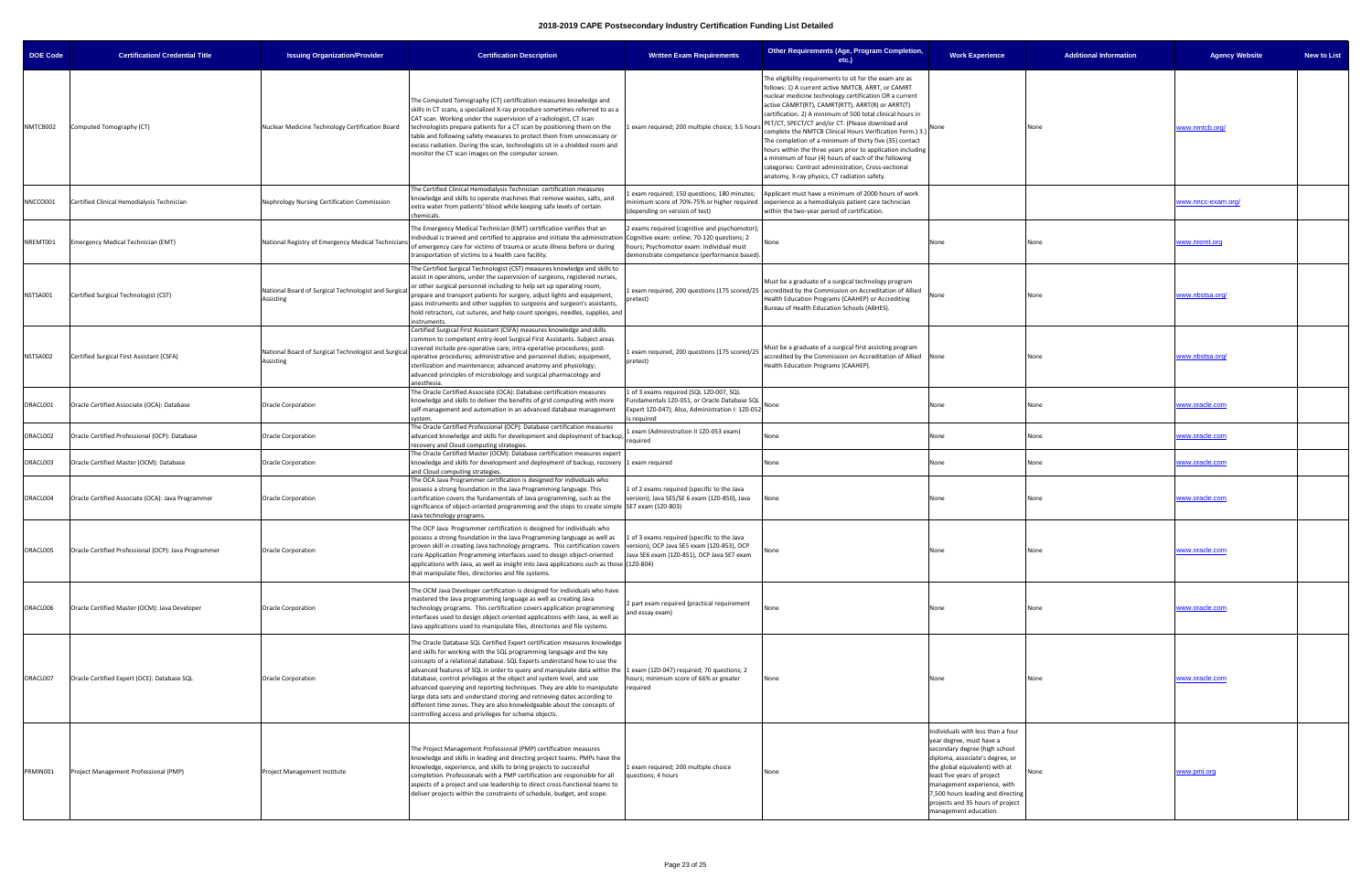| <b>DOE Code</b> | <b>Certification/ Credential Title</b>                        | <b>Issuing Organization/Provider</b>                     | <b>Certification Description</b>                                                                                                                                                                                                                                                                                                                                                                                                                                                                                                                                                                                                                                                                                                                                                                                     | <b>Written Exam Requirements</b>                                                                                                      | Other Requirements (Age, Program Completion,<br>$etc.$ )                                                                                                                                                                                                                         | <b>Work Experience</b>                                                                                                                                                                                                                                | <b>Additional Information</b>                                                                                                           | <b>Agency Website</b> | <b>New to List</b> |
|-----------------|---------------------------------------------------------------|----------------------------------------------------------|----------------------------------------------------------------------------------------------------------------------------------------------------------------------------------------------------------------------------------------------------------------------------------------------------------------------------------------------------------------------------------------------------------------------------------------------------------------------------------------------------------------------------------------------------------------------------------------------------------------------------------------------------------------------------------------------------------------------------------------------------------------------------------------------------------------------|---------------------------------------------------------------------------------------------------------------------------------------|----------------------------------------------------------------------------------------------------------------------------------------------------------------------------------------------------------------------------------------------------------------------------------|-------------------------------------------------------------------------------------------------------------------------------------------------------------------------------------------------------------------------------------------------------|-----------------------------------------------------------------------------------------------------------------------------------------|-----------------------|--------------------|
| PROSO003        | Certified Internet Web (CIW) E-Commerce Specialist            | <b>Certification Partners</b>                            | The Certified Internet Web (CIW) E-Commerce Specialist certification<br>measures knowledge and skills on how to conduct business online and<br>manage the technical issues associated with constructing an e-commerce<br>Web site. Individuals learn about the similarities and differences between 1 exam required<br>traditional and electronic commerce, and will explore e-commerce<br>technologies at various levels of sophistication.                                                                                                                                                                                                                                                                                                                                                                         |                                                                                                                                       | None                                                                                                                                                                                                                                                                             | None                                                                                                                                                                                                                                                  | None                                                                                                                                    | www.ciwcertified.com  |                    |
| PROSO006        | Certified Internet Web (CIW) Database Design Specialist       | <b>Certification Partners</b>                            | The CIW Database Design Specialist certification provides introductory<br>vendor-neutral training for individuals planning to pursue product-focused<br>database specialization. Competencies include DB2, Oracle Database 11g,<br>MS SQL and MySQL, as well as Structured Query Language (SQL) and<br>database optimization through normalization.                                                                                                                                                                                                                                                                                                                                                                                                                                                                  | exam required (1D0-541); 50 questions; 90<br>minutes; Passing score of 75% or more required None                                      |                                                                                                                                                                                                                                                                                  | None                                                                                                                                                                                                                                                  | None                                                                                                                                    | www.ciwcertified.com  |                    |
| PROSO010        | Certified Internet Web (CIW) Web Security Professional        | <b>Certification Partners</b>                            | The CIW Web Security Professional series certification measures knowledge<br>and skills to configure, manage and deploy e-business solutions servers,<br>and implement e-business and network security solutions.                                                                                                                                                                                                                                                                                                                                                                                                                                                                                                                                                                                                    | 1 exam required                                                                                                                       | None                                                                                                                                                                                                                                                                             | None                                                                                                                                                                                                                                                  | None                                                                                                                                    | www.ciwcertified.com  |                    |
| PROSO017        | Certified Internet Web (CIW) JavaScript Specialist            | <b>Certification Partners</b>                            | The Certified Internet Web (CIW) JavaScript Specialist certification<br>measures knowledge and skills on how to use the JavaScript language.<br>Competencies tested include essential principles and practices, debugging<br>and troubleshooting code, control program flow, document object model<br>(DOM), language objects and expressions, custom objects, modify HTML,<br>interactive forms, security issues involving browsers and cookies, libraries<br>and frameworks, interactive Web applications and implementing Web<br>application programming interfaces.                                                                                                                                                                                                                                              | Lexam required                                                                                                                        | None                                                                                                                                                                                                                                                                             | None                                                                                                                                                                                                                                                  | None                                                                                                                                    | www.ciwcertified.com  |                    |
| PROSO019        | Certified Internet Web (CIW) Perl Specialist                  | <b>Certification Partners</b>                            | The Certified Internet Web (CIW) Perl Specialist certification measures<br>knowledge and skills to utilize the Perl programming language including Perl<br>syntax, the basics of using regular expression, how to use Perl data types,<br>and how to access and manipulate files.                                                                                                                                                                                                                                                                                                                                                                                                                                                                                                                                    | 1 exam required                                                                                                                       | None                                                                                                                                                                                                                                                                             | None                                                                                                                                                                                                                                                  | None                                                                                                                                    | www.ciwcertified.com  |                    |
| PROSO021        | Certified Internet Web (CIW) Web Design Professional          | <b>Certification Partners</b>                            | The Certified Internet Web (CIW) Web Design Professional certification<br>requires individuals to prove their understanding in the areas of web site<br>design and e-commerce. Individuals must be able to develop and maintain 2 exams required (CIW Web Design Specialist<br>web sites using authoring and scripting languages, create content and<br>digital media, and employ standards and technologies for business-to-<br>business and business-to-consumer e-commerce web sites.                                                                                                                                                                                                                                                                                                                             | and CIW E-Commerce Specialist)                                                                                                        | None                                                                                                                                                                                                                                                                             | None                                                                                                                                                                                                                                                  | None                                                                                                                                    | www.ciwcertified.com  |                    |
| PROSO022        | Certified Internet Web (CIW) Web Design Specialist            | <b>Certification Partners</b>                            | The Certified Internet Web (CIW) Web Design Specialist certification<br>measures knowledge and skills in how to design and publish web sites.<br>General topics include web site development essentials (such as the site<br>development process, customer expectations, and ethical and legal issues<br>in web development), web design elements (such as aesthetics, the site<br>user's experience, navigation, usability and accessibility), Basic web<br>technologies (such as basic Hypertext Markup Language [HTML], Extensible<br>HTML [XHTML] and extended technologies, image files, GUI site<br>development applications, site publishing and maintenance) and advanced<br>web technologies (such as multimedia and plug-in technologies, client-side<br>and server-side technologies, and web databases). | 1 exam required                                                                                                                       | None                                                                                                                                                                                                                                                                             | None                                                                                                                                                                                                                                                  | None                                                                                                                                    | www.ciwcertified.com  |                    |
| PROSO023        | Certified Internet Web (CIW) Web Development Professional     | <b>Certification Partners</b>                            | The CIW Web Development Professional certification measures knowledge 3 exams required (CIW JavaScript Specialist,<br>and skills in front-end scripting language, a back-end programming<br>language and the skills to integrate with a database.                                                                                                                                                                                                                                                                                                                                                                                                                                                                                                                                                                    | CIW Perl Specialist, and CIW Database Design<br>Specialist)                                                                           | None                                                                                                                                                                                                                                                                             | None                                                                                                                                                                                                                                                  | None                                                                                                                                    | www.ciwcertified.com  |                    |
| PROSO026        | Certified Internet Web (CIW) Web Security Specialist          | <b>Certification Partners</b>                            | The Certified Internet Web (CIW) Web Security Specialist certification<br>measures knowledge and skills to secure networks from unauthorized<br>activity including security principles, such as establishing an effective<br>security policy, and about the different types of hacker activities that<br>individuals in this field are most likely to encounter.                                                                                                                                                                                                                                                                                                                                                                                                                                                     | Lexam required                                                                                                                        | None                                                                                                                                                                                                                                                                             | None                                                                                                                                                                                                                                                  | None                                                                                                                                    | www.ciwcertified.com  |                    |
| PROSO027        | Certified Internet Web (CIW) Advanced HTML5 & CSS3 Specialist | <b>Certification Partners</b>                            | The CIW Advanced HTML5 and CSS3 Specialist certification tests essential<br>HTML5, Cascading Style Sheets (CSS) and JavaScript knowledge. These<br>technologies, known as the Web development trifecta, provide Web pages<br>that easily adapt to smartphones, tablets, gaming devices and smart TVs,<br>and traditional PCs.                                                                                                                                                                                                                                                                                                                                                                                                                                                                                        | exams required (CIW Advanced HTML5 and<br>CSS3 Specialist)                                                                            |                                                                                                                                                                                                                                                                                  | None                                                                                                                                                                                                                                                  | None                                                                                                                                    | www.ciwcertified.com  |                    |
| PTCBD001        | Pharmacy Technician                                           | Pharmacy Technician Certification Board                  | The Pharmacy Technician certification measures knowledge and skills<br>needed to assist pharmacists to prepare and dispense prescriptions.                                                                                                                                                                                                                                                                                                                                                                                                                                                                                                                                                                                                                                                                           | 110 minutes                                                                                                                           | Individuals must have a high school diploma or GED; no<br>exam required; 90 multiple choice questions;   felony convictions; no drug or pharmacy related<br>convictions, no restriction or admission of misconduct or<br>violation of regulation by any State Board of Pharmacy. |                                                                                                                                                                                                                                                       | None                                                                                                                                    | www.ptcb.org          |                    |
| SMFEN001        | Lean Bronze Certification (LBC)                               | Society of Manufacturing Engineers                       | The Lean Bronze Certification (LBC) certification measures knowledge of<br>basic lean principles and tools, and ability in tactical implementation that<br>drives improvement and shows measurable results.                                                                                                                                                                                                                                                                                                                                                                                                                                                                                                                                                                                                          | exam required; 150 questions; complete a<br>portfolio that outlines and documents 5 Lean<br>projects and a summary of those projects. | To be eligible to take the LBC requires two academic<br>quarters or equivalent of time spent in the study of Lean.                                                                                                                                                               | Minimum 1 year of industry work<br>experience; minimum 6 months<br>of experience of directly related<br>to Lean implementation (total<br>experience must equal 4 years of<br>combined industry experience,<br>Lean experience and academic<br>study). |                                                                                                                                         | www.sme.org           |                    |
| SMRPR001        | Certified Maintenance and Reliability Professional (CMRP)     | Society for Maintenance and Reliability<br>Professionals | The Certified Maintenance and Reliability Professional certification<br>measures knowledge and skills for preventive, predictive, and corrective<br>maintenance. CMRPs can perform troubleshooting and analysis, and apply questions; 4 hours<br>sound maintenance practices in all aspects of their work.                                                                                                                                                                                                                                                                                                                                                                                                                                                                                                           | exam required; 175 multiple choice                                                                                                    | Candidates must schedule and take an examination withir<br>six months of the date they make application and are<br>made eligible to sit for it.                                                                                                                                  | None                                                                                                                                                                                                                                                  | None                                                                                                                                    | www.smrp.org          |                    |
| SOLID004        | Certified Solidworks Professional-Academic (CSWP-Academic)    | Dassault Systems Solidworks Corporation                  | The CSWP - Academic certification measures advanced knowledge and skills<br>of engineering design principles and practices focusing on Parts,<br>Assemblies, and Drawings.                                                                                                                                                                                                                                                                                                                                                                                                                                                                                                                                                                                                                                           | exam required; 3.5 hours                                                                                                              | None                                                                                                                                                                                                                                                                             | None                                                                                                                                                                                                                                                  | Intended for individuals with a minimum of 1 to 2<br>years of SOLIDWORKS experience and advanced<br>knowledge of engineering practices. | www.solidworks.com    |                    |